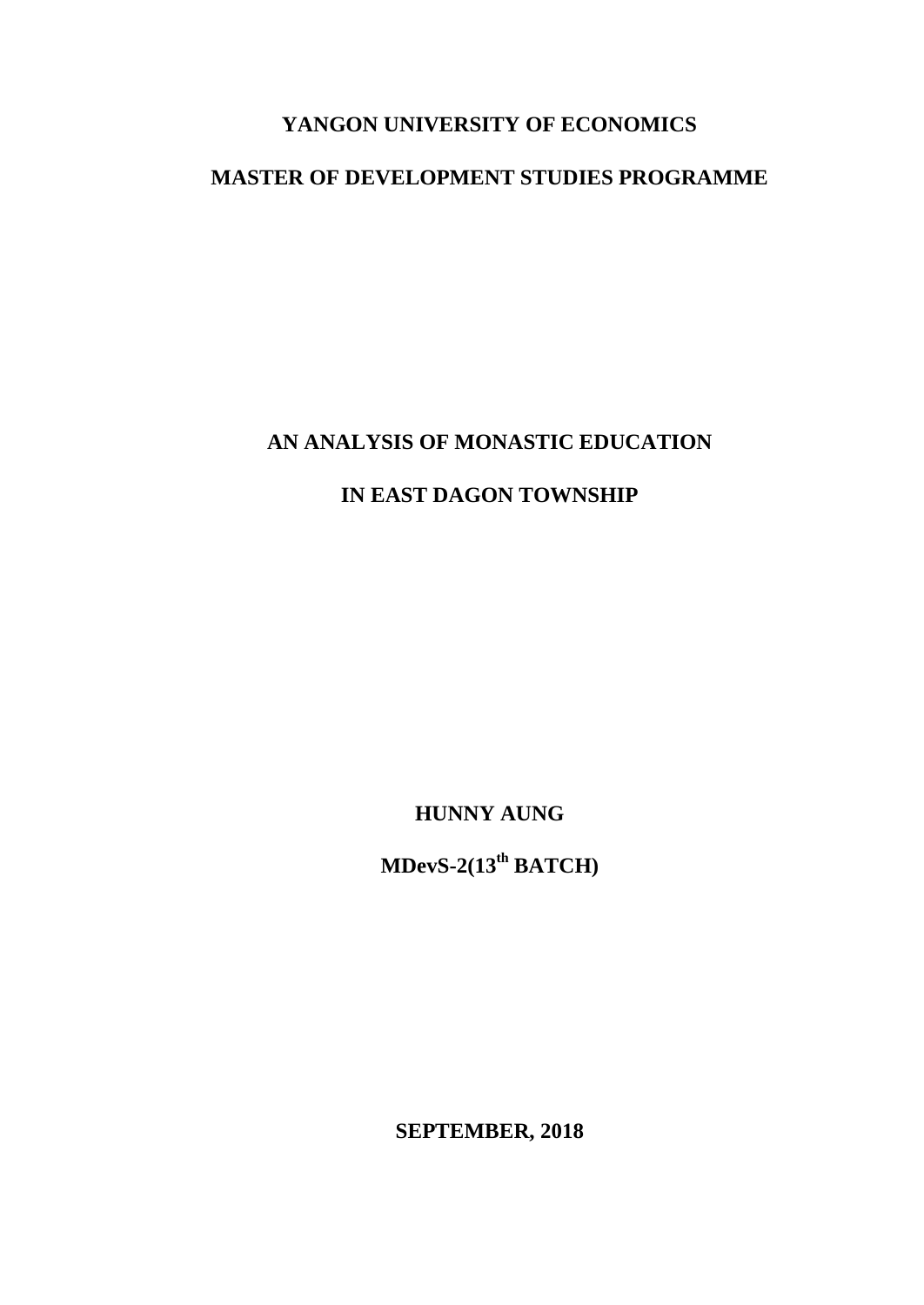### **ABSTRACT**

The purpose of the present study is to assess the role of Buddhist monastic education system which provides education service in Myanmar and to identify it's administrative and management. An overview of monastic education system and a detailed account of monastic education schools in East Dagon Township, Yangon Region are given. To get more information, qualitative study was done by conducting key informal interview, principals of monasteries and teachers from survey. Educational service provided by these schools is in great demand leading to a dramatic increase in numbers of schools and students study there. The monastic schools play a significant role in achieving universal primary education by being available, accessible, affordable, effective and efficient in their service to children for poor families. Monastic Schools have very little government support, and have traditionally relied on community donations. The challenges that have been found in the study are teachers' salaries, school infrastructure and administrative systems.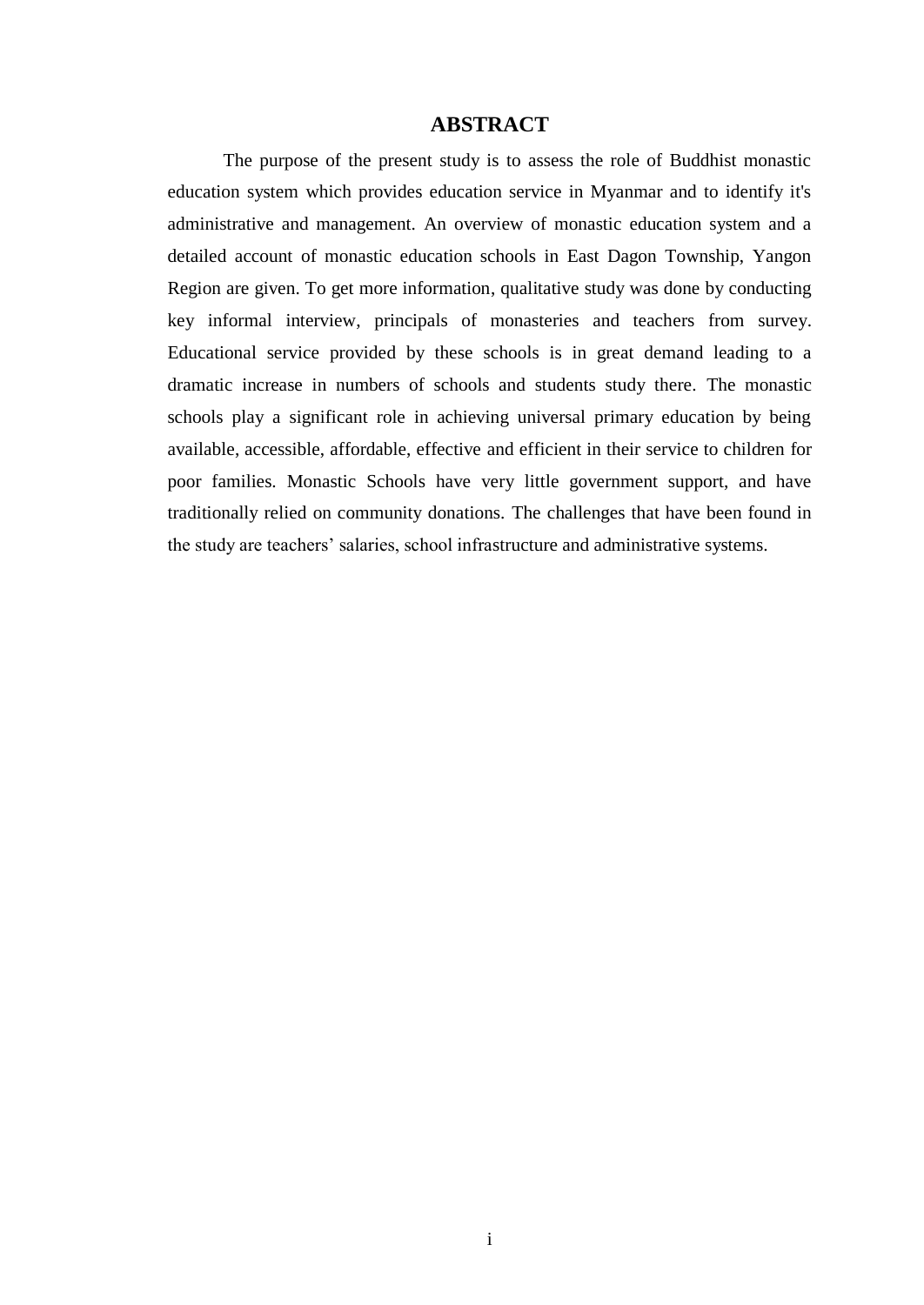#### **ACKNOWLEDGEMENT**

First of all, I would like to express my highest gratitude to Professor Dr. Tin Win, Rector of the Yangon University of Economics, Professor Dr. Tun Aung, Pro Rector, Yangon University of Economics and Professor Dr. Ni Lar Myint Htoo, Pro Rector, Yangon University of Economics, Professor Dr. Cho Cho Thein, Programme Director of Master of Development Studies Programme, all the teachers, current and retired professors, lecturers, assistant lecturers and tutors who spend their precious time for their lectures to us and conveyed their academic knowledge, shared their invaluable experiences and mentored the students with great patience.

Secondly, allow me to take this opportunity to render my heartfelt thanks to my supervisor, Daw Thin Thin, Lecturer, for her precious time spending in close supervision on this research paper and her kind guidance and advice given to me to be able to complete a quality and successful thesis paper.

Thirdly, I am deeply grateful to all the abbot principals of monastic education schools in East Dagon Township Yangon region and all the other responsible persons interviewed for providing quality data and relevant information, for sharing the related documents and for allowing me to prepare this paper.

Moreover, I thank all my classmates for their kind help, understanding and sharing their knowledge among us throughout the academic year from 2016 to 2017.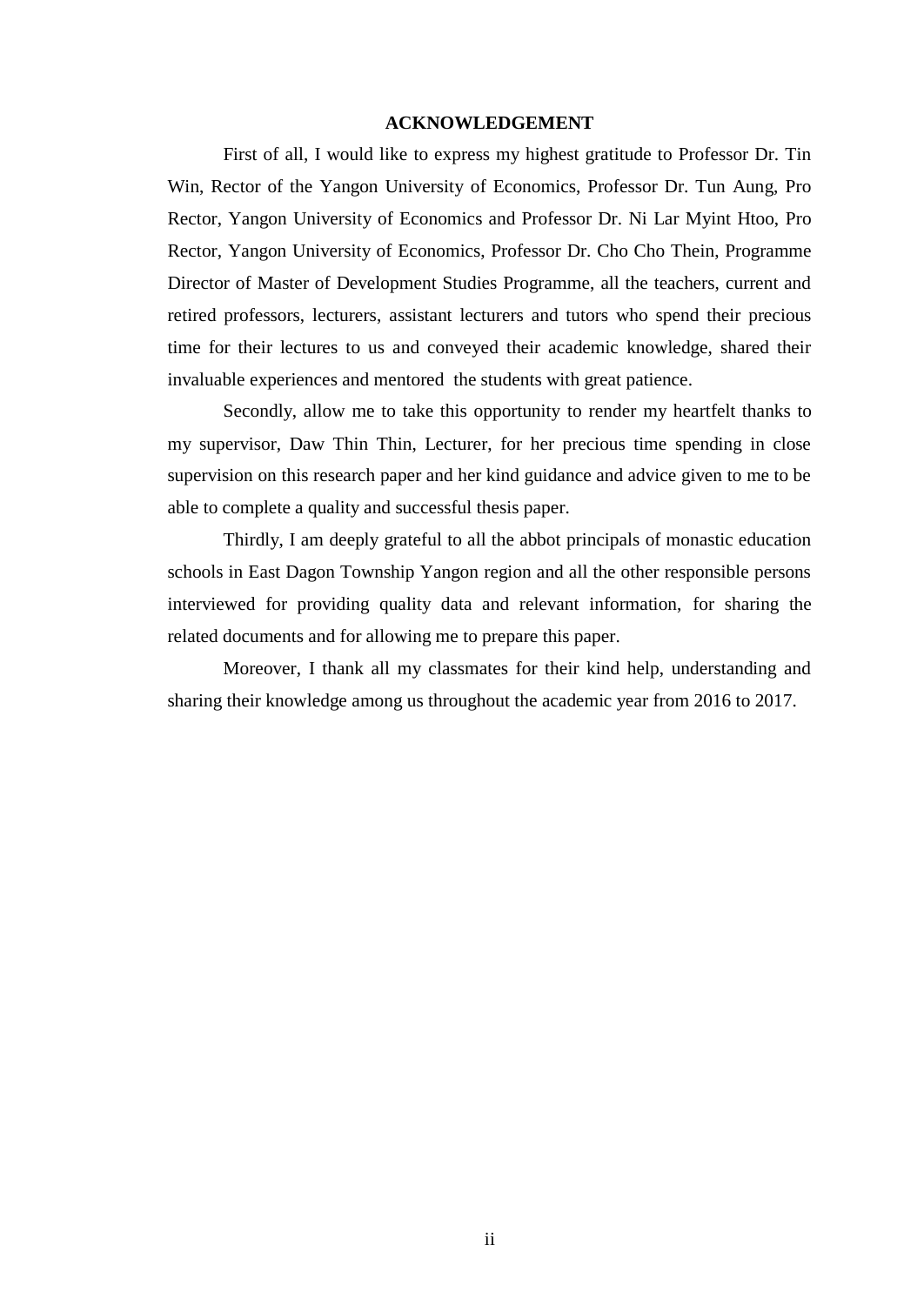## **TABLE OF CONTENTS**

|                                               |     |                                                       | Page            |  |
|-----------------------------------------------|-----|-------------------------------------------------------|-----------------|--|
| <b>ABSTRACT</b>                               |     |                                                       | $\mathbf{1}$    |  |
| <b>ACKNOWLEDGEMENTS</b>                       |     |                                                       | $\mathbf{ii}$   |  |
| <b>TABLE OF CONTENTS</b>                      |     |                                                       | 111             |  |
| <b>LIST OF TABLES</b>                         |     |                                                       | V               |  |
| <b>LIST OF ABBREVIATIONS</b>                  |     |                                                       | $\overline{vi}$ |  |
| <b>Chapter-I</b>                              |     | <b>INTRODUCTION</b>                                   |                 |  |
|                                               | 1.1 | Rationale of the Study                                | 1               |  |
|                                               | 1.2 | Objective of the Study                                | $\overline{2}$  |  |
|                                               | 1.3 | Method of Study                                       | $\overline{2}$  |  |
|                                               | 1.4 | Scope and limitations of the Study                    | 2               |  |
|                                               | 1.5 | Organization of the Study                             | 2               |  |
| <b>LITERATURE REVIEW</b><br><b>Chapter-II</b> |     |                                                       |                 |  |
|                                               | 2.1 | Definition of Education and Monastic School           | 3               |  |
|                                               | 2.2 | <b>Benefits of Education</b>                          | 4               |  |
|                                               | 2.3 | Non-Formal Education Vs Formal Education and Informal | 5               |  |
|                                               | 2.4 | Advantages and Disadvantages of Formal Education      | 6               |  |
|                                               | 2.5 | Advantages and Disadvantages of Non-Formal Education  | 7               |  |
|                                               | 2.6 | Advantages and Disadvantages of Informal Education    | 7               |  |
| <b>Chapter-III</b>                            |     | EDUCATION IN MYANMAR                                  |                 |  |
|                                               | 3.1 | Background History of Education in Myanmar            | 10              |  |
|                                               | 3.2 | <b>Education System in Myanmar</b>                    | 12              |  |
|                                               | 3.3 | Role of Monastic Education in Society                 | 14              |  |
| <b>Chapter-IV</b>                             |     | ANALYSIS OF SURVEY DATA IN THE STUDIED AREA           |                 |  |
|                                               | 4.1 | Profile of East Dagon Township                        | 16              |  |
|                                               | 4.2 | <b>Survey Design</b>                                  | 17              |  |
|                                               | 4.3 | Analysis of Survey Data                               | 17              |  |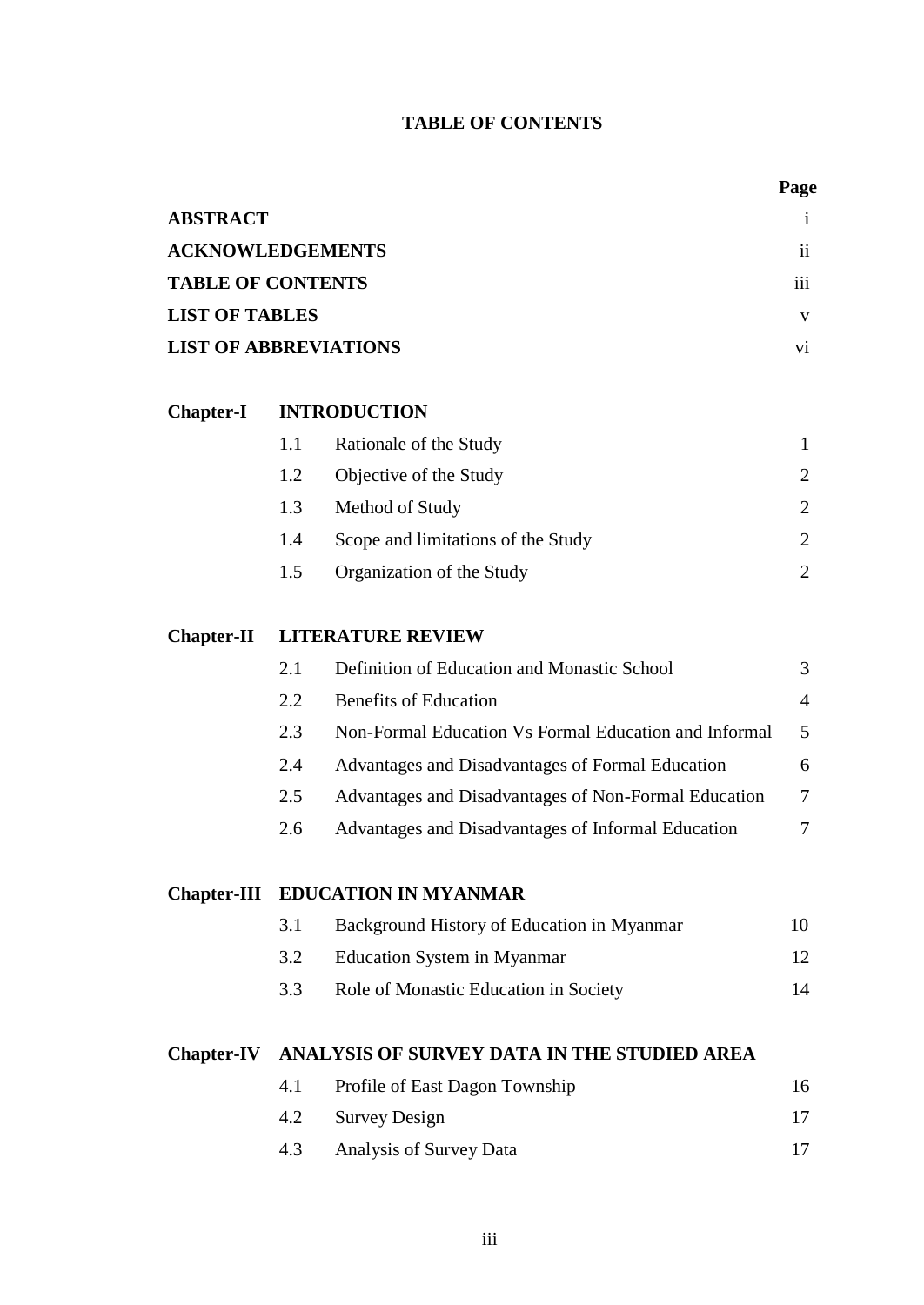| Opportunities and Challenges of the Monastic Education<br>4.4 |                   |                               |    |  |  |
|---------------------------------------------------------------|-------------------|-------------------------------|----|--|--|
|                                                               |                   | School in East Dagon Township | 31 |  |  |
|                                                               | 4.5               | Visions and Future Plans      | 32 |  |  |
|                                                               |                   |                               |    |  |  |
| <b>Chapter-V</b>                                              | <b>CONCLUSION</b> |                               |    |  |  |
|                                                               | 5.1               | Findings                      | 33 |  |  |
|                                                               | 5.2               | Suggestions                   | 35 |  |  |
|                                                               |                   |                               |    |  |  |
| <b>References</b>                                             |                   |                               | 38 |  |  |
| <b>Appendices</b>                                             |                   |                               |    |  |  |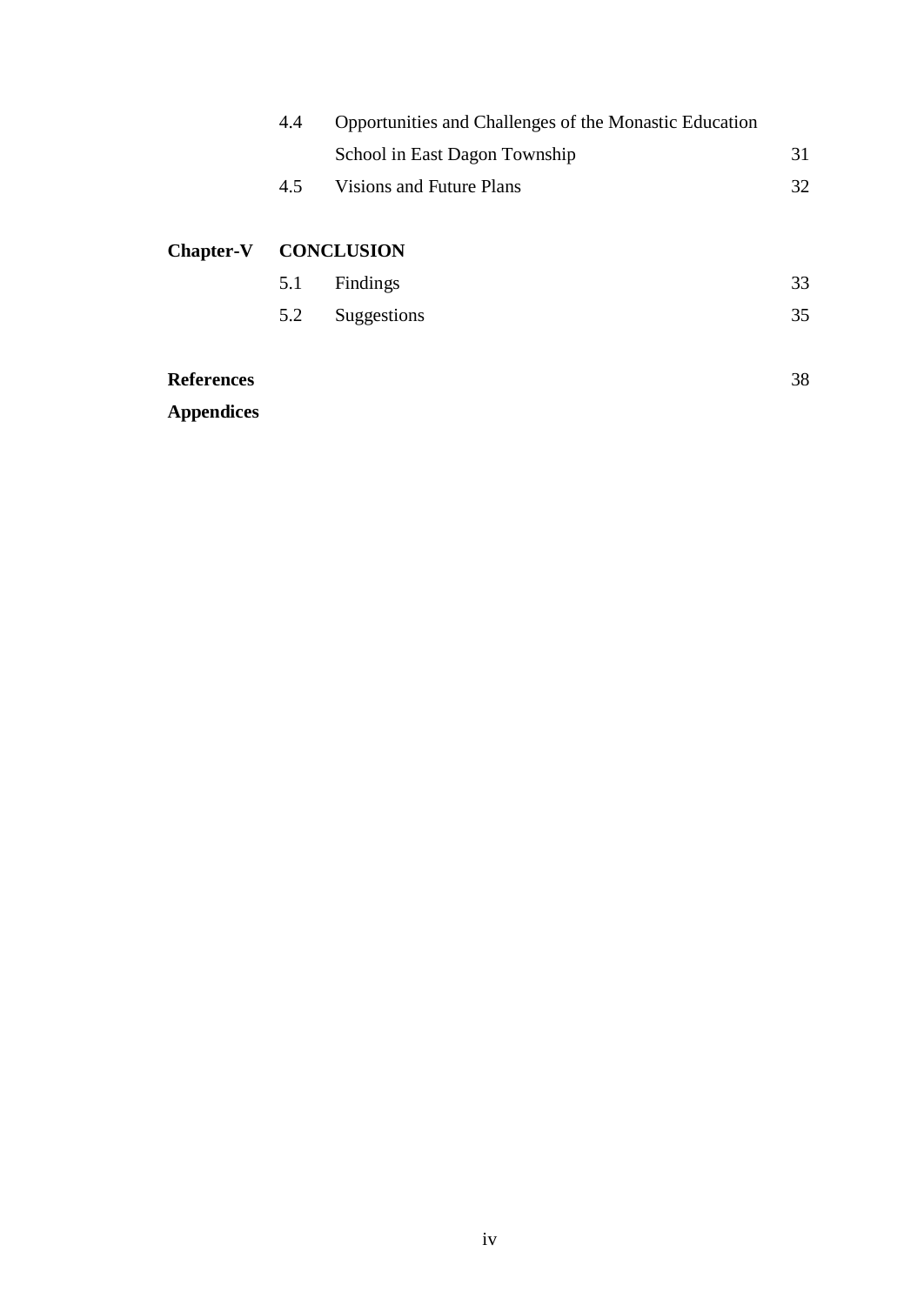## **List of Tables**

| <b>Table</b> | No.                                                   | Page |
|--------------|-------------------------------------------------------|------|
| Table 2.1    | Comparison of Features of Assessment in Non-Formal    | 9    |
|              | Informal and Formal Learning                          |      |
| Table 3.1    | The Ages of Children and Schools Grades Relating      | 12   |
| Table 3.2    | Education systems in selected ASEAN countries in 2013 | 13   |
| Table 4.1    | List of monastic schools in East Dagon Township       | 16   |
| Table 4.2    | Infrastructure of the monastic schools                | 18   |
| Table 4.3    | Number of teachers by Gender                          | 19   |
| Table 4.4    | Number of teacher by qualification                    | 21   |
| Table 4.5    | Sources of funds for operating school                 | 23   |
| Table 4.6    | Types of staffs in school                             | 24   |
| Table 4.7    | <b>Payment for Teachers</b>                           | 25   |
| Table 4.8    | Administrative system for teachers and students       | 27   |
| Table 4.9    | Number of students                                    | 29   |
| Table 4.10   | Teachers and students ratio of Primary School         | 30   |
| Table 4.11   | Teachers and students ratio of Post Primary School    | 31   |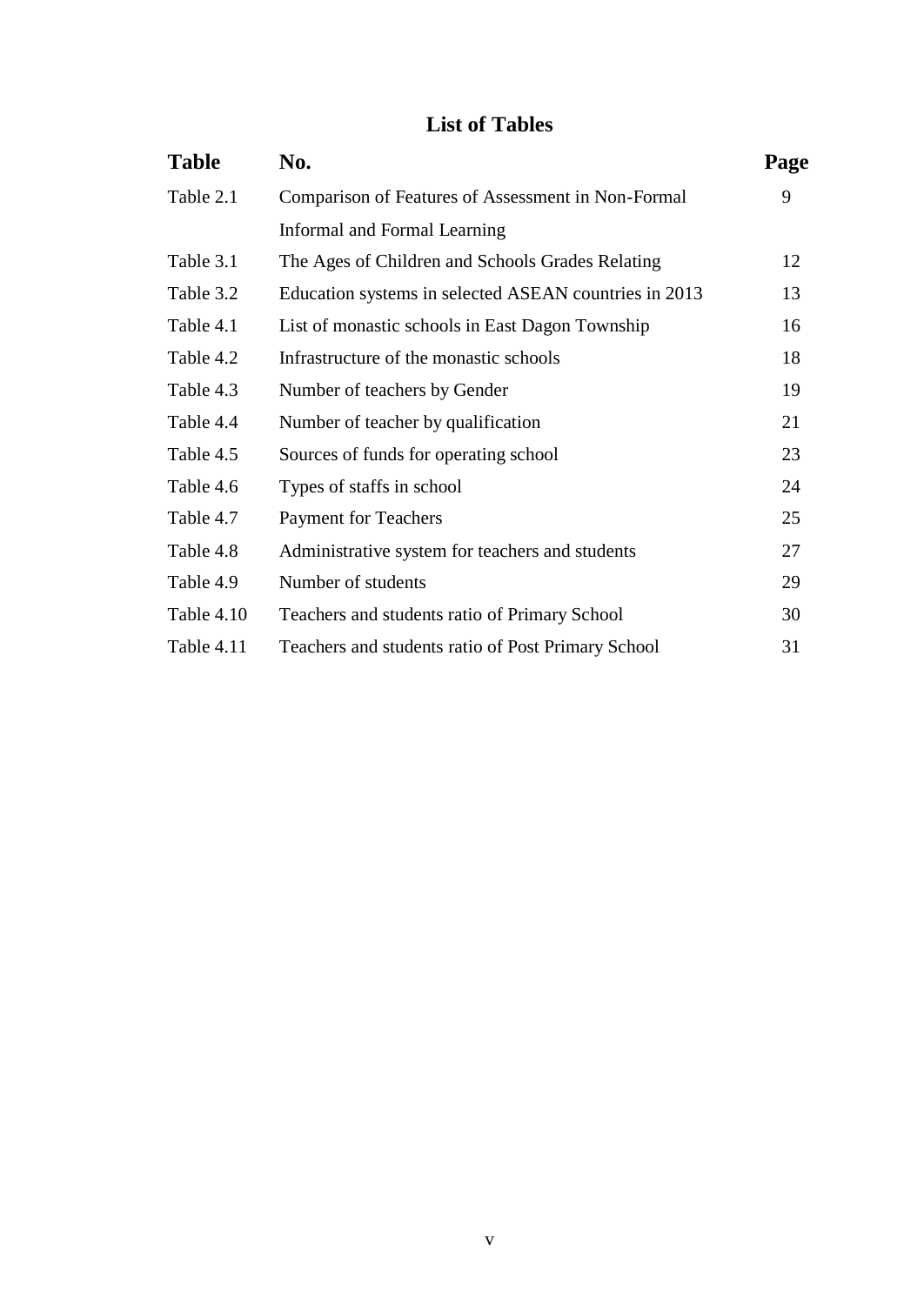# **List of Abbreviations**

| <b>ASEAN</b> | <b>Association of South East Asia Nations</b>                    |
|--------------|------------------------------------------------------------------|
| AY           | Academic Year                                                    |
| <b>CCA</b>   | Child-Centered Approach                                          |
| <b>EFA</b>   | <b>Education for All</b>                                         |
| <b>INGO</b>  | International Non-Government Organization                        |
| <b>MEDG</b>  | <b>Monastic Education Development Group</b>                      |
| <b>MES</b>   | <b>Monastic Education School</b>                                 |
| <b>MOE</b>   | Ministry of Education                                            |
| <b>MORA</b>  | Ministry of Religions Affairs                                    |
| NGO          | Non-Government Organization                                      |
| No           | Number                                                           |
| SDG          | Sustainable Development Goals                                    |
| <b>TEO</b>   | <b>Township Education Office</b>                                 |
| <b>UNESO</b> | United Nations Educational, Scientific and Cultural Organization |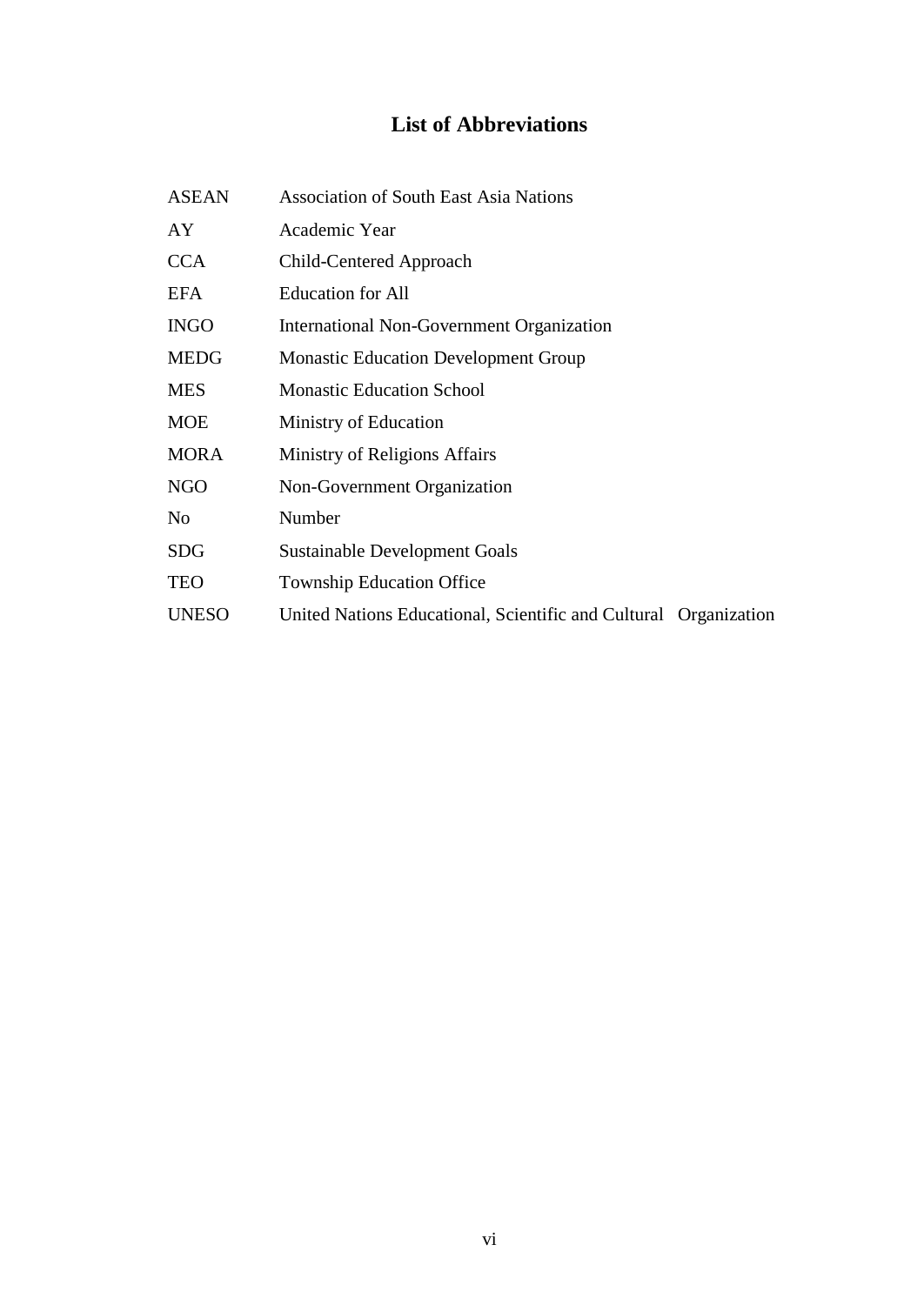## **CHAPTER I INTRODUCTION**

### **1.1 Rationale of the Study**

Education is essential for a satisfying and rewarding life and also fundamental to the broader notion of expanded human capabilities that lie at the heart of the meaning of development. At the same time education plays a key role in the ability of a developing country to absorb modern technology and to develop the capacity for self-sustaining growth and development. Education can also be seen as vital components of growth and development as input to the aggregate production function. Their dual role as both inputs and outputs gives education their central importance in economic development. One of the Sustainable Development Goals 4-Ensure inclusive and equitable quality education and promote lifelong learning opportunities for all. More equitable distribution of education is correlated with lower poverty and inequality and faster economic growth.

Education is the essential point which opens the door to a better and welldisciplined community. From this, it cannot be denied that everyone needs education.

Making education free and accessible for everyone based-on compassion is the theme of all Buddhist monastic schools.

Monastic Schools provide free education together with ethical improvement, food and shelter at costless especially for children from needy families and orphans. These opportunities are not available in government schools and private schools. Therefore, Buddhist monastic schools stand as great a expectation of poor and indigent families. The monastic schools are ensuring the access to education to the Myanmar Children.

In Myanmar monastic schools become important providers in delivering the education but there is generally lack of budget for most of schools which are essential for long run standing of these schools. East Dagon Township is located in the country side of Yangon. Most of the poor families who cannot send their children to formal schools rely on the monastic schools for their education in which children can attend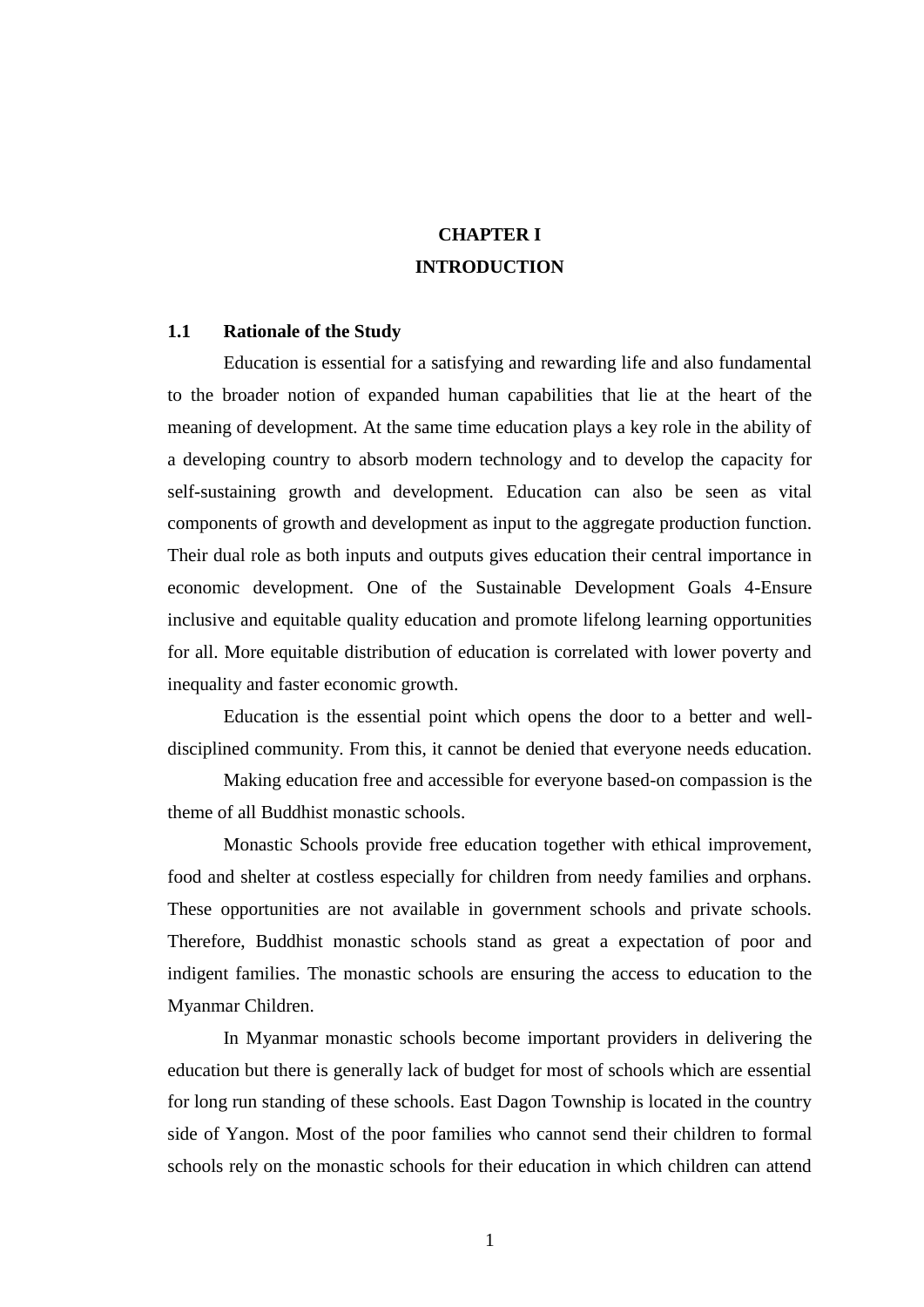to the schools near their houses. Long-term standing of these schools is very important for the poor families' education. Thus, this factor motivates studying the current conditions of monastic school in Myanmar, specifically, East Dagon Township.

#### **1.2 Objective of the Study**

A major aim of this study is to examine the challenges and opportunities of monastic education schools which can affect on the long term standing of the monastic schools in East Dagon Township.

#### **1.3 Scope and Limitations of the study**

Even though there are many monastic educations in each township of Yangon Region, this study only focuses on the 11 monastic schools from East Dagon Township because households in East Dagon Township can"t afford to send their children to government schools. This study emphasize between KG- Grade 8. This study is an analyzed based on survey data in the period of 2018-2019 Academic Year.

#### **1.4 Method of Study**

This study applied a descriptive method by using both of primary and secondary data in order to fulfill the objective, the major opportunities and challenges of monastic schools. The required data were collected from survey method 11 different monastic education schools from the East Dagon Township, Yangon Region. The secondary data and information for the research are taken from the relevant internet websites and Ministry of Religious Affairs.

### **1.5 Organization of Study**

This paper consists of five chapters. Chapter one is the Introduction. It includes the rationale, objective, method, scope and limitations, and organization of the study. Chapter two contains the literature Review. Chapter three gives the background of the general information about the monastic education. Chapter Four analyzes the survey data of monastic education schools in East Dagon Township, Yangon Region. Chapter Five describes the findings of this study and some suggestions as conclusion and suggestions.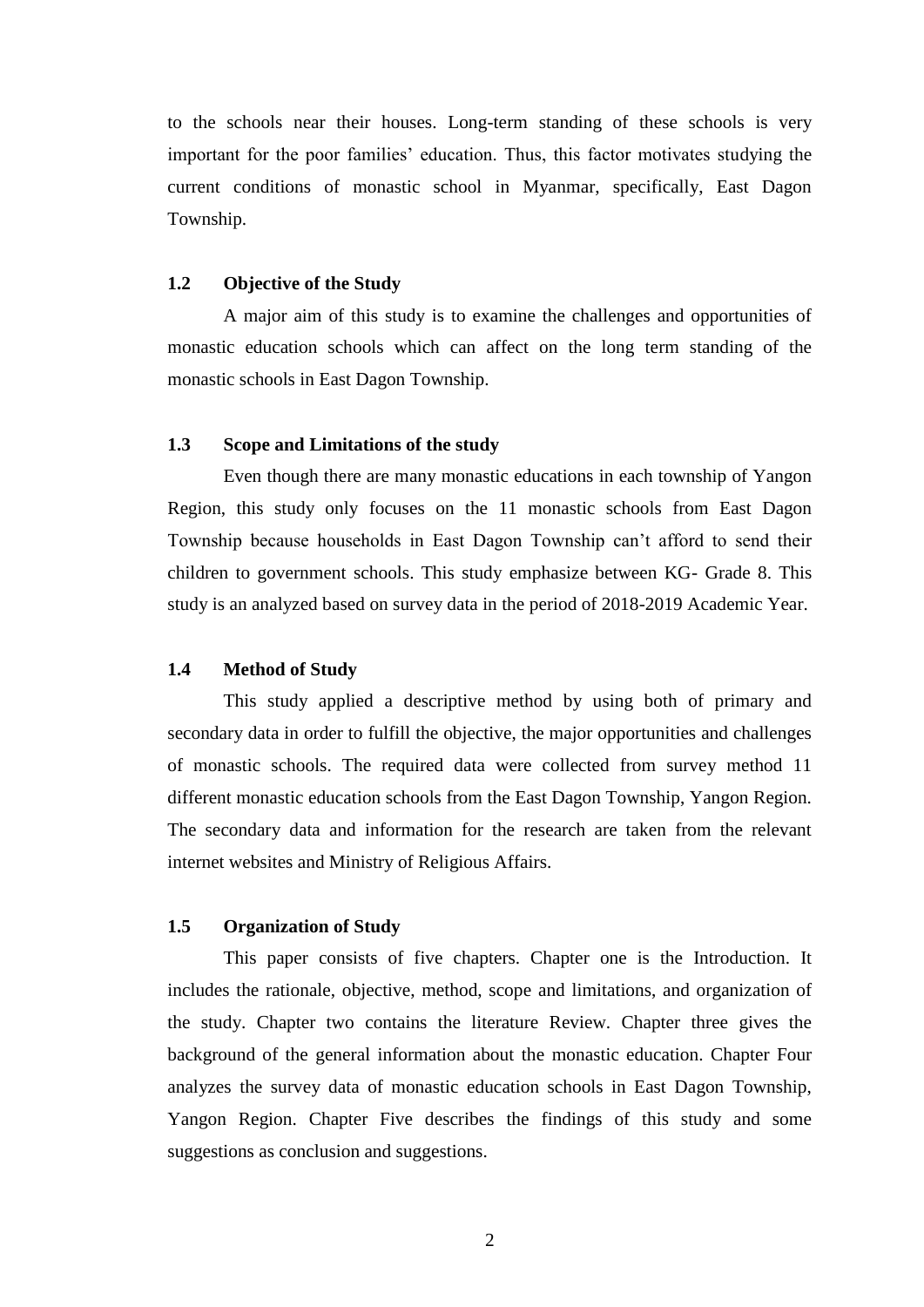## **CHAPTER II LITERATURE REVIEW**

#### **2.1 Definitions of Education and Monastic School**

Education is defined in the Oxford English Dictionary as "systematic training and instruction designed to important knowledge and develop skill".(Hornby, 2005)

Education in the largest sense is any act or experience that has a formative effect the mind, character or physical ability of an individual. In its technical sense, education is the process by which society deliberately transmits its accumulated knowledge, skills and values for one generation to another.

Education has been defined differently by different people. Education is the process by which human capital is enhanced through increases in knowledge and the development skills like nutrition and health. Education is both on consumption good and on investment that yields a stream of benefits into the future.

According to T.W Schultz, theorized a nation"s capability to productively use physical capital is a function of its level of human capital and that if human capital does not increase along with physical capital, then economic development cannot proceed. He further observed that human capital is more likely to be the constraint to development because foreign investors are eager to invest in physical capital, but not in human capital.

Econometric studied provide very strong and consistent evidence that more educated workers are more productive and that they earn higher salaries (Psacharopoulos, Patrinos, 2004). These results support Adam Smith"s view that acquired abilities are a form of capital.

Schultz"s theory mentioned that human capital and physical capital are complementary is correct, then education has both direct and indirect effects on national income, and estimate of the returns to investment in education should take both into account.

Education, including formal education, public awareness and training should be recognized as a process by which human beings and societies can reach their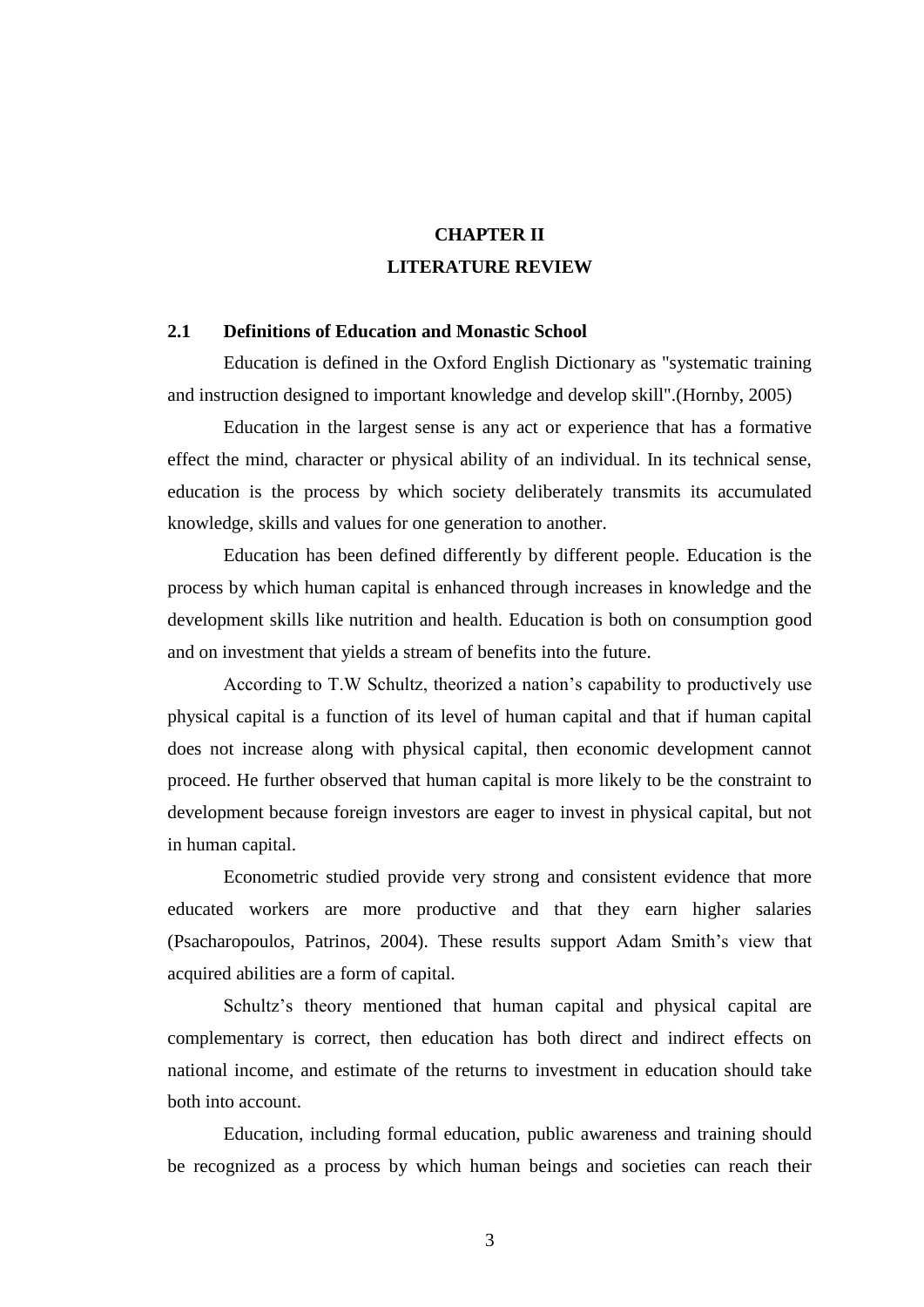fullest potential. Education is critical for promoting sustainable development and improving the capacity of the people to address environmental and development issues. Both formal education and non-formal education are indispensible to changing people attitudes (UNESCO, terminallogy of adult education directorate of adult education gol, 1992)

Monastic education refers to a nationwide network schools run by monasteries that have long provided free education to girls and boys of all backgrounds, mostly attracting students from poor ethnic and migrant communities.

As an article of Myanmar Time Journal (2005), the author named Zaw mentioned that monastic school is Myanmar defined as the children attend the monasteries to acquire literacy and numeracy skills as well as knowledge of the religious and cultural teaching. Monastic education provides government curriculum and ethics and moral foundation in Monastic school, Myanmar.

## **2.2 Benefits of Education**

M. Chowdhury studied that most people agree that education is one of the main components that allow people to better themselves. People have many benefits of education. There are poverty reductions, higher income, promotes equality, health benefits, economic growth, discourages crime, environmental benefits, reduces gender based violence, reduces child marriage, reduces maternal death rates.

Many children living in extreme poverty do not access to basic education, and lack of education is considered the root cause of poverty. One of the benefits of education is the possibility of earning a higher income. An educated person has a better chance of getting a higher paying job. Education is one of the greatest equalizers. There are equal opportunities for everyone regardless of race, greater or social class, equal access to education is necessary. Children of educated mothers have a higher chance of living a healthier life. Countries with high literacy rates have citizens with high per capita income. Education improves opportunities and it also helps people avoid these harmful activities. Green industries will rely on a highly skilled, educated workforce and education can make farmers more knowledgeable about sustainability in agriculture. Additionally being able to read and write enables a person to be more aware of environmental issues. Education can also positively affect people's mindset, thereby discouraging violence. Education can reduce dangerous conditions, as each year of secondary education reduces the likelihood of marrying as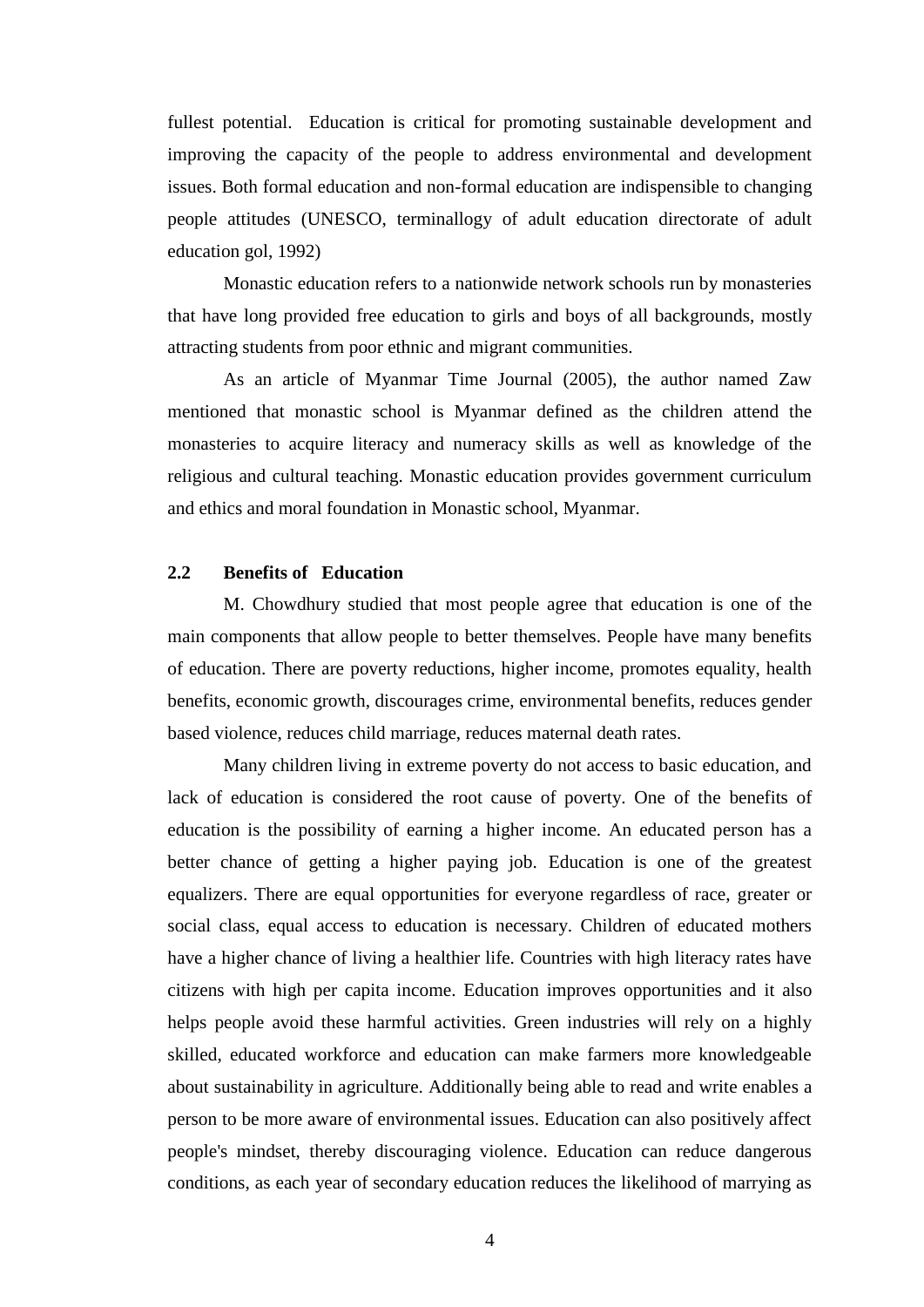a child by five percent. So, completion of secondary education is strongly correlated with girls delaying marriage. Maternal death rates would drop by two-thirds if all mothers received primary education.

Many of these benefits of education are interrelated in that they work together to improve a person's conditions in life. The lack of access to education contributes to greater problems such as poverty, inequality and sometimes even crime and violence. Just building a school in a remote area might help hundreds of children rise out of poverty.

#### **2.3 Non-Formal Education Vs Formal Education and Informal Education**

Formal learning refers to what takes place in the education and training system of a country. It is official, structured, organized by public organizations or recognized private institutions and results with formal certification and formal level of qualification which is recognized by relevant national educational authorities. Formal education is usually organized as full-time education is usually organized as a continuous process with defined stages. Formal education encompasses primary, lower and upper secondary education, higher and university education that culminate in the achievement of a degree or a professional qualification or diploma or a recognized certification as well as adult education programs.

Non-formal learning is characterized by a deliberate choice of the person, which takes place outside of the systems mentioned above, in any organization pursuing educational and training purposes, even volunteering, the national civil service, private and social service and in enterprises. Thus, non-formal education is any type of structured and organized learning which is institutionalized, intentional and planned by an educational provider, but which does not lead to formal level of qualification recognized by the relevant nation education authorities. People of all age groups can participate in non-formal education which can be offered through courses, workshops, seminars (UNESCO, International Standard Classification of Education, 2011).

Informal learning, lastly, is also developed whether or not there is a deliberate choice and is realized in the performance, by any person, of activities in everyday situations and interactions that take place in them, within the context of work, family and leisure i.e. it is without external support and is not institutionalized. In the educational process, therefore, the soft dimensions come into play such as teaching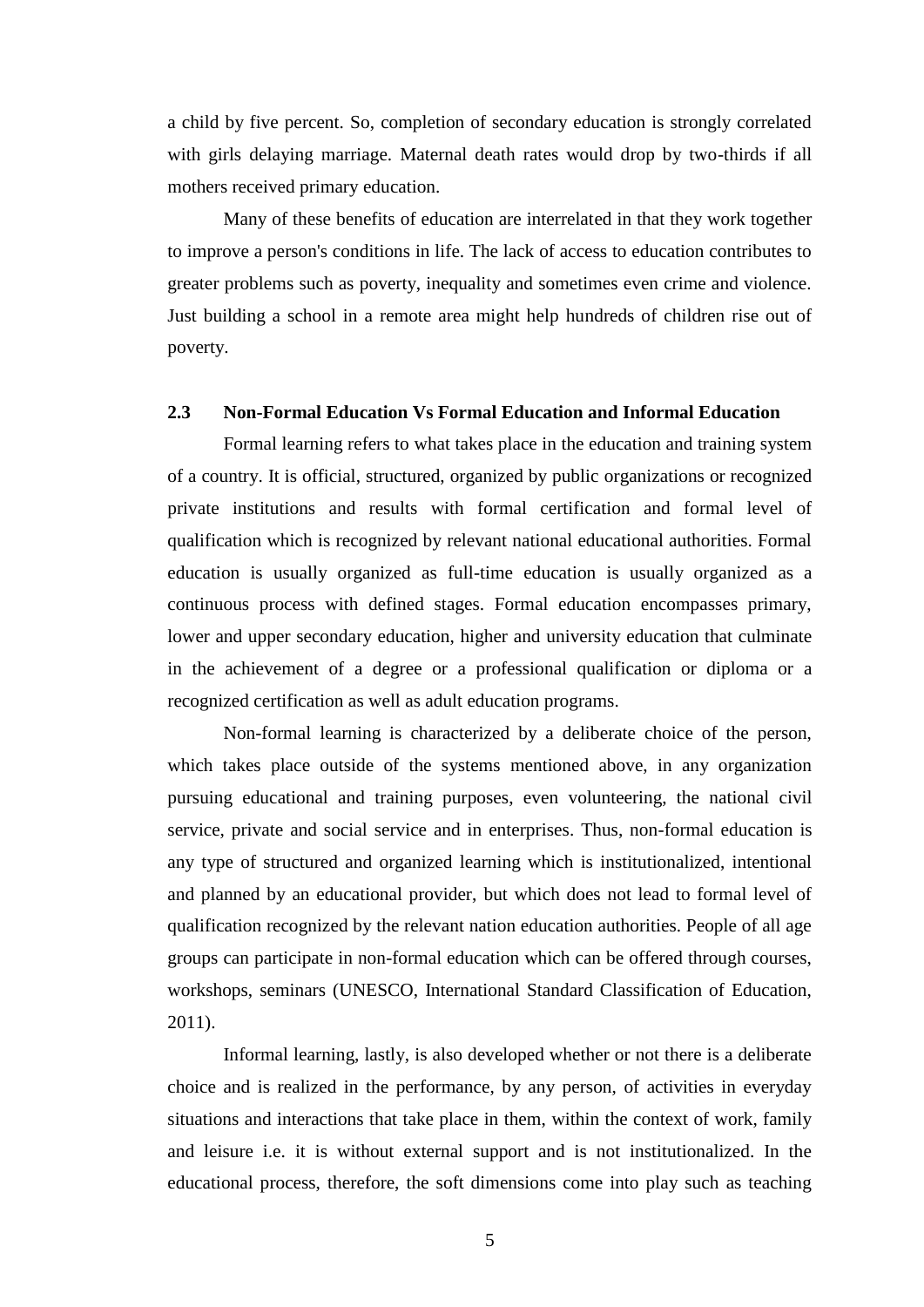styles and management of interactions that enable, especially those who do not have access to the resources that allow that allow them to be active and able participants, to make use of knowledge to achieve their personal ambitions. Furthermore, this also attenuates or reinforces motivations, expectations, intentions, self-representations and practices of inclusion and exclusion, discrimination and social hierarchisation.

Informal education can be seen as "learning that goes on in daily life. In young adulllist, the concept of education in formal, non-formal and informal contexts in a lifelong learning perspective is crucial because it should be one of the solutions to improve the employability of people and the responsibility of individuals in uninterruptedly feeding their own social, intellectual and cultural capital.

#### **2.4 Advantages and Disadvantages of Formal Education**

J. Ito said that one of the great advantages of a formal education is that someone will be credentialed and it will help him or her to get a job. Degrees and credentials will also help in a variety of situations where people care about credentials. The difficulty of getting into some universities and the work required to graduate will signal status and character to many people.

The other advantage, which depends a great deal on the learning style, is that someone is likely to learn useful things. Formal education is structured and there is a lot of evidence that traditional formal education isn"t the most effective way to learn for some people.

J. Curado mentioned that the large numbers of coaches will learn the same information and processes at the same time. If properly designed, the course content should be accurate and up to date. People learning through formal training program come up to speed faster once they start their jobs. Properly designed formal training program can include a variety of methods to appeal to all learning preferences and conform to adult learning principles.

J.A Pickett defined formal education as an organized education model which is structured and systematic. This model presents rather a rigid curriculum that corresponds to laws and norms. It's presentational education. This means that there are students, teachers and institution involved. Schools and universities use this method to teach their students. Formal education institutions are administratively, physically and curriculum organized and required from students a minimum classroom attendance. Formal education leads to a degree or diploma at the end of the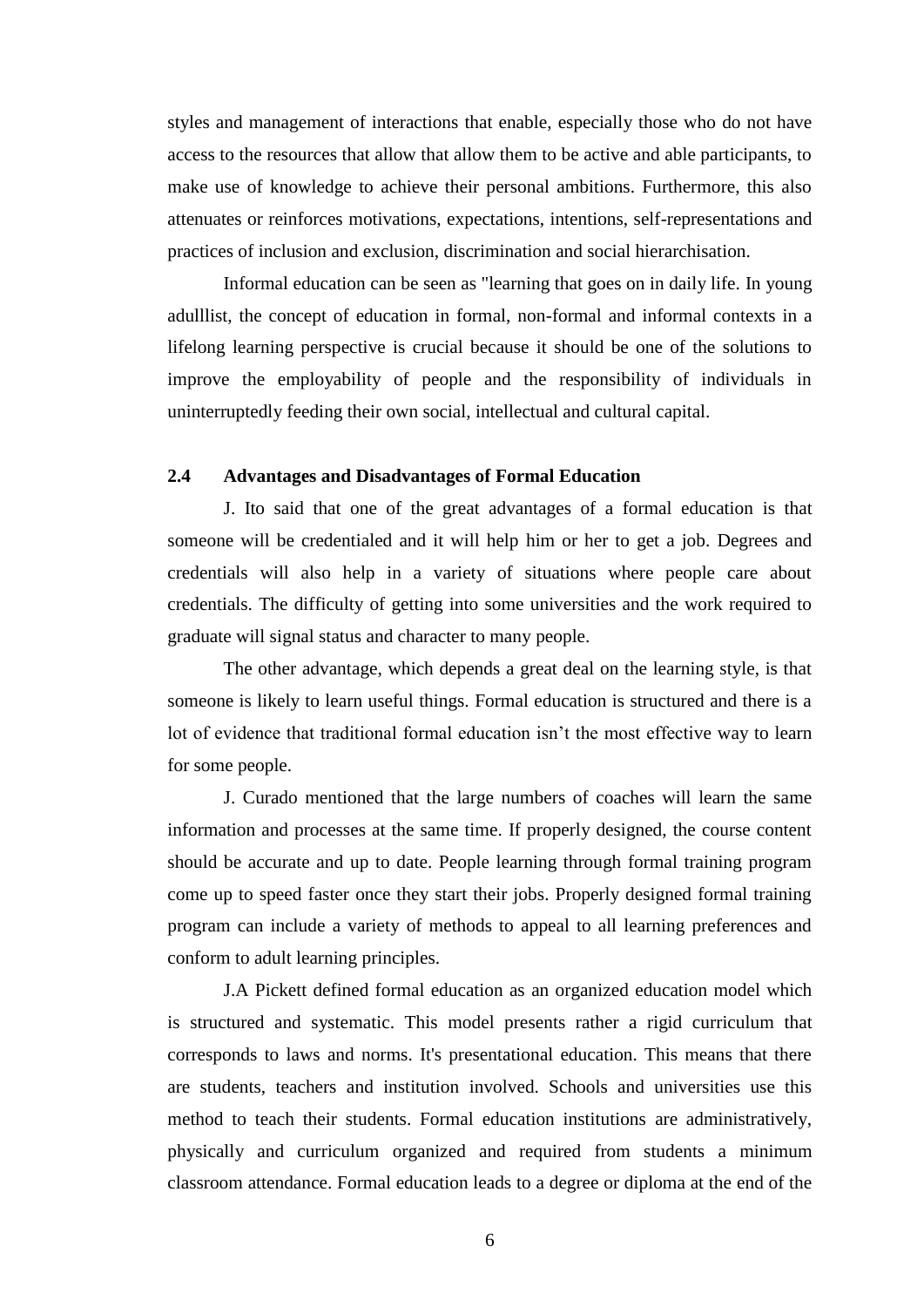formation. Large numbers of coaches will learn the same information and processes at the same time. If properly designed the course content should be accurate and up to date.

A. Pandey argued the accuracy and currency of learning materials are of superior quality in informal learning environment. Employees are able to transfer their learning into performance faster when they are in formal learning programs. Formal learning programs can cater to a variety of learning needs and learning styles.

Assessments have a punitive, obeying and mono-directional methodology, and this fails to stimulate the students. But it also fails to provide for their active participation during this progress. There's also another cause to this failure: the students' standards, values and attitudes are not considered in this education model (Pickett, 2013).

### **2.5 Advantages and Disadvantages of Non-formal Education**

Non-formal education has an adopted strategy where the student attendance is not fully required. The educative progress in non-formal education has a more flexible curricula and methodology. This activities or lessons of the non-formal education take place outside the institutions or schools. Non-formal education is focused and the student and this will have as result that the student participates more. When the needs of the students change the non-formal education can react quicker because of its flexibility. Non-formal education is well planned and no need of any school system. It is not necessary to conduct exam on regular basis (K, 1982).

D. Dixon said non-formal education has numerous advantages in personal development in comparison to traditional formal education. The main advantage of non-formal education is its flexibility and ability to adapt to individual people"s current needs and the continual changes in society.

The disadvantages of non-formal education are (i) the attendance is inconsistent, (ii) it doesn"t result in a degree or diploma (iii) teachers are not trained but have experience.

## **2.6 Advantages and Disadvantages of Informal Education**

Informal education covers a vast array of learning that all people take part in, in their lives every day. It covers activities like individual and personal research on a subject or interests for themselves by using books, libraries, informal trainers, the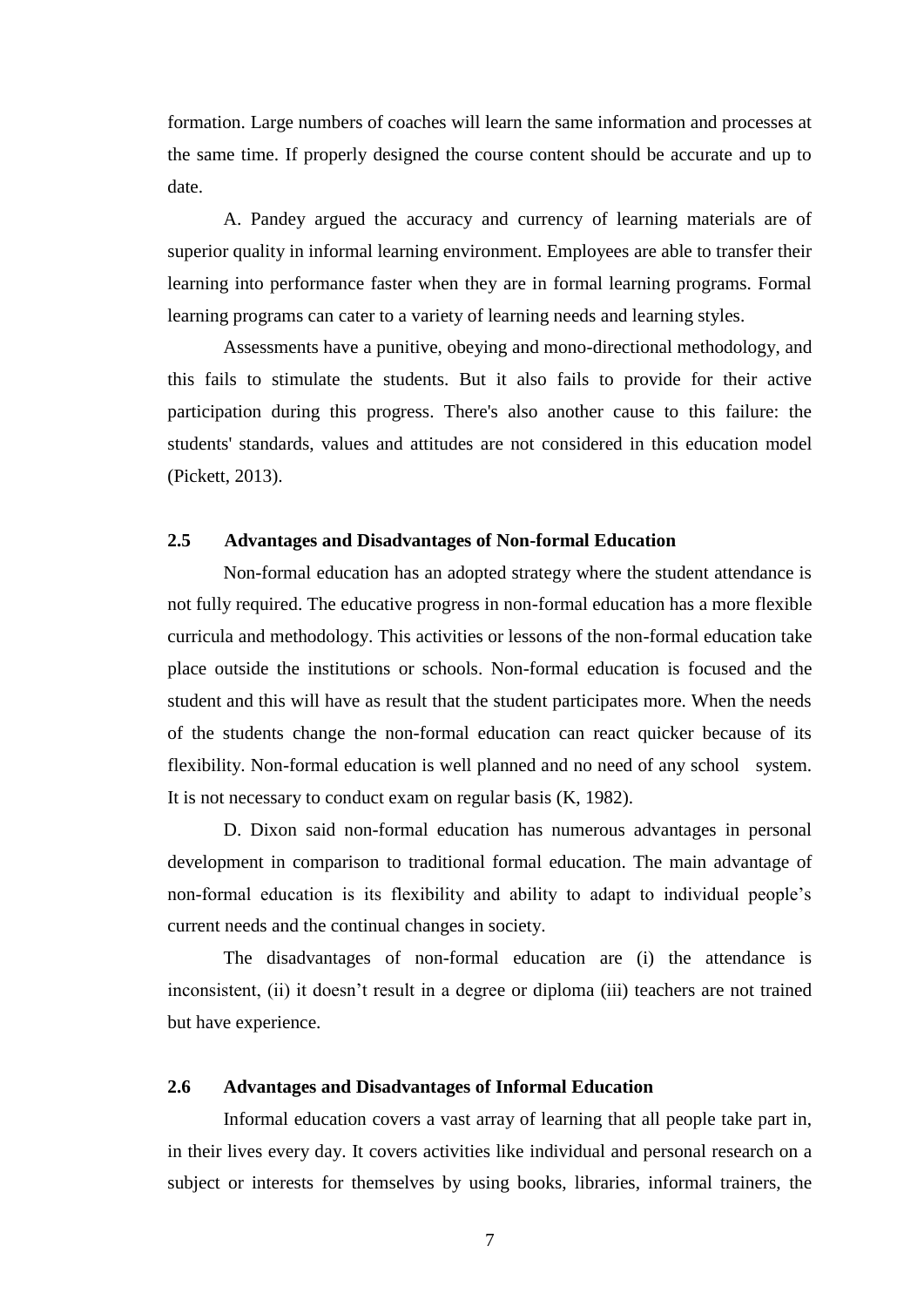internet or other resources. Informal education also includes aspects whereby the individual seek or want to learn a specific skill or when they look into a certain area and don't use formal or non-formal ways to learn. But informal education means also learning things without the learner religion. This can be any kind of information that the learner picked up from the television, radio, conversation with family or friends (K, 1982).

Why informal learning so popular and easier for learners is because of the freedom to explore and degree of knowledge to acquire and also the order in which knowledge to acquire and also the order in which knowledge is gained all are determined by the learner. Benefits of informal learning*:* 

John Laskaris mentioned that gathering and collecting the desired knowledge is easier today owing to the exhaustive media and devices in this day"s informal learning experiences or prerequisites. All needs is the willingness to complete their learning. Learning informally is more relaxing and less threatening or most people. With no example or project to complete within limited schedule, many learners commit to learning a new skill or a concept readily. In an informal setting will find SMEs willing to share more knowledge than ever! So, if someonehasgroups of expert in his or her organizations simply arranges an informal meeting and have them share their expertise. Better yet, make them leaders in the online community where employees post question and they can answer them. A low – state, no host spot setting is idea for this kind of knowledge is easier today owing to the exhaustive media and device. Informal learning does not require any prior learning experiences or prerequisites. All of need is the willingness to complete learning. Learning informally is more relaxing and less threatening for most people. With no exam or project to complete within limited schedules many learners commit to learning a new skill or a concept reality. Informal learning is close to natural learning. People tend to follow the path way that best suits their individual needs. Lifelong learning is a great example of informal learning.

J. Curado also pointed out that creating informal learning situations can be less costly and more time efficient given all of the social media technologies and electronic devices. Learning informally can be more personal and less intimidating for some people. Experts may be more willing to share their knowledge with other this way. Since learning this way happens more naturally during the flow of someone's work day, people may be less likely to resist learning.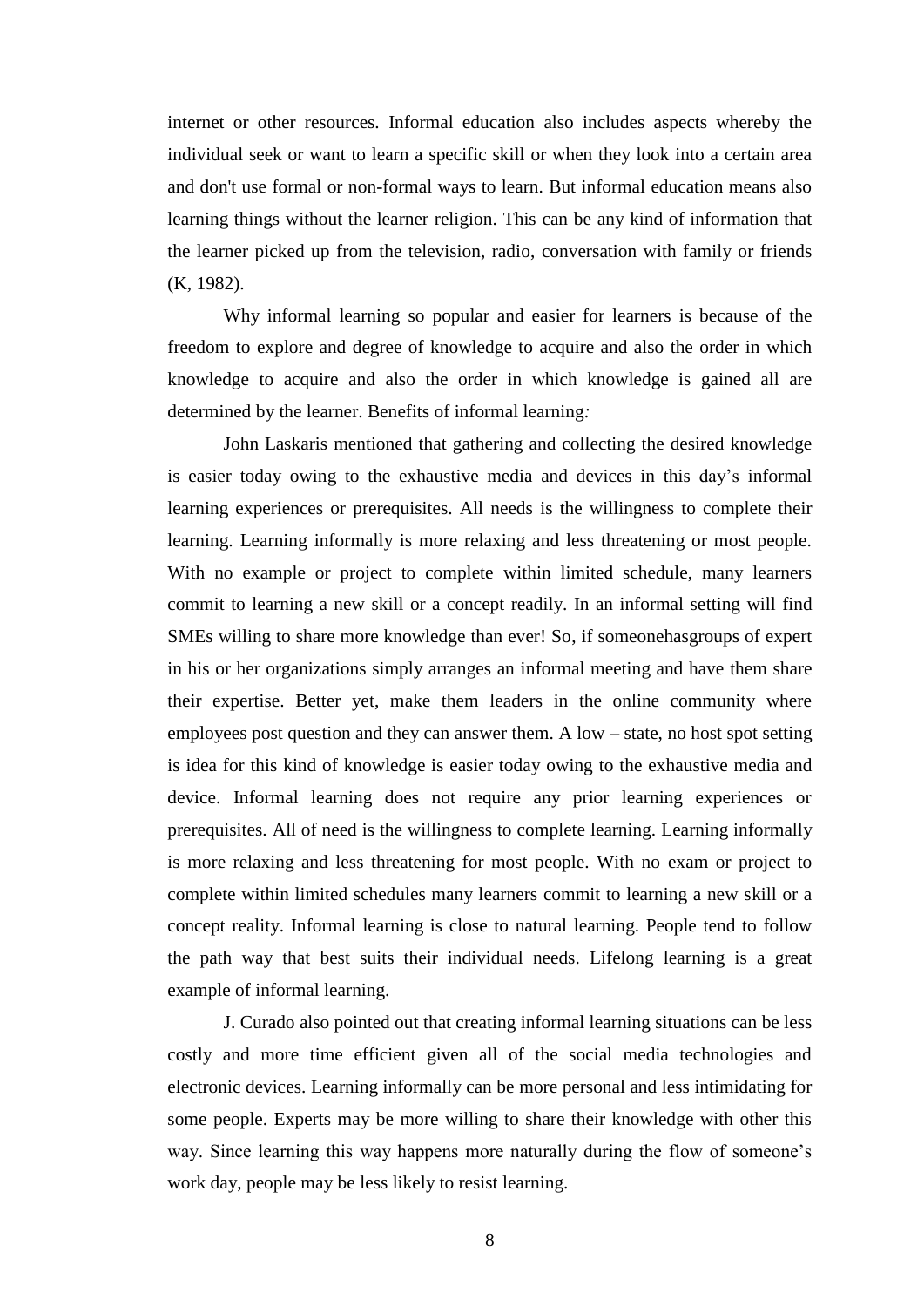Informal education is often used in formal or non-formal education as a method of teaching. When television programs films or internet used to study. Many people can also receive an informal education by reading many books from a library (or) education website. This is called the self-education.

There are no disadvantages of informal education. A formal education gives a more negative view on the education because of the punitive and obeying features. The curriculum is based on the norms and laws gives by government/institution while the students' needs and interests fade.

Non-formal education on the hand succeeds to convert the interests and needs of the students in a flexible and adapted formation (K, 1982).

## **Table (2.1): Comparison of Features of Assessment in Non-Formal, Informal and Formal Learning**

| <b>Formal Education</b>                   | <b>Informal</b><br><b>Non-Formal</b><br>and |
|-------------------------------------------|---------------------------------------------|
|                                           | <b>Education</b>                            |
| Quantitative<br>methods<br>assessment     | Qualitative<br>methods<br>assessment        |
| dominate                                  | dominate                                    |
| The main assessor is the teacher          | Integration of assessment methods           |
|                                           | dominate                                    |
| Oriented towards measurable learning      | through the<br>Assessment<br>process,       |
| achievements, which are assessed at the   | promoting<br>self-progress,<br>recording    |
| end of the course or topic                | individual<br>accomplishment<br>and         |
|                                           | development                                 |
| Assessment results are<br>in<br>expressed | Learning<br>expressed<br>assessment         |
| regarding<br>points<br>and<br>percentages | verbally in a particular context, weak      |
| standards                                 |                                             |
| Prevalence of declarative knowledge and   | Prevalence of operative knowledge,          |
| reproduction                              | integration of operative knowledge          |
| Assessment as objective reality           | Meaning of context in assessment            |
| Learning achievement are easier to assess | Complex assessment                          |

Sources: (Ministry of Education of the Slovak Republic, 2009)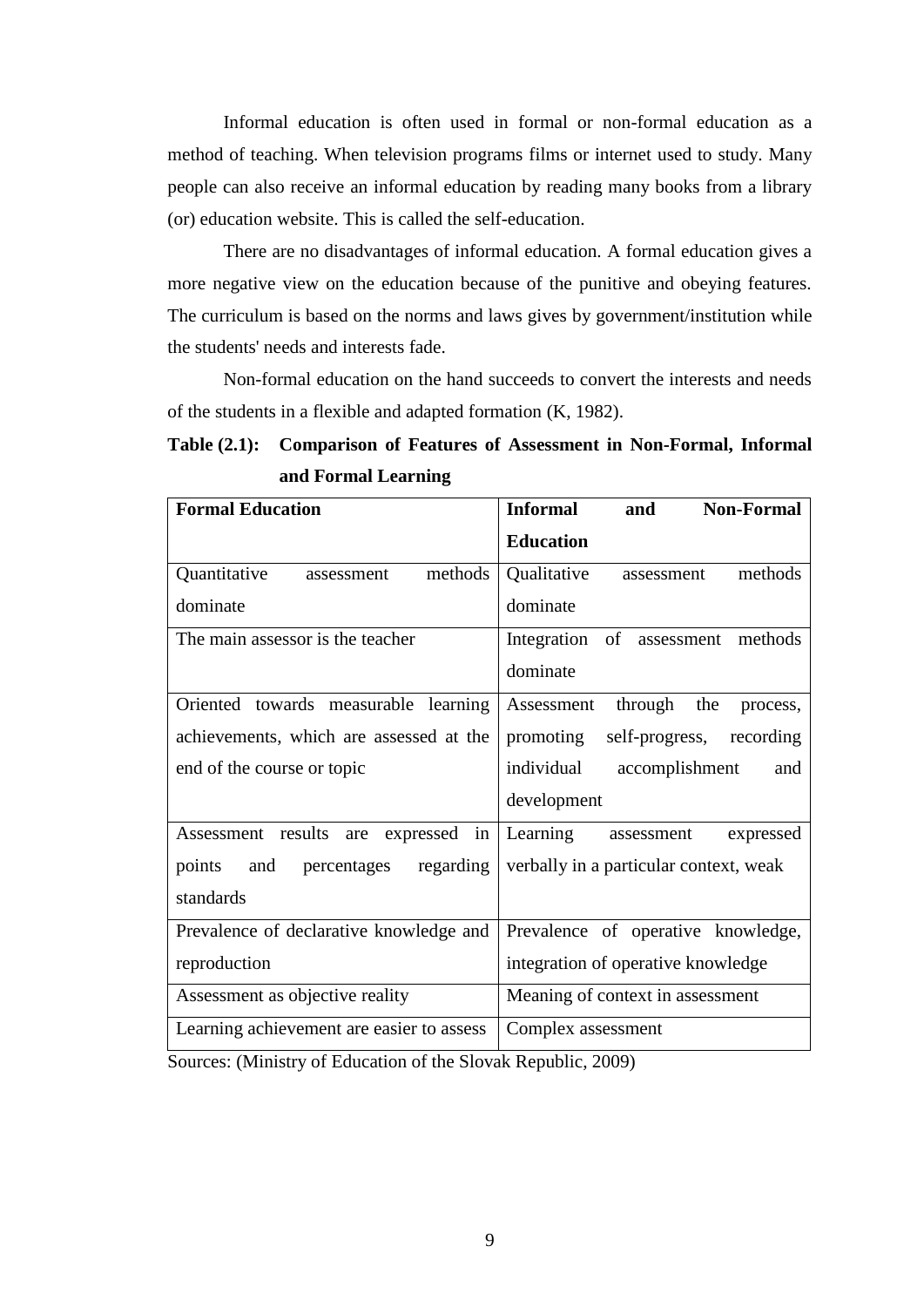## **CHAPTER III EDUCATION IN MYANMAR**

### **3.1 Background History of Education in Myanmar**

The education in Myanmar has been regarded as important and significant, traditionally, boys were thought at the monastery school, where they would learn Burmese and basic arithmetic skills. In the past, all boys who are eight to ten years old would learn about Buddhism and be taught to read and write. These schools receive many young men some education. Under the system, few women were educated, their education too place mainly at home.

However, British colonial rule caused a shift towards a westernized education system Christian missionary schools were opened in major cities to serves as preparatory schools throughout the British Colonial Period. These schools aimed at the upper classes and since the rest were not affordable to achieve that kind of education, monastic education still served for that gap. Under the British colonial, the country achieved a high level of education. During British colonial rule, education access for women improved. This missionary school had existed together with national schools during the parliamentary Democracy period up to 1962. But during the Socialist Period, all schools were nationalized and free education war provided.

Today, free education for all pupils in state schools, from the primary to the university level. Private schools were allowed in their own school buildings under the registration of "Private schools Act 1951".

#### **3.1.1 The Education in Colonial Era**

In colony era, there are three kinds of schools; English Schools, English-Myanmar Schools and Myanmar Schools according to British Education. The first English school in Myanmar was Doctor Prite School from Inwa, Naypyitaw of Ba GyiDaw Phaya"s reign. English Schools were opened at Mawiamyaing in 1835, at Kyauk Phyu in 1837 and at Sittwe in 1844.(evolving education in Myanmar)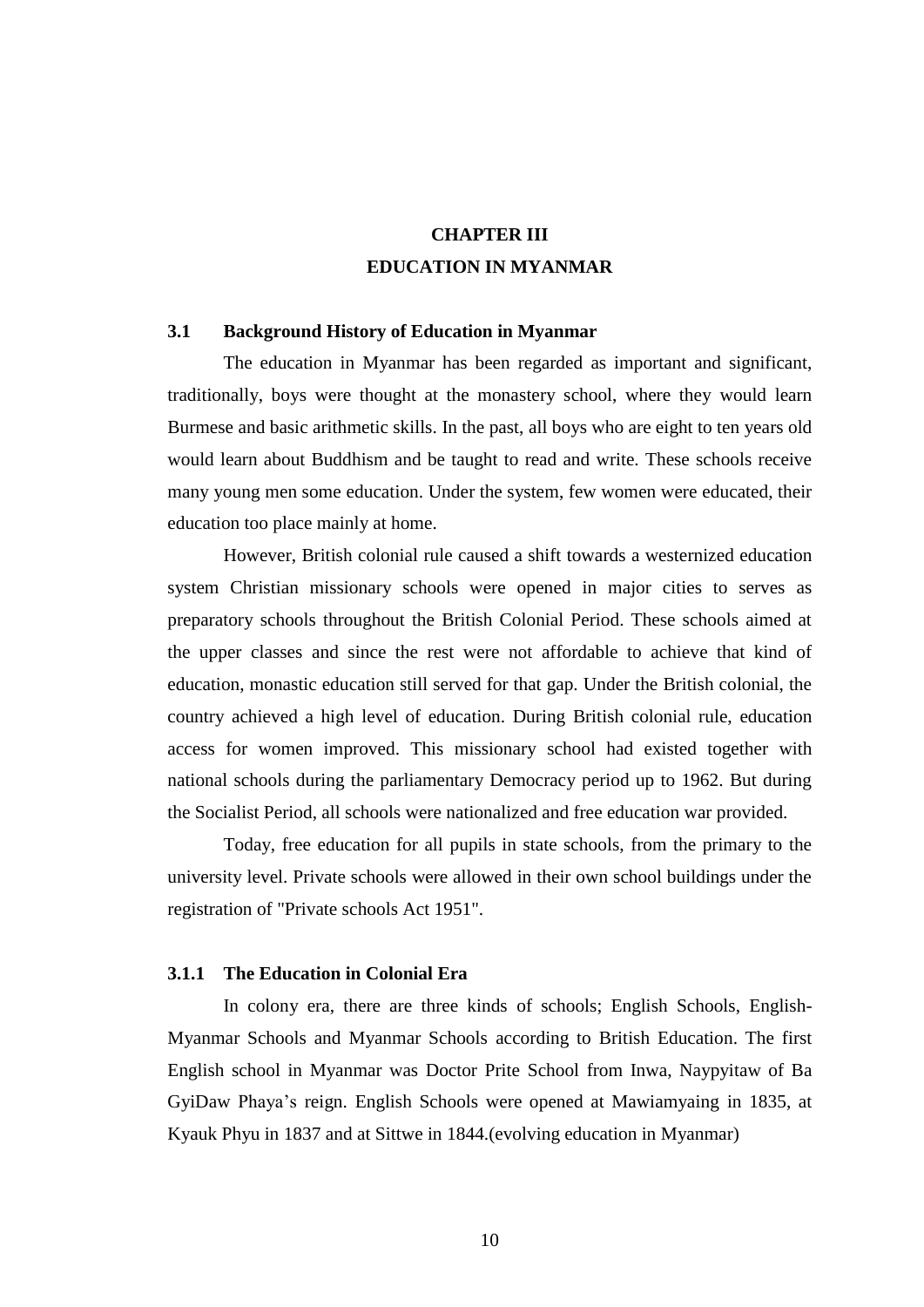In 1884-1885 Yangon College was opened at the Yangon Governmental High School, in 1920, it became Yangon University College. Judson College was the rival of Yangon College. IN 1920, the Yangon University was formed by combining the two colleges.

In 1920, the national colleges and schools became popular because of the first students strike. At the Diaki Era, some national schools were closed and it was separated into Government Schools and Government supported Schools. There were three kinds of schools; primary, middle and high schools.

In Colony Era, English is important for British Government But, people from English and English-Myanmar Schools could only be clerks and mayors. People from Myanmar Schools could only be Myanmar teachers, survey clerks and vaccinates. The colleges were closed during the World War II. There were Myanmar Schools and Japanese Schools from Japanese military.

#### **3.1.2 The Education in Independence Era**

In Independence Era, there were Government Schools and Private Schools according to creation of new life project and was learnt since grade 5. The mandatory system of Basic Education was started. It educated from primary to college for free. There were no small Colleges and Science Schools were opened. The aim of government is to keep the national culture.

In 1962, revolutionary council changed the system of education. That system is the education system based on the high moral. Science Education is the priority. The Bachelor of Arts would be the priority for State Culture and Arts Conservation and Development.

The University Education System was started from 1964. There were two kinds as Arts and Science University and Career University. It cheered upon research especially (Thu, 2017).

#### **3.1.3 The Education Nowadays**

The aim of Government Nowadays is to build the peaceful, modern and developed country. Therefore the 30 years projects of national education development were planned to development human resources.  $21<sup>st</sup>$  Century is the education era and the environment is the education field. So, they are performing by aiming the education system for the development of human society system.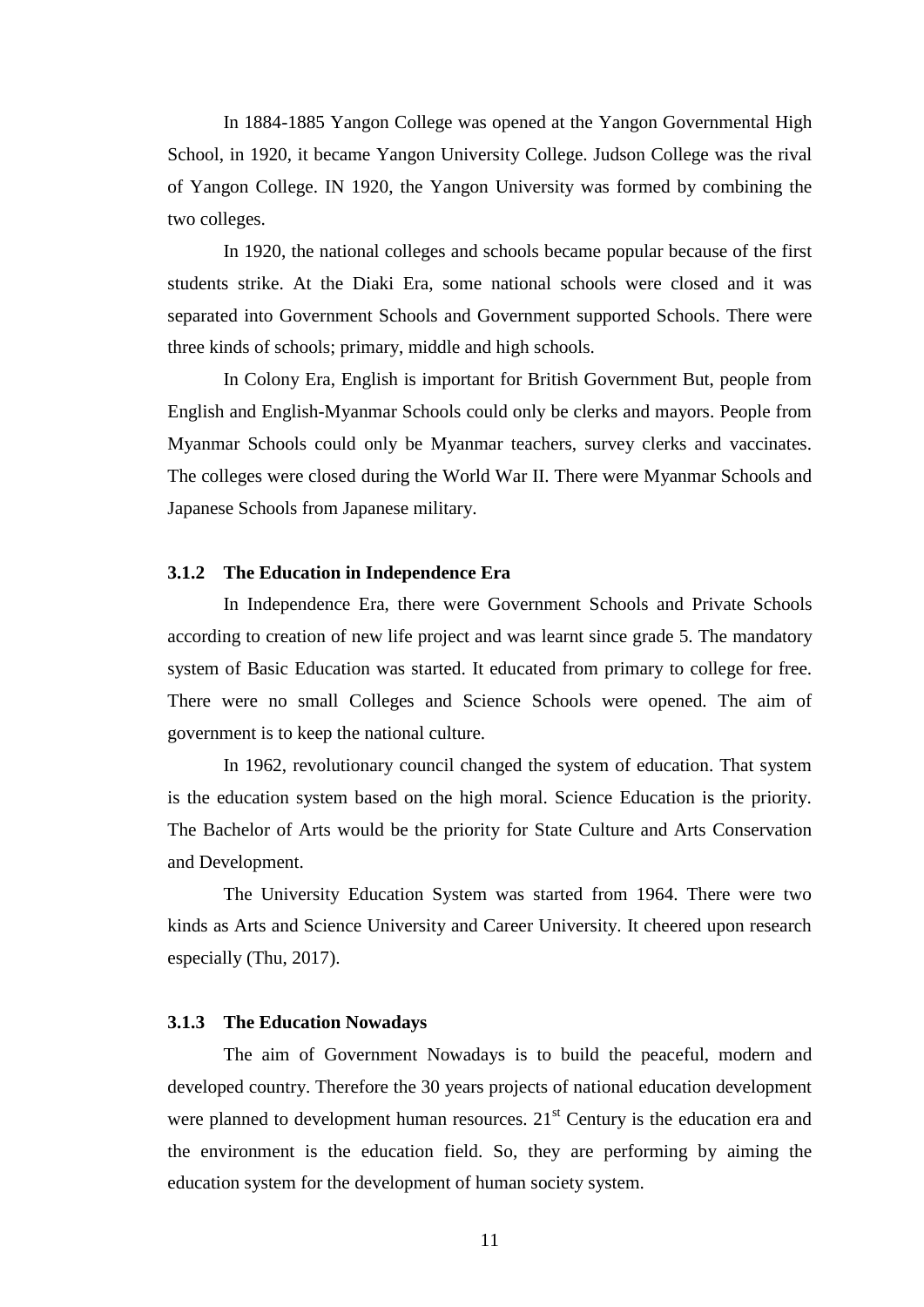In the sector of basic education system, they are carrying out to be able to educate everyone of student level according to the rule of basic learning for everyone to fulfill their aim. They leveled up the teaching schools as Education College.

They are opening the multi-media classrooms at the Basic Education Schools and are training the use of computer. Now, we can learn from CD, VCD, Internet and Intranet by using computers.

In Advanced Education Sector, they are implementing for the sector of the development of human resource, research, continuous society, improving education, national standards and keeping up the nation.

## **3.2 Education System in Myanmar**

The basic education system at the time of the 2014 Census comprised five years of Primary School, four years of Lower Secondary (Middle school)and two years of Upper Secondary School (High school), totaling 11 years. The ages of children and school grades relating to these levels of education together with the equivalent levels of education is classified by UNESCO"S.

**Table (3.1) The Ages of Children and Schools Grades Relating**

| Grade 1-5<br>Age $5-9$   |
|--------------------------|
| Age 10-13<br>Grade 6-9   |
|                          |
| Grade 10-11<br>Age 14-15 |
| Over 15                  |
|                          |

Source: Census Report, Volume 4 H

Internationally, 'basic education' means primary and lower secondary school. These levels are often compulsory. However, the terminology used by the Ministry of Education (MOE) in Myanmar will be followed in this report. Thus, for the purposes of the analyses of the 2014 Census data, "basic education" comprises primary, lower secondary (Middle school) and upper secondary (High school).The current structure of basic education is: primary level (from Grade 1 to Grade 5); lower secondary level(from Grade 6 to Grade 9);and upper secondary level (from Grade 10 to Grade 11).Thus, the basic education system may be described as a 5-4-2 system. All children aged five years have the opportunity to enroll in Grade l.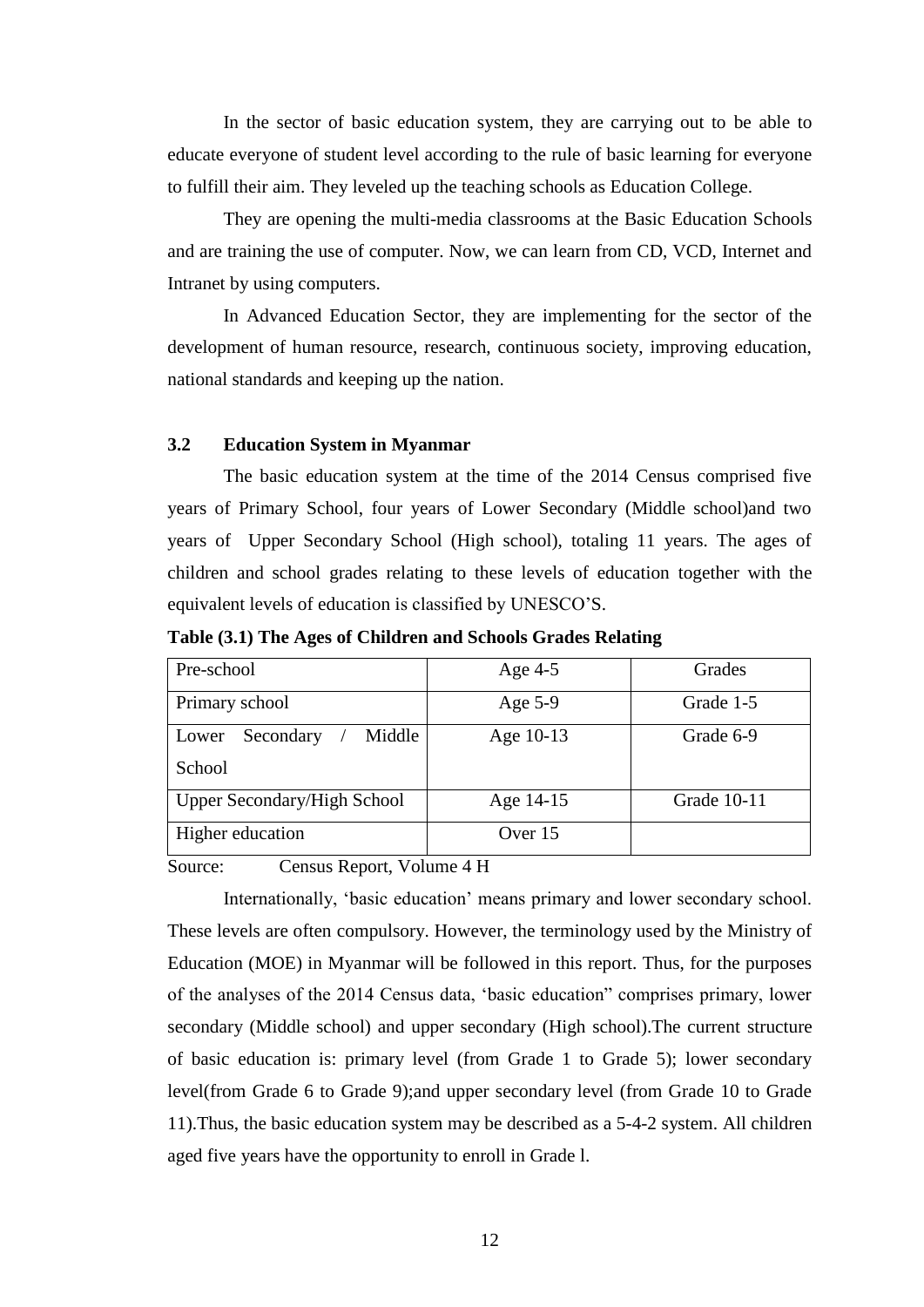| Country                     | <b>System</b> | <b>Years of schooling</b> | <b>Starting age</b> |
|-----------------------------|---------------|---------------------------|---------------------|
| <b>Brunei</b><br>Darussalam | $6 - 5 - 2$   | 13                        | 6                   |
| Cambodia                    | $6 - 3 - 3$   | 12                        | 6                   |
| Indonesia                   | $6 - 3 - 3$   | 12                        | 6                   |
| Lao PDR                     | $5 - 4 - 3$   | 12                        | 6                   |
| Malaysia                    | $6 - 3 - 2$   | 11                        | 6                   |
| Philippines                 | $6-4-2$       | 12                        | 6                   |
| Singapore                   | $6 - 4 - 2$   | 12                        | $\overline{7}$      |
| Thailand                    | $6 - 3 - 3$   | 12                        | 6                   |
| Viet Nam                    | $6 - 3 - 3$   | 12                        | 6                   |
| Myanmar                     | $5 - 4 - 2$   | 11                        | 5                   |

**Table (3.2) Education systems in selected ASEAN countries in 2013**

Sources: Census Report, Volume 4 H, ASEAN State of Education Report, 2013

Education For All (EFA) is an international initiative, led by UNESCO, and was first launched in 1990 to bring the benefits of education to "every citizen in every society'. To realize this aim, a broad coalition of national governments, civil society groups, and development agencies such as UNESCO and the World Bank Group committed to achieving six specific education goals:

- (1) Expand and improve comprehensive early childhood care and education, especially for the most vulnerable and disadvantaged children.
- (2) Ensure that by 2015 all children, particularly girls, those in difficult circumstances, and those belonging to ethnic minorities, have access to and complete, free, and compulsory primary education of good quality.
- (3) Ensure that the learning needs of all young people and adults are met through equitable access to appropriate learning and life-skills programs.
- (4) Achieve a 50 per cent improvement in adult literacy by 2015, especially for women, and equitable access to basic and continuing education for all adults.
- (5) Eliminate gender disparities in primary and secondary education by 2005, and achieve gender equality in education by 2015, with a focus on ensuring girls" full and equal access to and achievement in basic education of good quality.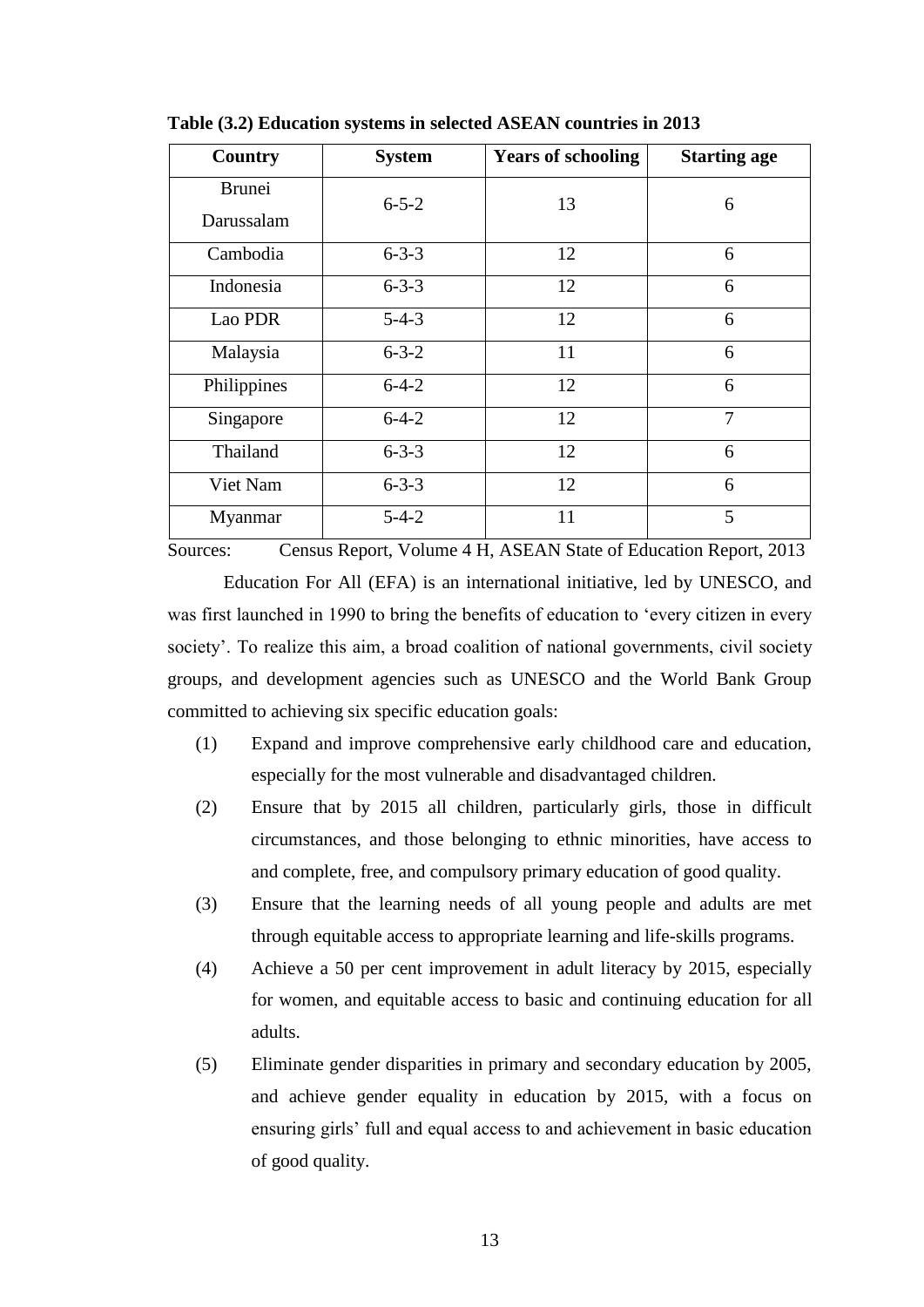(6) Improve all aspects of the quality of education and ensure the excellence of all so that recognized and measurable learning outcomes are achieved by all, especially in literacy, numeracy and essential life skills.(Department of Population, 2017)

### **3.3 Role of Monastic Education in Society**

The monastery in a village is a center of social life. It is supported through the joint effort of the whole village community. Monasteries in Burma have always been centers for education for the people. In pre-colonial times, Burmese society was, like few other Asian societies, literate. Monastic schools only educate a new generation of novices but they also widen the curriculum for other children. They usually accept all village children who cannot afford to go to a state school or who have difficult access regarding distance. The education in monastic school is free, often accompanied by free meals and lodging.

Myanmar monasteries are also a place for preservation and transmission of Myanmar cultural heritage. The children are taught basic morals and civil, social rights and duties towards the others.

Monastery buildings are usually of better quality and provided with better equipment than any of the village houses. It is possible that the monastery is the only place in the village with electricity, and what is more radio or television is available. It is the first place where all the news is received and distributed.

#### **3.3.1 Background History of Monastic Education**

The monastic school system in Burma is an old education system with a very long history, dated back to the  $11<sup>th</sup>$ Century King Anawrahta period. The schools provided important educational needs throughout Myanmar's history and they were the only source of education for sorts of lives ranging from royal princes to unskilled workers until colonial period. The Buddhist monastic schools helped to give Burma a rate of literacy considerably above those of other East Asia countries in the early 1990s (Monastic Education Development Group).

The monastic school system in Myanmar operates over 1,700 schools catering for over 300,000 children. Yangon is the Region with third largest number of monastic education schools after Mandalay and Sagaing. There are 228 monastic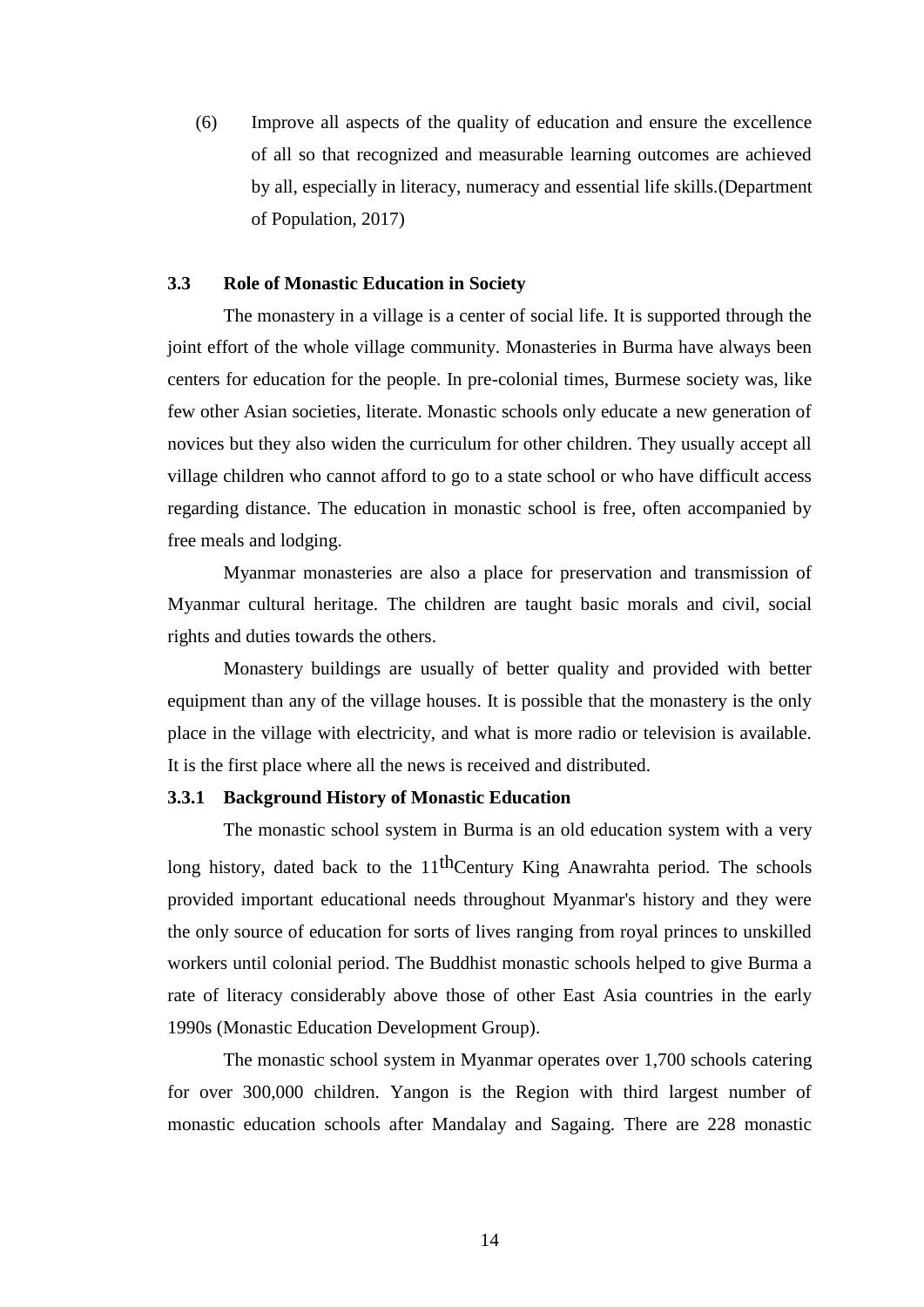education school in Yangon Region in 2018-2019 Academic Year. Out of these 44 schools are nunnery education schools.

There are 4 districts in Yangon Region – East, West, South and North. North District has the largest number of schools (87) and West District has the smallest number (24). East and South Districts have 67 and 50 school respectively. East and South Districts have 22,525 students and 14,025 students. West District has 4,686 students and the North District has the largest amount of students, 36,285 students.

#### **3.3.2 Current Condition of Monastic Education**

The monastic schools assist in providing basic education needs of the country especially for children from needy families and orphans, filling the significant in the education system. Supplementing the government elementary school, they provide underprivileged children of the basic education needs exactly as it does in elementary school by using the same curriculum.

The monastic school system in many operates over 1,700 schools creating for 300,000 children in 2018-2019 Academic Year. The operation and finance rely heavily from donation and collaboration from the public. The feeds of most of the students at the school were covered by these donations, and some parents were able to make a small contribution.

Monastic school has received very little, if any government funding in the past. Although the government had recent begun to support the salaries of teachers in monastic schools, resources remain limited with many teachers working voluntarily there is a lack of basic facilities, teaching and learning material and inadequate sanitation and hygiene facilities in many schools.

The schools required to register in ministry of religious affair and closely with township equation authority to be officially recognized. The government education system fails to actively include some marginalized groups including those in remote and conflict areas, migrant children, working children, those in poor health, children from linguistic minority groups and children with disabilities. The monastic schools system accepts and supports these children to achieve an education.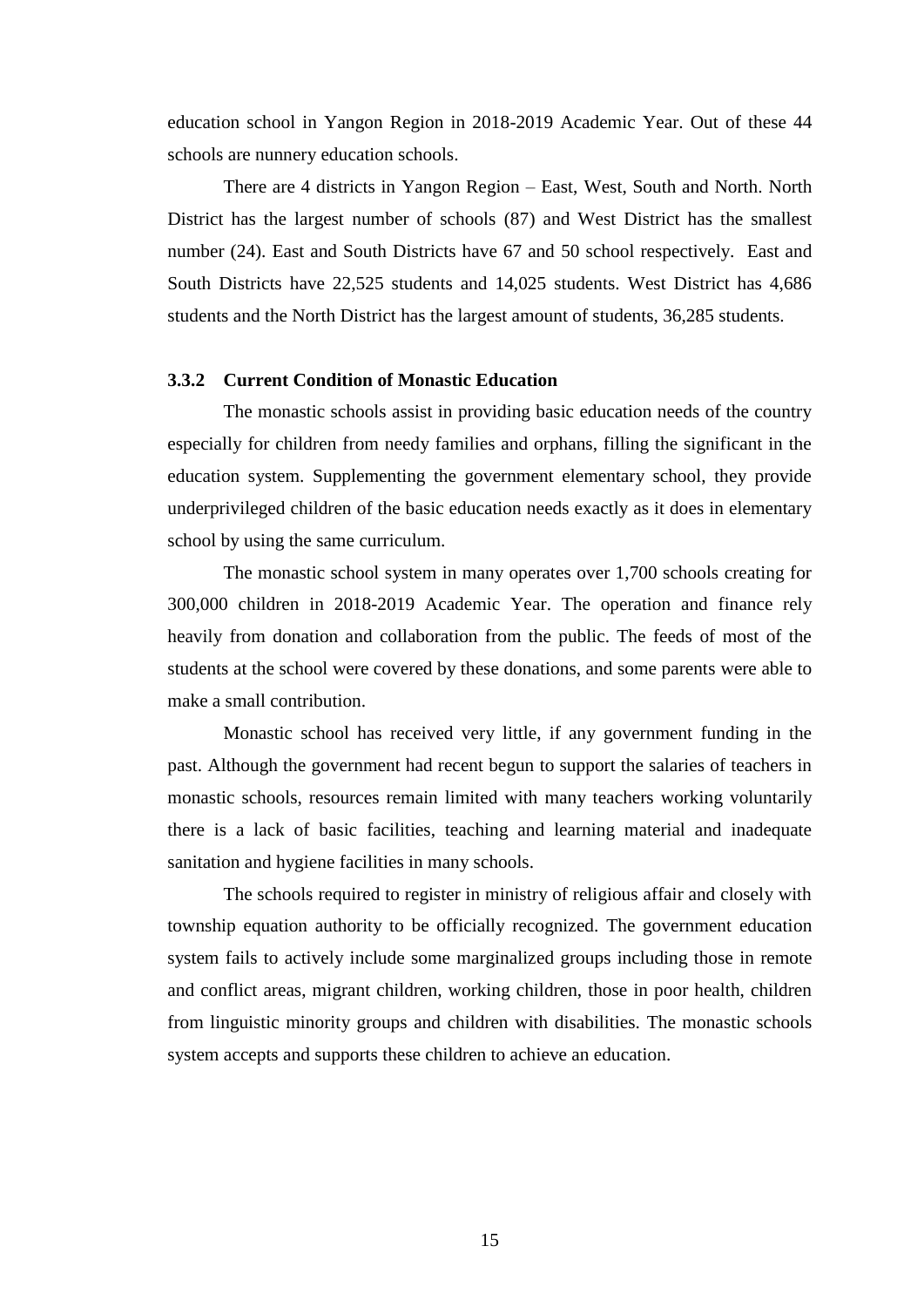## **CHAPTER IV**

## **ANALYSIS OF SURVEY DATA IN THE STUDIED AREA**

#### **4.1 Profile of East Dagon Township**

East Dagon Township is located in the eastern most part of Yangon, Myanmar. The township comprises of 54 wards and three village tracts. It shares borders with Hlegu Township in the north, North Dagon Township in the west and South Dagon Township in the south and west. The township has 19 primary schools, 4 middle schools and 2 high schools. There are 11 monastic education schools in East Dagon Township, Yangon Region. All of these schools were surveyed for this study. The table below shows the names, locations and levels of these schools.

| Sr.            | Name of        | <b>Established</b> | <b>Address</b>                   | Level of       |
|----------------|----------------|--------------------|----------------------------------|----------------|
|                | <b>Schools</b> | Year               |                                  | <b>Schools</b> |
| $\mathbf{1}$   | Nyaung Tone    | 1993               | KyansittarRoad, (7) Award        | Advanced       |
|                |                |                    |                                  | Primary        |
| $\overline{2}$ | Pin Lae Bu     | 1993               | Min Let War Street, (12) Ward.   | Primary        |
| 3              | ThiriMingalar  | 1993               | ShweHlan Bo Street, (12) Ward    | Primary        |
| $\overline{4}$ | Aye YeikThar   | 2004               | Ta Kaung Street, (133) Ward.     | Primary        |
| $\overline{5}$ | Oak Pho        | 1995               | Ywama<br>Street, Oak Pho         | Primary        |
|                |                |                    | Village, Eastern Malit Villages  |                |
|                |                |                    | Group                            |                |
| 6              | Kyar Ni Kan    | 2005               | Ni<br>Street,<br>Ywama<br>Kyar   | Primary        |
|                |                |                    | KanVillage                       |                |
| $\overline{7}$ | MagadiTharsi   | 2007               | Tine<br>Su(2)<br>Street,<br>Kyay | Advanced       |
|                |                |                    | $(13)$ Ward                      | Primary        |
| 8              | AnandaMyittar  | 2013               | Nawaday Street, (126) Ward       | Advanced       |
|                |                |                    |                                  | Primary        |
| 9              | ZabuDipa       | 2014               | Extended (1)Ward.                | Primary        |
| 10             | Chan TharAung  | 2003               | Thingaha Street, (155) Ward.     | Advanced       |
|                | (Nun)          |                    |                                  | Primary        |
| 11             | Teikkhayama    | 2010               | $(5)$ Ward                       | Advanced       |
|                | (Nun)          |                    |                                  | Primary        |

**Table (4.1) List of monastic Schools in East Dagon Township**

Source : Survey Data (August, 2018)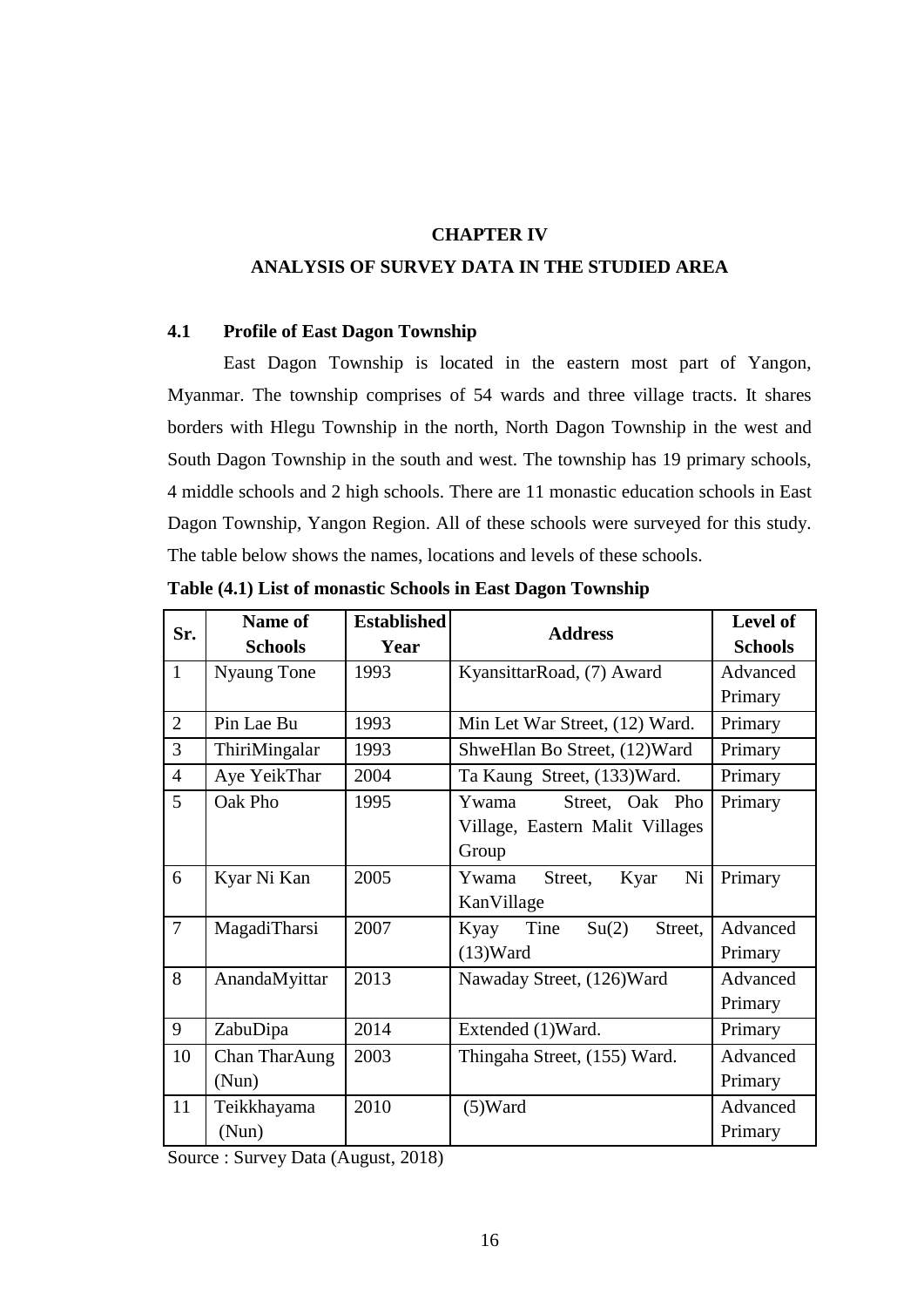From the table mentioned above, it can be seen that over one half of the schools are primary level (6 out of 11). The primary level starts form KG, Grade 1 to 4 and the post-primary level are in addition to these grades, teaches grades 5, 6 and 7 are in addition to the primary level grades. 54.5% of school is primary level, followed by 45.5% of schools is post-primary level. So, monastic schools are mostly engaged in primary level and that is why these schools are important in the basic education for those children who have difficulties to attend regular schools.

#### **4.2 Survey Design**

This study analyzed with descriptive method by using primary data. Questionnaire has two types of questionnaire which are (1) administrative category and (ii) basic infrastructure category.

Administrative contains 24 kinds of questions such as number of teachers, number of teachers by qualification, sources of funds, types of staff, payment for teachers, students list, students attendance, exam record and meeting.

Basic infrastructure 9 kinds of questions such as number of classrooms, electricity, toilet and sources of water. This interview survey took in 11 monastic education schools which are in 11 places at East Dagon Township, Yangon Region. This survey questionnaire focused on school administrative system and basic infrastructure. The data collection of the survey is mainly conducted by face interviews. And this study examined selected key per person interviews.

## **4.3 Analysis of Survey Data**

The survey area is primarily focused on the eleven monastic education schools in East Dagon Township. Types of buildings, gender and qualifications of teachers, financial and human resources are assessed during the survey.

#### **4.3.1 Infrastructure (facilities) of Monastic Education Schools**

The following table shows the basic infrastructures and facilities such as the type of school building, number of classroom, electricity and toilets in the eleven monastic schools in East Dagon Township.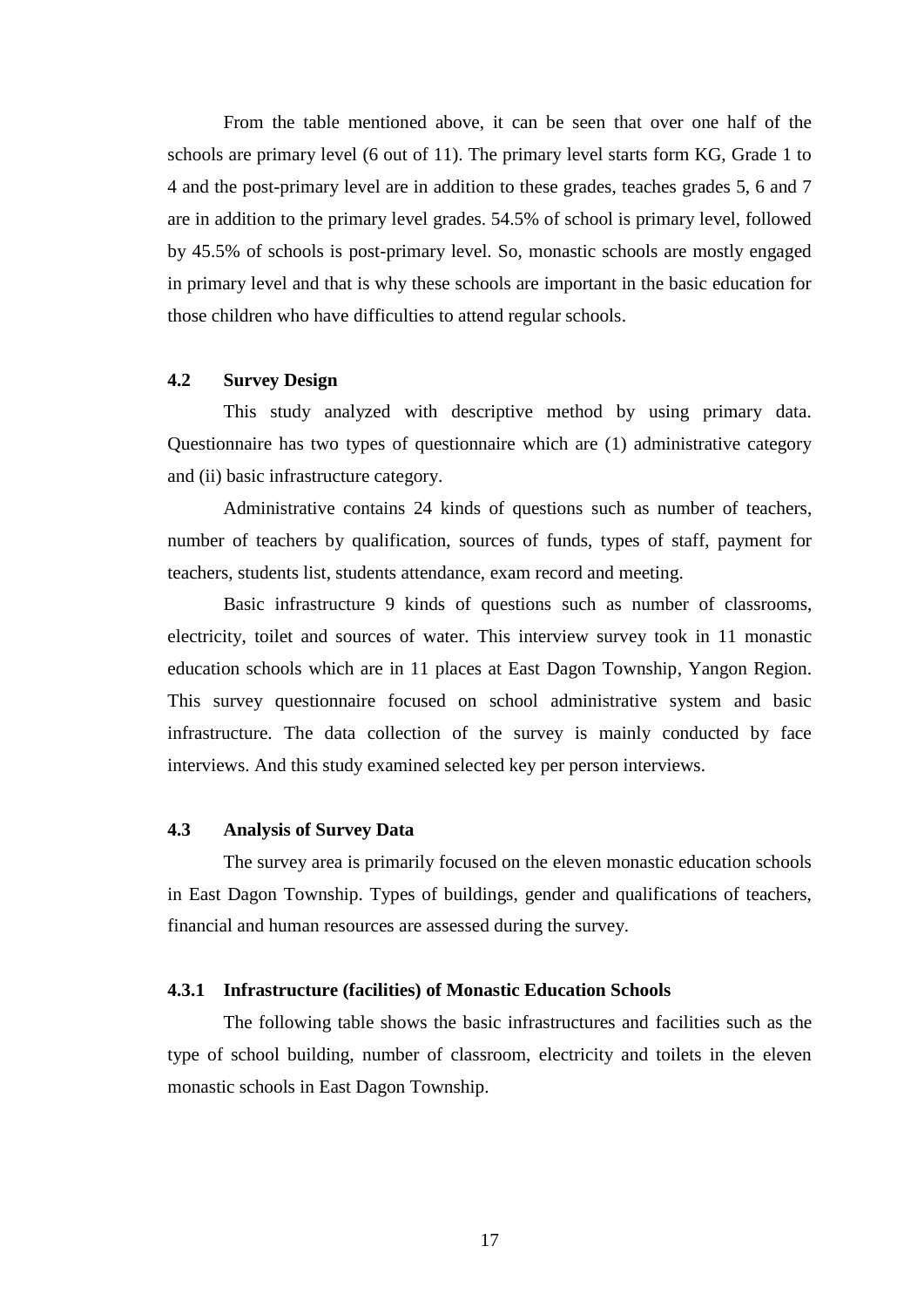| Sr.            | <b>Name of School</b>  | <b>Type of Building</b>        | No. of<br><b>Classroom</b> | <b>Electricity</b> | <b>Toilet</b>  |
|----------------|------------------------|--------------------------------|----------------------------|--------------------|----------------|
| $\mathbf{1}$   | Nyaung Tone            | <b>Brick</b>                   | Halls                      | Yes                | 8              |
| $\overline{2}$ | Pin Lae Bu             | <b>Brick</b>                   | Halls                      | Yes                | $\overline{3}$ |
| 3              | ThiriMingalar          | Reinforced concrete            | Halls                      | Yes                | 5              |
| $\overline{4}$ | Aye YeikThar           | <b>Brick</b>                   | Halls                      | Yes                | $\overline{4}$ |
| 5              | Oak Pho                | Brick/Wooden                   | $\overline{5}$             | Yes                | 9              |
| 6              | Kyar Ni Kan            | Reinforced Concrete/<br>Wooden | Halls                      | Yes                | $\overline{2}$ |
| $\overline{7}$ | MagadiTharsi           | Reinforced Concrete/<br>Wooden | 15                         | Yes                | 12             |
| 8              | AnandaMyittar          | <b>Brick</b>                   | 8                          | Yes                | $\overline{4}$ |
| 9              | ZabuDipa               | Brick/Wooden                   | $\overline{7}$             | Yes                | 5              |
| 10             | Chan TharAung<br>(Nun) | <b>Brick</b>                   | Halls                      | Yes                | $\overline{7}$ |
| 11             | Teikkhayama<br>(Nun)   | Brick/<br>Wooden               | 12                         | Yes                | $\overline{7}$ |

**Table (4.2) Infrastructure of The Monastic Schools**

Source : Survey Data (August,2018)

The table shows that, among the schools, 5(45.5%) brick buildings, 1(9%) are reinforced concrete buildings, while 5 (45.5%) schools are both brick and wooden. The type of school building is also important for the students. A fine school must have well-enough protections from any weather conditions and excellent learning environment.

Regarding the classrooms, only five monastic schools have separated classrooms for different grades. And other 6 schools only have a common room and which is partitioned into classrooms. Some of them are not even partitioned the common room. According to the interviewees, that is more convenient in the cases when a teacher has to teach more than one class.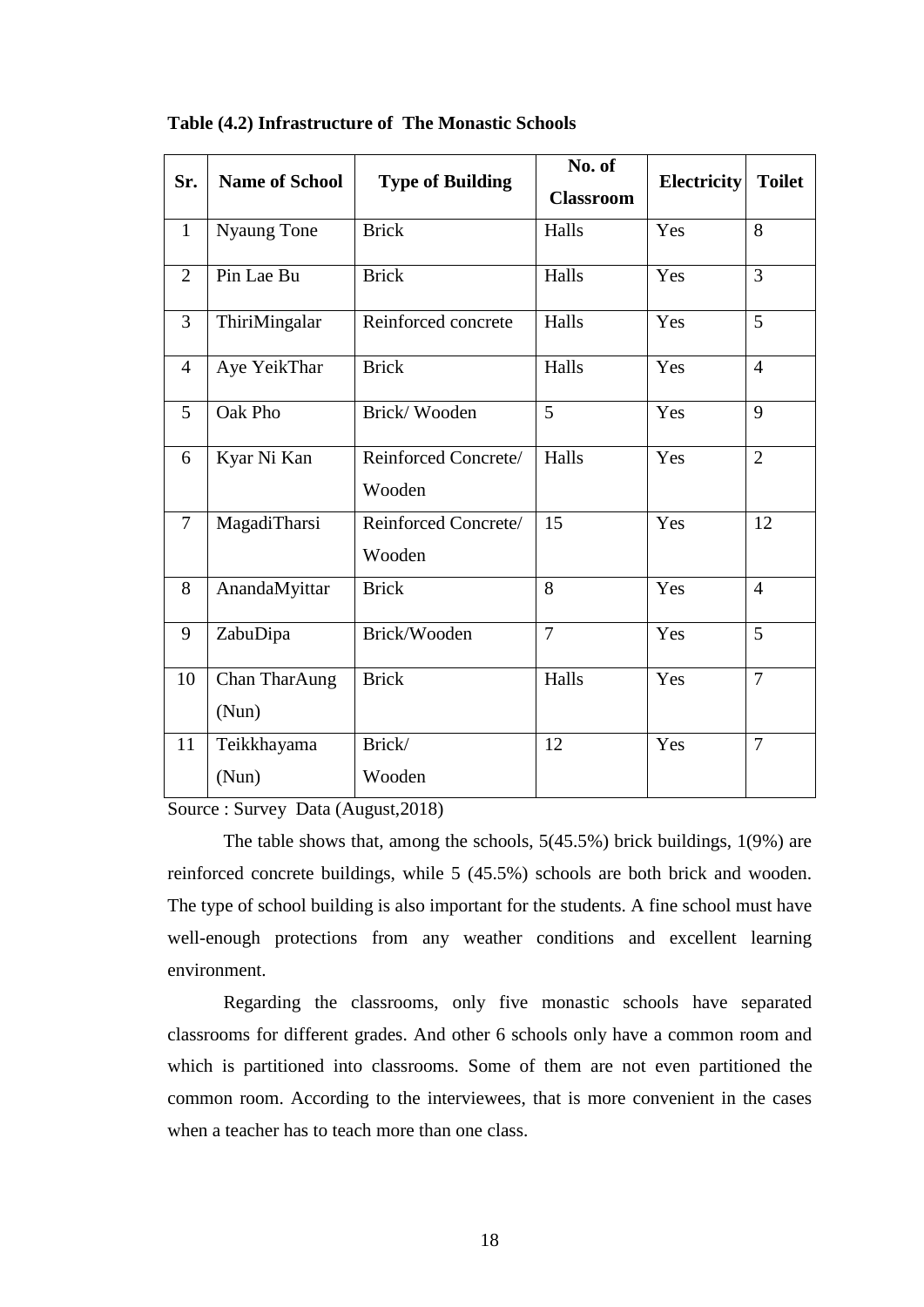The presence of toilets in sufficient number is one of the basic needs for convenience as well as personal hygiene of the students and teachers at a school. 3(27.3%)of monastic schools did not separate the toilets for teachers and students. 8(72.7%)of monastic schools have separated toilets for teachers and students. According to the interviewees, the monastic education schools have sufficient number of toilet. The number of toilet is also related to the level of hygiene and sanitation concerns of each school.

#### **4.3.2 Number of Teachers by Gender**

The table shows the number of teacher in monastic education schools can be categorized into four-males, monks, nuns and female teachers.

|                |                       | <b>No. of Teachers</b>        |                                 |                          |                |              |  |
|----------------|-----------------------|-------------------------------|---------------------------------|--------------------------|----------------|--------------|--|
| Sr.            | <b>Name of School</b> | <b>Male</b><br><b>Teacher</b> | <b>Female</b><br><b>Teacher</b> | <b>Monk</b>              | <b>Nun</b>     | <b>Total</b> |  |
| $\mathbf{1}$   | Nyaung Tone           | 5                             | 5                               | $\overline{\phantom{0}}$ | $\overline{a}$ | 10           |  |
| $\overline{2}$ | Pin Lae Bu            | 1                             | 6                               | $\overline{2}$           | $\overline{a}$ | 9            |  |
| 3              | ThiriMingalar         | $\overline{2}$                | 5                               | $\mathbf{1}$             |                | 8            |  |
| $\overline{4}$ | Ayle YeikThar         |                               | 5                               | $\overline{\phantom{0}}$ | $\overline{a}$ | 5            |  |
| 5              | Oak Pho               | $\mathbf{1}$                  | $\overline{4}$                  | $\overline{\phantom{0}}$ |                | 5            |  |
| 6              | Kyar Ni Kan           | 1                             | $\mathbf{1}$                    | 3                        | $\mathbf{1}$   | 6            |  |
| $\overline{7}$ | MagadiTharsi          | $\mathbf{1}$                  | 20                              | 3                        | $\overline{a}$ | 24           |  |
| 8              | AnandaMyittar         | 3                             | 7                               | $\mathbf{1}$             | -              | 11           |  |
| 9              | ZabuDipa              | $\mathbf{1}$                  | 5                               | $\overline{\phantom{0}}$ |                | 6            |  |
| 10             | Chan TharAung (Nun)   | $\overline{2}$                | 5                               | $\overline{\phantom{0}}$ | 3              | 10           |  |
| 11             | Teikkhayama (Nun)     | $\overline{4}$                | 18                              | $\overline{\phantom{0}}$ | $\mathbf{1}$   | 23           |  |

**Table (4.3) Number of Teachers by Gender**

Source: Survey Data (August, 2018)

The table shows that only one school has teachers of all categories. The majority of the teachers in 11 monastic education schools are male and female. Only five schools run with monks and three schools run by nuns. Nyaung Tone monastic education school have (5) male teachers and (5) Female teachers. This monastic education school has an equal number of teachers in gender. Pin Lae Bu monastic education school have (1) male teacher, (6) Female teachers and (2) monks. The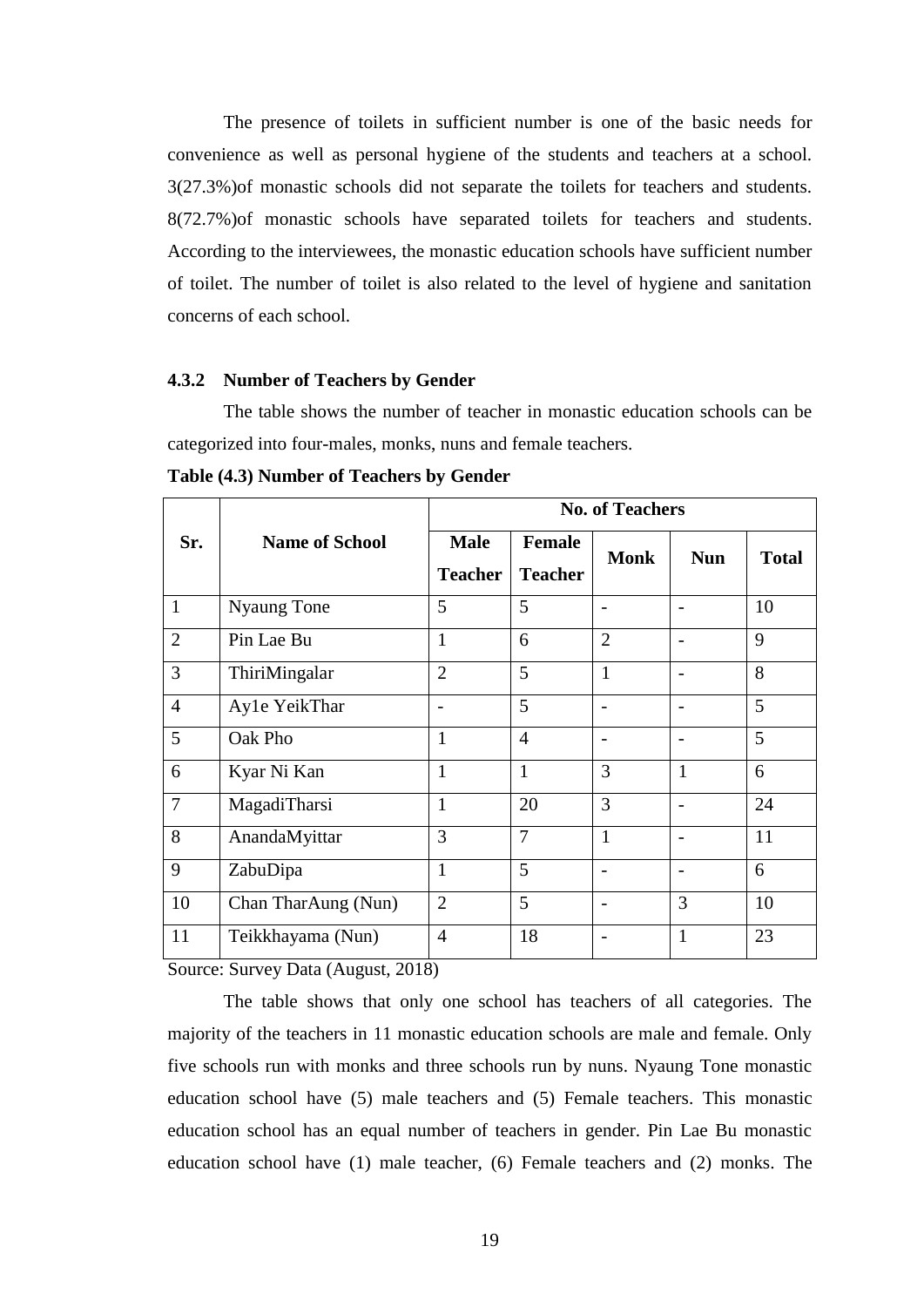percentages of male teacher is (11.1%), percentages of female teacher is (66.7%) and percentages of monk is (22.2%) in that monastic school. ThiriMingalar monastic education school have (5) Female teachers, (2) male teachers and (1) monk. The percentages of male teacher is (25%), percentages of female teacher is (62.5%) and percentages of monk is (12.5%) .

AyeYeikThar monastic education school have (5) Only Female teachers. The percentages of teacher is (100%) female. Oak Pho monastic education school have (4) Female teachers and (1) male teacher. The percentages of male teacher is (20%) and Percentages of female teacher is (80%).Kyar Ni Kan monastic education school have (1) Female teacher, (1) male teacher , (3) monks, (1) nun Thus , percentages of male teacher is (16.7%), percentages of female teacher is (16.7%), percentages of monk is (50%) and percentages of nun is (16.7%).

MagadiTharsi monastic education school have (20) Female teachers, (1) male teacher and (3) monks. So percentages of male teacher is (4.2%), percentages of female teacher is (83.3%) and percentages of monk is (12.5%).AnandaMyittar monastic education school have (7) Female teachers, (3) male teachers and (1) monk. Hence, percentages of male teacher is (27.3%), percentages of female teacher is (63.6%) and percentages of monk is (9.1%).

ZabuDipa monastic education school have (5) Female teachers and (1) male teacher. Thus Percentages of male teacher is (16.7%) and Percentages of female teacher is (83.3%).Chan TharAung nunnery education school have (5) Female teachers, (2) male teachers and (3) nun. Then, percentages of male teacher is (20%), percentages of female teacher is (50%), percentages of and percentages of nun is (30%).Teikkhayama nunnery education school have (18) Female teachers, (4) male teachers and (1) nun. Hence percentages of male teacher is (17.4%), percentages of female teacher is (78.3%), percentages of and percentages of nun is (4.4%).

#### **4.3.3 Number of teachers by Qualification**

The teachers in monastic education schools can be categorized into fourmales, monks, nuns and female teachers.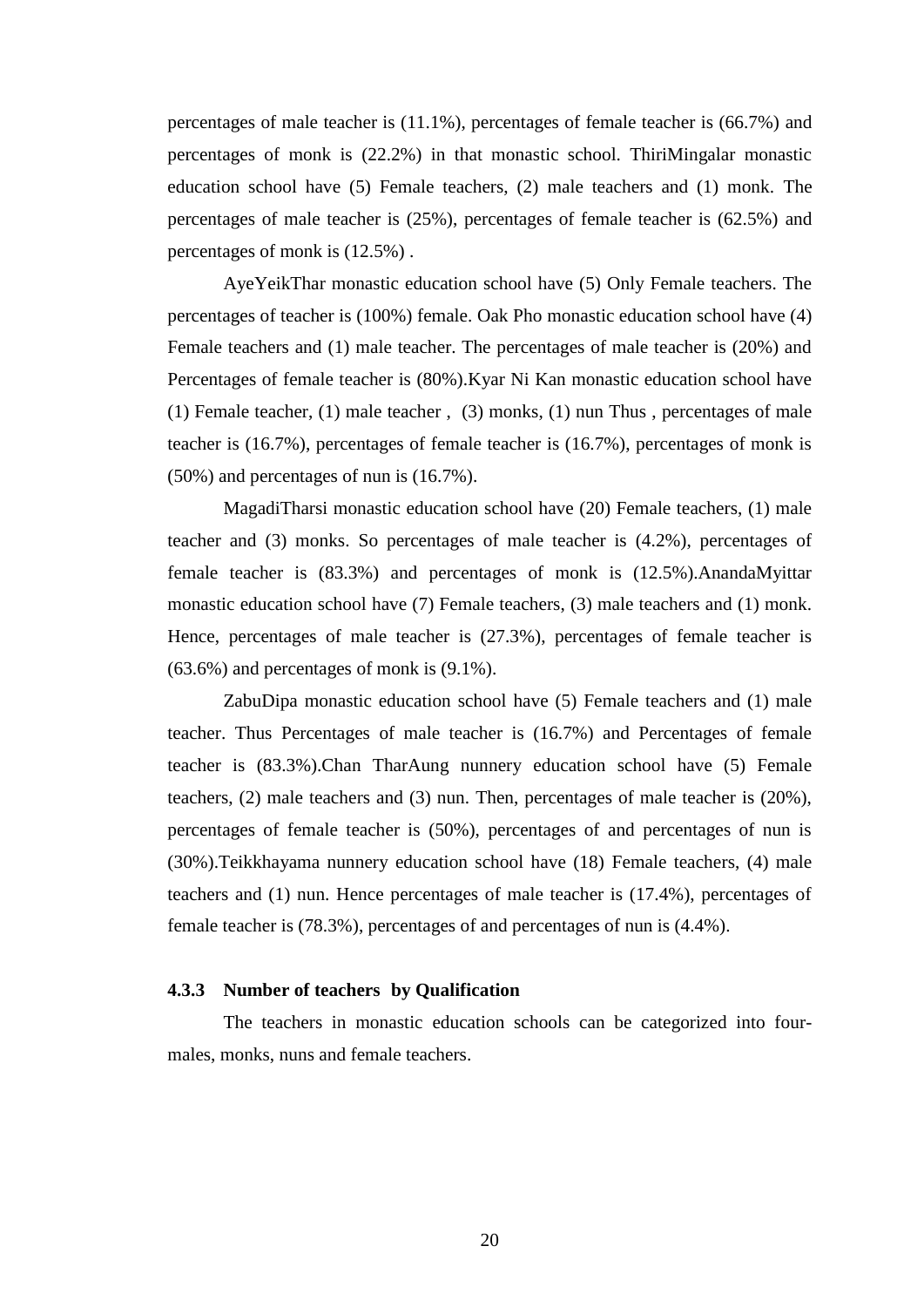| Sr.            | <b>Name of School</b> | <b>No. of Teachers According to Qualification</b> |                |                 |              |  |
|----------------|-----------------------|---------------------------------------------------|----------------|-----------------|--------------|--|
|                |                       | <b>Middle</b>                                     | High           | <b>Graduate</b> | <b>Total</b> |  |
| $\mathbf{1}$   | <b>Nyaung Tone</b>    |                                                   |                | 10              | 10           |  |
| $\overline{2}$ | Pin Lae Bu            |                                                   | 8              | $\mathbf{1}$    | 9            |  |
| $\overline{3}$ | ThiriMingalar-        |                                                   | 3              | 5               | 8            |  |
| $\overline{4}$ | Aye YeikThar          |                                                   | $\mathbf{1}$   | $\overline{4}$  | 5            |  |
| 5              | Oak Pho               |                                                   | $\mathbf{1}$   | $\overline{4}$  | 5            |  |
| 6              | Kyar Ni Kan           |                                                   | 3              | 3               | 6            |  |
| $\overline{7}$ | MagadiTharsi          |                                                   |                | 24              | 24           |  |
| 8              | AnandaMyittar         |                                                   | 3              | 8               | 11           |  |
| 9              | ZabuDipa              |                                                   | $\overline{2}$ | $\overline{4}$  | 6            |  |
| 10             | Chan TharAung(Nun)    |                                                   | $\overline{4}$ | 6               | 10           |  |
| 11             | Teikkhayama (Nun)     |                                                   |                | 23              | 23           |  |

**Table (4.4) Number of Teachers by Qualification**

Source: Survey Data (August, 2018)

Qualification of teachers is one of the important factors in considering the quality of education which is provided. Out of the schools which specify teachers' qualification, 36.4% appointed only graduates as teachers. 4(36.4%) of monastic schools appointed  $10^{th}$  standard fail and 3 (27.3%)are  $10^{th}$  standard passed as teachers. There are totally 10 teachers in Nyung Tone Monastic Education School. 100% of those teachers are graduated. There are totally 9 teachers in Pin Lae Bu Monastic Education School. 88.9% of those teachers, 8 teachers who are high school educated and rest of them, 11% is graduated. There are 8 teachers in ThiriMingalar Monastic Education School. In those teachers, (62.5%) 5 teachers are graduated and the rest of them (37.5%) 3 teachers are high school educated.

There are totally 5 teachers in Aye YeikThar Monastic Education School. In those teachers, (80%) 4 teachers are graduated and rest of them (20%) 1 teacher is high school educated. There are 5 teachers in Oak Pho Monastic Education School. In those teachers (80%) 4 teachers are graduated and the rest of them (20%) 1 teacher is high school educated. There are totally 6 teachers in Kyar Ni Kan Monastic School. In those teachers, (50%) 3 teachers are graduated and half of them (50%) 3 teachers are high school educated.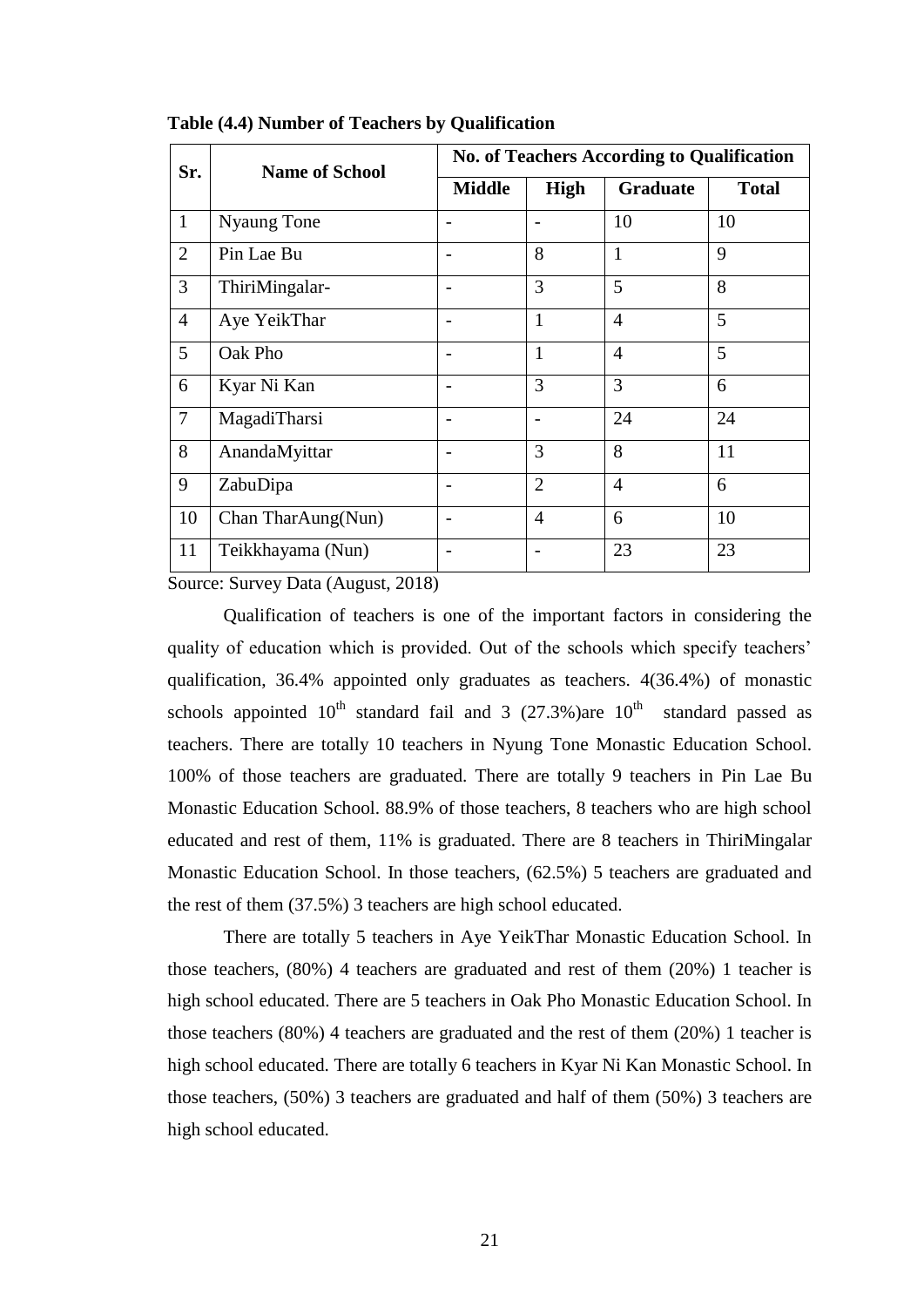There are 24 teachers in MagadiTharsi Monastic Education School. In those teachers, (100%) of them 24 teachers are graduated. There are totally 11 teachers in AnandaMyitta Monastic Education School. In those teachers, (72.7%) 8 teachers are graduated and rest of them, (27.3%) 3 teachers are high school educated. There are totally 6 teachers in ZabuDipa Monastic Education School. In those teachers, (66.7%) 4 teachers are graduated and rest of them, (33.3%) 2 teachers are high school educated.

There are totally 10 teachers in Chan TharAung Nunnery Education School. In those teachers, (60%) 6 teachers are graduated and rest of them, (40%) 4 teachers are high school educated. There are totally 23 teachers in Teikkhayama Nunnery Education School. The all of them, (100%) are graduated. That is why, all teachers in Nyaung Tone, MagadiTharsi Monastic Education School and Teikkhayama Nunnery Education School are graduated. In the rest of the schools, graduated and high school educated are teaching and assigning perceptive duties.

The data shows that the least required education level to become a teacher in monastic school is matric education. Finishing middle school cannot guarantee to be a teacher in monastic schools of East Dagon Township.

At present, it is a good condition for these schools to have graduates for teaching as in the early years they have to rely partially on monks and under graduates who have passed the matriculation examination. Qualification of teachers is one of the important factors in considering the quality of education provided. The principals (monks) select for teachers only by looking at their good will and patience for socially and economically disadvantaged children not by educational qualification.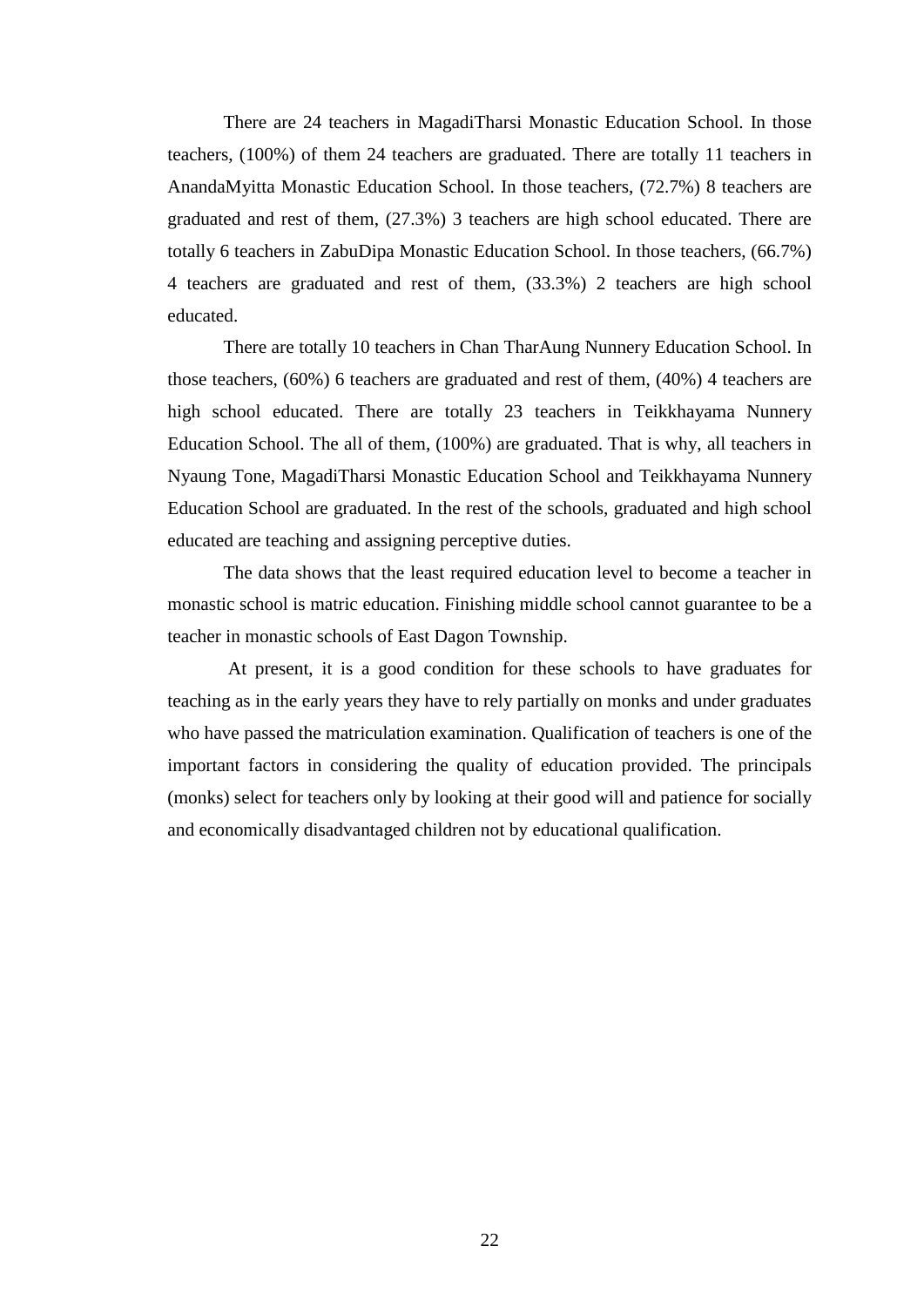#### **4.3.4 Sources of Funds for Operating School**

The table shows the funding sources of monastic education schools.

| Sr.            | <b>Name of School</b> | <b>Individual</b><br><b>Donation</b> | <b>Public</b><br><b>Donations</b> | Organization | Government |
|----------------|-----------------------|--------------------------------------|-----------------------------------|--------------|------------|
| $\mathbf{1}$   | <b>Nyaung Tone</b>    | Yes                                  |                                   |              | Yes        |
| $\overline{2}$ | Pin Lae Bu            | Yes                                  |                                   |              | Yes        |
| 3              | ThiriMingalar         | Yes                                  |                                   |              | Yes        |
| $\overline{4}$ | Aye YeikThar          |                                      |                                   | Yes          | Yes        |
| 5 <sup>5</sup> | Oak Pho               |                                      |                                   | Yes          | Yes        |
| 6              | Kyar Ni Kan           |                                      |                                   | Yes          | Yes        |
| $\overline{7}$ | MagadiTharsi          |                                      |                                   | Yes          | Yes        |
| 8              | AnandaMyittar         |                                      |                                   | Yes          | Yes        |
| 9              | ZabuDipa              |                                      | Yes                               |              | Yes        |
| 10             | Chan TharAung(Nun)    | Yes                                  |                                   |              | Yes        |
| 11             | Teikkhayama (Nun)     | Yes                                  |                                   |              | Yes        |

**Table (4.5) Sources of Funds for Operating School**

Source: Survey Data (August, 2018)

The table shows that among the 11 monastic education schools, 5(45.5%) of monastic schools are receiving individual donation. 5(45.5%) of monastic schools are receiving individual donation. 5(45.5%)of monastic schools are also receiving donations from organizations. 1(9.1%) of monastic school is receiving public donations. Government started to support monastic education schools such as teacher salary, books, and textbooks in (2015-2016). The government subsidized 36000 Kyats per teacher who teaches 40 students.

Nyaung Tone Monastic Education School gets main earnings from government subsidies for its existence and running. And then, presiding monk"s offering money from individual donates are being allocated spend for that. ThriMingalar Monastic Education School gets main earnings from government subsidies, for its existence and running. And then, presiding monk's offering money from individual donates are being allocated spend for that.

Aye YeikThar Monastic Education School gets main earnings from government subsidies and other social charity"s offering are spent for its existence and running. Oak Pho Monastic Education School gets main earnings from government subsidies for its existence and running. And then, offering money, which are donated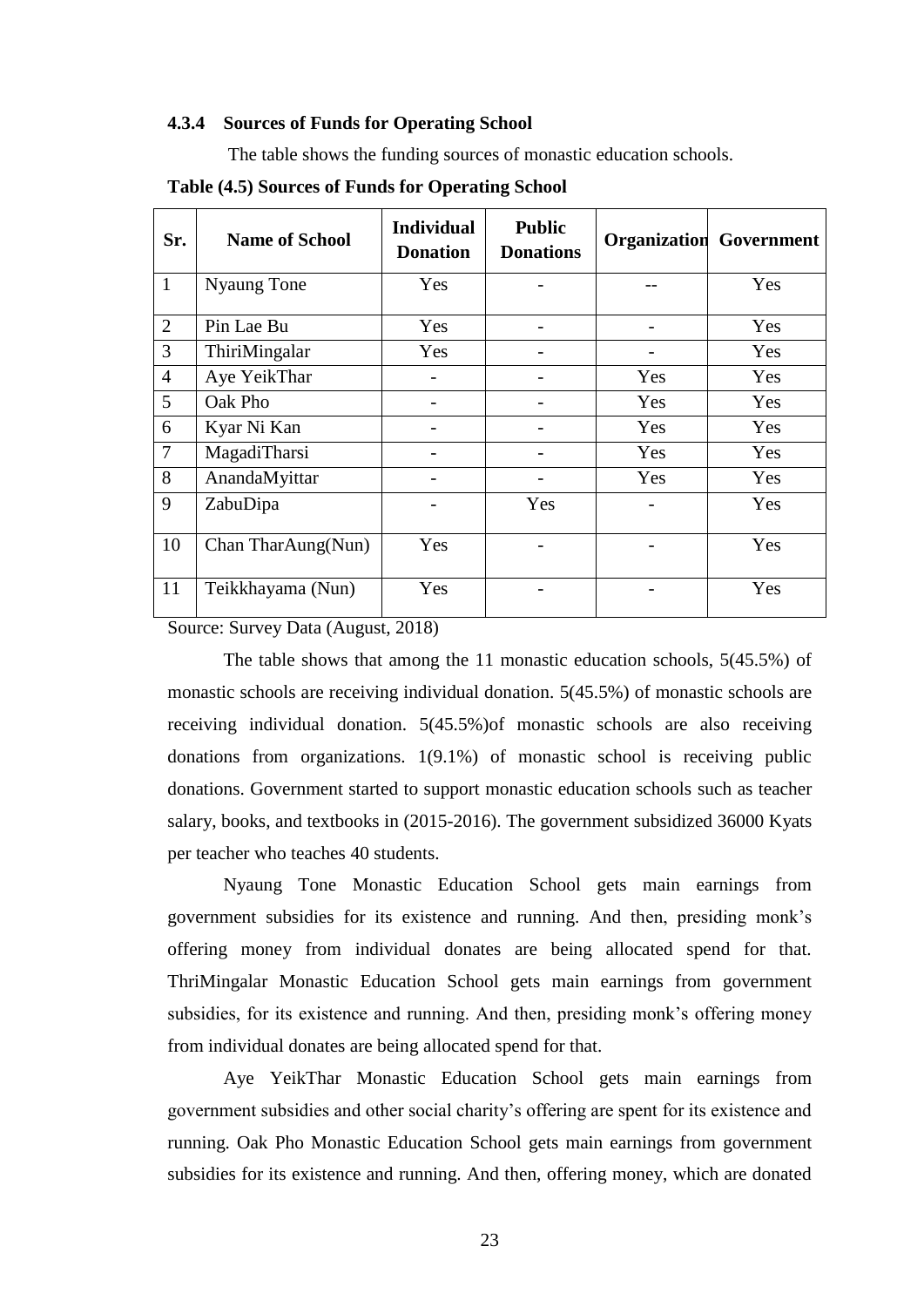from charities are also spend for that. Kyar Ni Kan and AnandaMyitta Monastic Education School get their main earnings from government subsidies and charities donation which all are spent for its existence and running. The Apple Organization supports 60,000 Kyats per month a teacher for every teachers which is also an aim for MargadiTharsi Monastic Education School's existence and running. And then, government subsidies for that are spend. ZaBuDipa Monastic Education School gets main earnings from government subsidies, which are spent for its existence and running. And also donors near the school are supporting the education costs of it from their saving by 100 Kyats per day, which is intentionally saved for that school.

Chan TharAung and Teikkhayama Nunnery Education School get main earnings from government subsidies for its existence and running. And also offering money from individual donors for those schools are allocated to spend for that. Interestingly, the main source of funding of all the nunnery schools is from going around nearby towns and villages twice a week to accept offerings of dry ration and money. All the nuns at school led to the abbesses have to go out two days every week which is known as Soon Yat. These two days are the holidays of the nunnery schools instead of the weekends unlike public schools.

#### **4.3.5 Types of Staffs in School**

The table shows the types of staff in monastic education schools in East Dagon Township. The majority of staffs do not have for monastic education schools.

| Sr.            | <b>Name of School</b> | <b>Accountant</b> | <b>Manager</b> | <b>Clerk</b> | <b>Cleaner</b> | <b>Total</b> |
|----------------|-----------------------|-------------------|----------------|--------------|----------------|--------------|
| 1              | <b>Nyaung Tone</b>    |                   |                |              |                |              |
| $\overline{2}$ | Pin Lae Bu            |                   |                |              |                |              |
| 3              | ThiriMingalar         |                   |                |              |                |              |
| $\overline{4}$ | Ayle YeikThar         |                   |                |              |                |              |
| 5              | Oak Pho               |                   |                |              |                |              |
| 6              | Kyar Ni Kan           |                   |                |              |                |              |
| $\overline{7}$ | MagadiTharsi          |                   |                |              |                |              |
| 8              | AnandaMyittar         |                   |                |              |                |              |
| 9              | ZabuDipa              |                   |                |              |                |              |
| 10             | Chan                  |                   |                |              |                |              |
|                | TharAung(Nun)         |                   |                |              |                |              |
| 11             | Teikkhayama           |                   |                |              |                | 3            |
|                | (Nun)                 |                   |                |              |                |              |

**Table (4.6) Types of Staffs in School**

Source: Survey Data (August, 2018)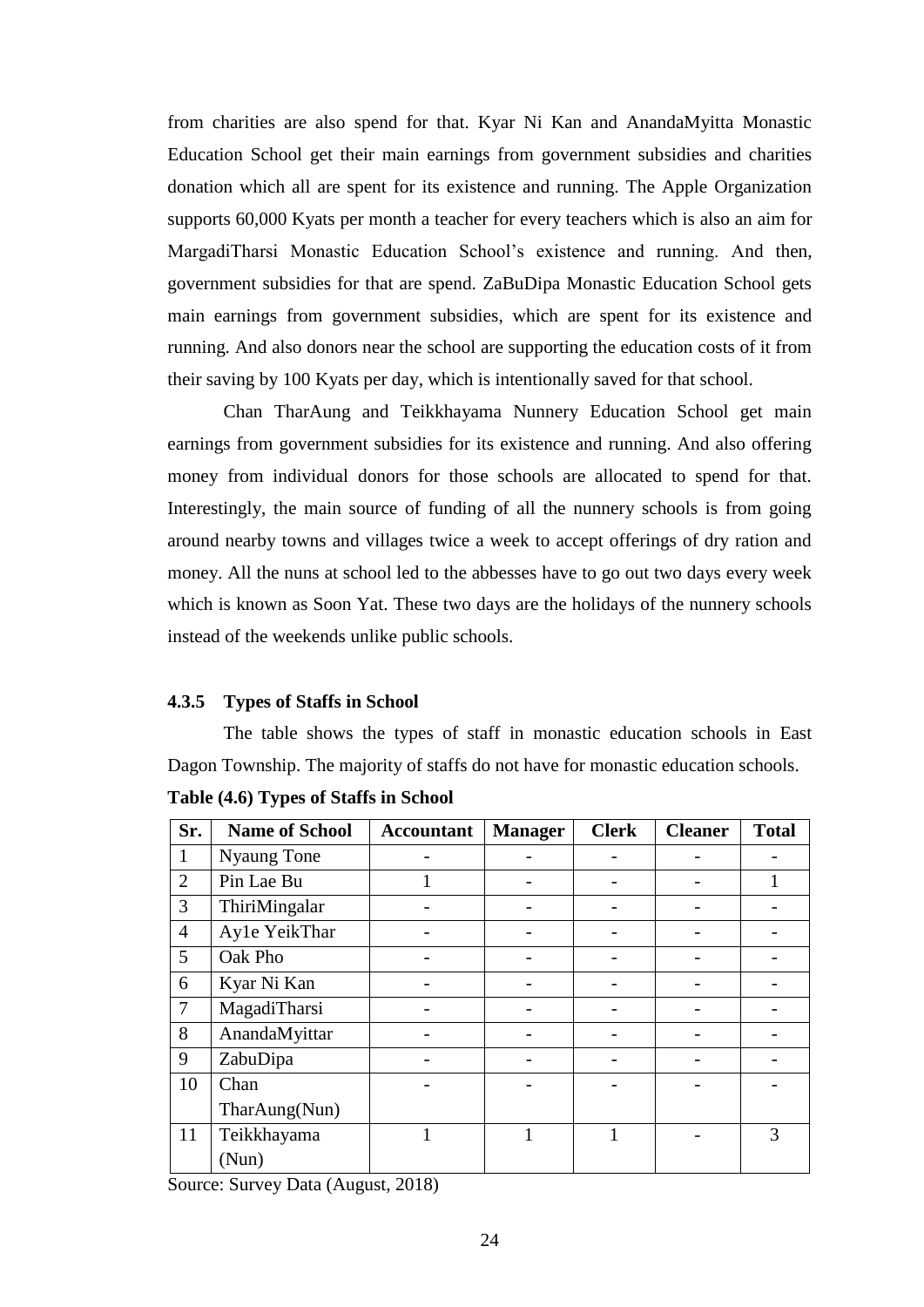In most schools, the principle is the responsible for all of the management and administration of the school. Mostly, the functions of accountant and manager go to principle of monastic schools. Teachers of monastic schools take the responsibilities of clerk and in charge of cleaning teams. Students of monastic schools are responsible for the cleanliness of the monastery and its environment.Every few schools have administrative staff or dedicated teachers who are also responsible for the administration. 2(18.2%) of monastic schools had an accountant. 1(9.1%) of monastic school have a manager and clerk. Nyaung Tone and Jeikkhasyama have one account and other monastic education schools do not have accountant because the 9 monastic education schools could not hire for these staffs which was mentioned above. Teikkhayama has manager and clerk. Other monastic education schools did not have these staffs.

#### **4.3.6 Payment for Teachers**

The table shows the number of teachers, and total amount of money paid by each monastery for teachers' salary in East Dagon Township.

| Sr.            | Name of<br><b>School</b>              | <b>Salary</b><br>(Kyats per<br>month) | No. of<br><b>Teachers with</b><br>payment salary | No. of<br><b>Volunteer</b><br><b>Teacher</b> | <b>Total salary</b><br>paid by<br>monastery<br>(Kyats) |
|----------------|---------------------------------------|---------------------------------------|--------------------------------------------------|----------------------------------------------|--------------------------------------------------------|
| $\mathbf{1}$   | Nyaung Tone                           | 36000                                 | 10                                               |                                              | 360000                                                 |
| $\overline{2}$ | Pin Lae Bu                            | 50000                                 | 9                                                |                                              | 450000                                                 |
| 3              | ThiriMingalar                         | 60000                                 | 8                                                |                                              | 480000                                                 |
| $\overline{4}$ | Aye YeikThar                          | 70000                                 | 5                                                |                                              | 350000                                                 |
| 5              | Oak Pho                               | 50000                                 | 5                                                |                                              | 250000                                                 |
| 6              | Kyar Ni Kan                           | 36000                                 | 6                                                |                                              | 216000                                                 |
| 7              | MagadiTharsi                          | 100000                                | 23                                               | 1                                            | 2300000                                                |
| 8              | AnandaMyittar                         | 60000                                 | 11                                               |                                              | 660000                                                 |
| 9              | ZabuDipa                              | 80000                                 | 6                                                |                                              | 480000                                                 |
| 10             | Chan<br>$\text{TharAung}(\text{Nun})$ | 50000                                 | 10                                               |                                              | 500000                                                 |
| 11             | Teikkhayama<br>(Nun)                  | 50000                                 | 23                                               | 10                                           | 650000                                                 |

**Table (4.7) Types of Staffs in School**

Source : Survey Data (August, 2018)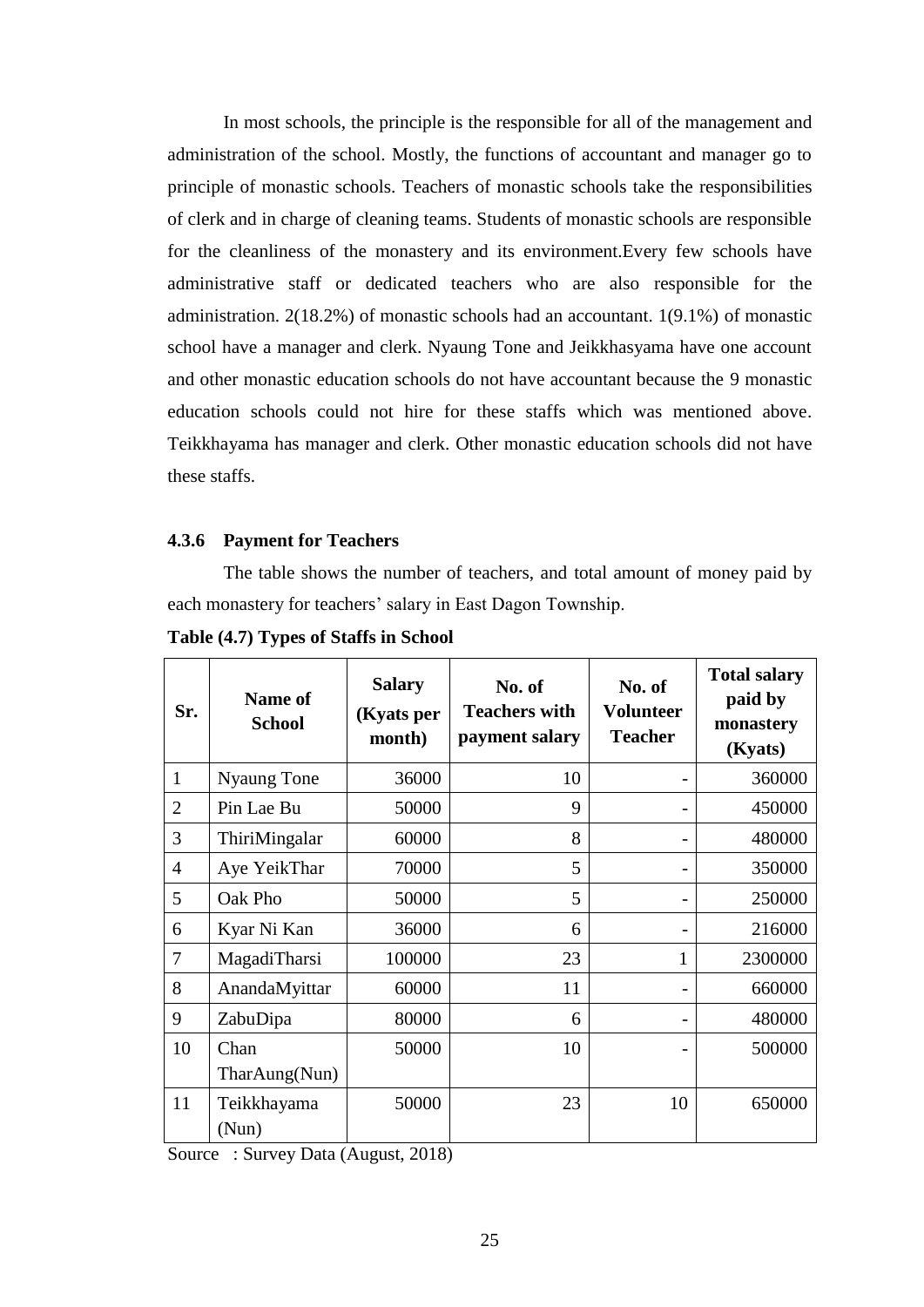The teachers' salary also differs from one school to another. 6(54.5%) of monastic schools provide salary to teachers, by range from kyats 36,000 to 50,000. 4(36.4%)of monastic school also provide salary to teachers by range from kyats 60,000 to 80,000. Only one (9.1%) monastic education schools provide salary to teachers 100,000.

Thus, in one month, 4(36.4%) of monastic schools provide salary to teachers range from kyats to 216,000 to 360,000. In one month, 4(36.4%) of monastic schools provide salary to teachers by range from kyats 370,000 to 500,000. 3(27.3%) of monastic schools provide salary to teachers above 500,000. MagadiTharsi Monastic educations school have 23 numbers of teachers and this school can provided salary to one teacher 100,000 Kyats because in the salaries of this school include the Apple organization donated funds .The main difference of teachers who work in monastic and nunnery education schools from the public schools is that they have no legal permits and certifications from the Ministry.

The reason for not having volunteers in most of the monastic schools is that the monastic schools mostly run on weekdays. Though many people are willing to offer help as volunteers, they have their own jobs in weekdays. It makes difficult for the both sides – monastic school and teachers.

#### **4.3.7 Administrative System for Teachers and Students**

The table shows the record system rule and regulations for students and teachers in East Dagon Township.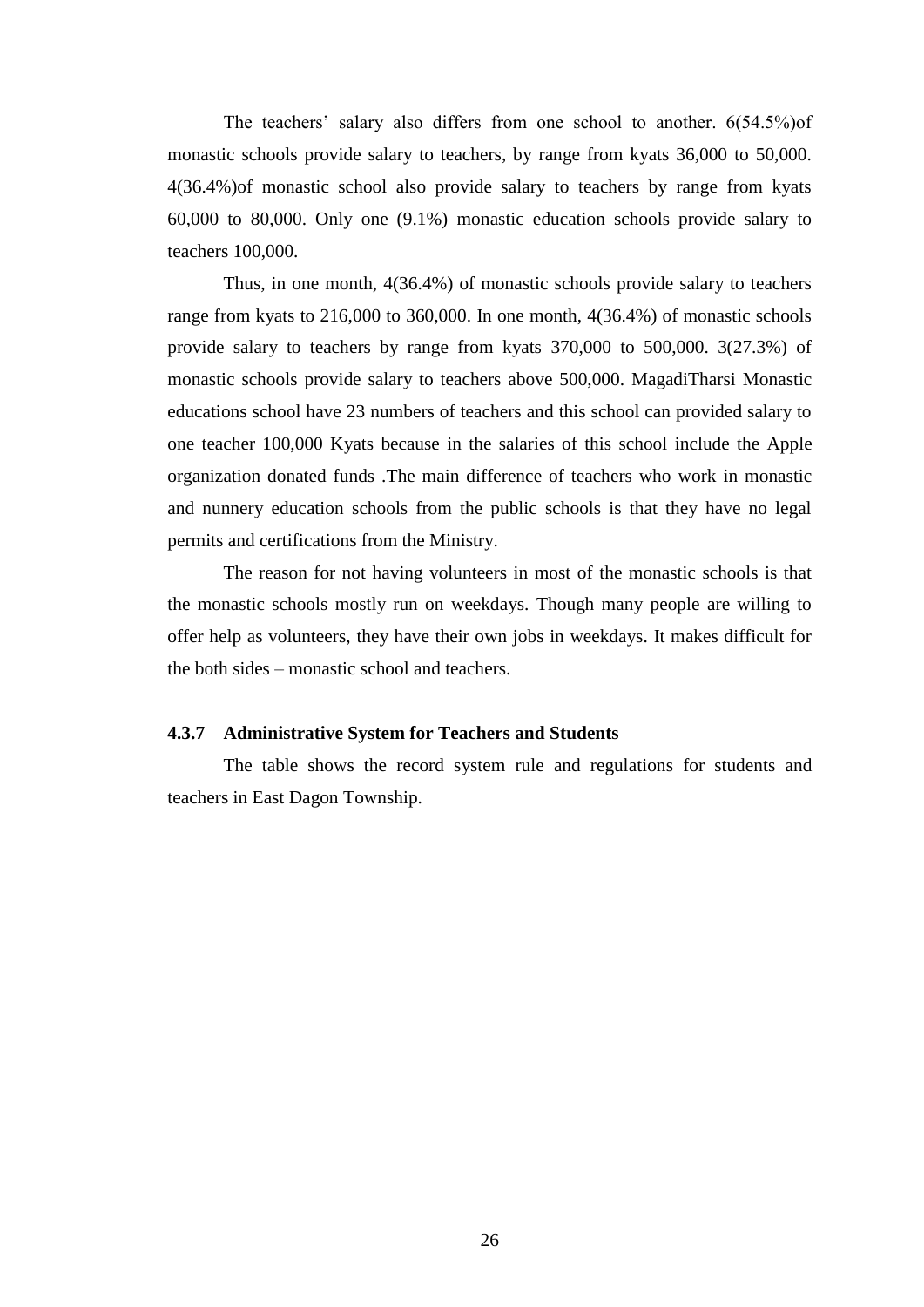| <b>Name of School</b>         | $\mathbf{1}$ | $\overline{2}$ | 3   | $\overline{\mathbf{4}}$ | 5   | 6   | $\overline{7}$ | 8   | 9   | <b>10</b> | 11        |
|-------------------------------|--------------|----------------|-----|-------------------------|-----|-----|----------------|-----|-----|-----------|-----------|
| <b>Student List</b>           | yes          | yes            | yes | yes                     | yes | yes | yes            | yes | yes | yes       | ye        |
|                               |              |                |     |                         |     |     |                |     |     |           | S         |
| <b>Student Attendance</b>     | yes          | yes            | yes | yes                     | yes | yes | yes            | yes | yes | yes       | ye        |
|                               |              |                |     |                         |     |     |                |     |     |           | S         |
| Exam Record                   | yes          | yes            | yes | yes                     | yes | yes | yes            | yes | yes | yes       | ye        |
|                               |              |                |     |                         |     |     |                |     |     |           | S         |
| <b>Progress Report</b>        | yes          | yes            | yes | yes                     | yes | yes | yes            | yes | yes | yes       | ye        |
|                               |              |                |     |                         |     |     |                |     |     |           | S         |
| <b>Student Uniform</b>        | yes          | yes            | yes | yes                     | yes | yes | yes            | yes | yes | yes       | ye        |
|                               |              |                |     |                         |     |     |                |     |     |           | S         |
| Profile of Staffs             | yes          | yes            | yes | yes                     | yes | yes | yes            | yes | yes | yes       | ye        |
|                               |              |                |     |                         |     |     |                |     |     |           | ${\bf S}$ |
| <b>Teacher Attendance</b>     | yes          | yes            | yes | yes                     | yes | yes | yes            | yes | yes | yes       | ye        |
|                               |              |                |     |                         |     |     |                |     |     |           | ${\bf S}$ |
| Meeting                       | yes          | yes            | yes | yes                     | yes | yes | yes            | yes | yes | yes       | ye        |
|                               |              |                |     |                         |     |     |                |     |     |           | ${\bf S}$ |
| Leave Form (Teachers)         | yes          | yes            | yes | yes                     | yes | yes | yes            | yes | yes | yes       | ye        |
|                               |              |                |     |                         |     |     |                |     |     |           | ${\bf S}$ |
| <b>Training for Teacher</b>   | yes          | yes            | yes | yes                     | yes | yes | yes            | yes | yes | yes       | ye        |
|                               |              |                |     |                         |     |     |                |     |     |           | ${\bf S}$ |
| Checked<br>by<br><b>Basic</b> | yes          | yes            | yes | yes                     | yes | yes | yes            | yes | yes | yes       | ye        |
| <b>Education Department</b>   |              |                |     |                         |     |     |                |     |     |           | ${\bf S}$ |
| Awareness                     | yes          | yes            | yes | yes                     | yes | yes | yes            | yes | yes | yes       | ye        |
| Program(Health)               |              |                |     |                         |     |     |                |     |     |           | ${\bf S}$ |

**Table (4.8) Administrative System for Teachers and Students**

Source: Survey Data(August,2018)

Note:

- 1. Nyaung Tone 5. Oak Pho 9. Zabudipa
- 2. Pin Lae Bu 6. Kyar Ni Kan 10. Chan Thar Aung (Nun)
- 3. Thiri Mingalar 7. Magadi Tharsi 11. Teikkhayama (Nun)
- 4. AyleYeikThar 8. AnanMyittar
-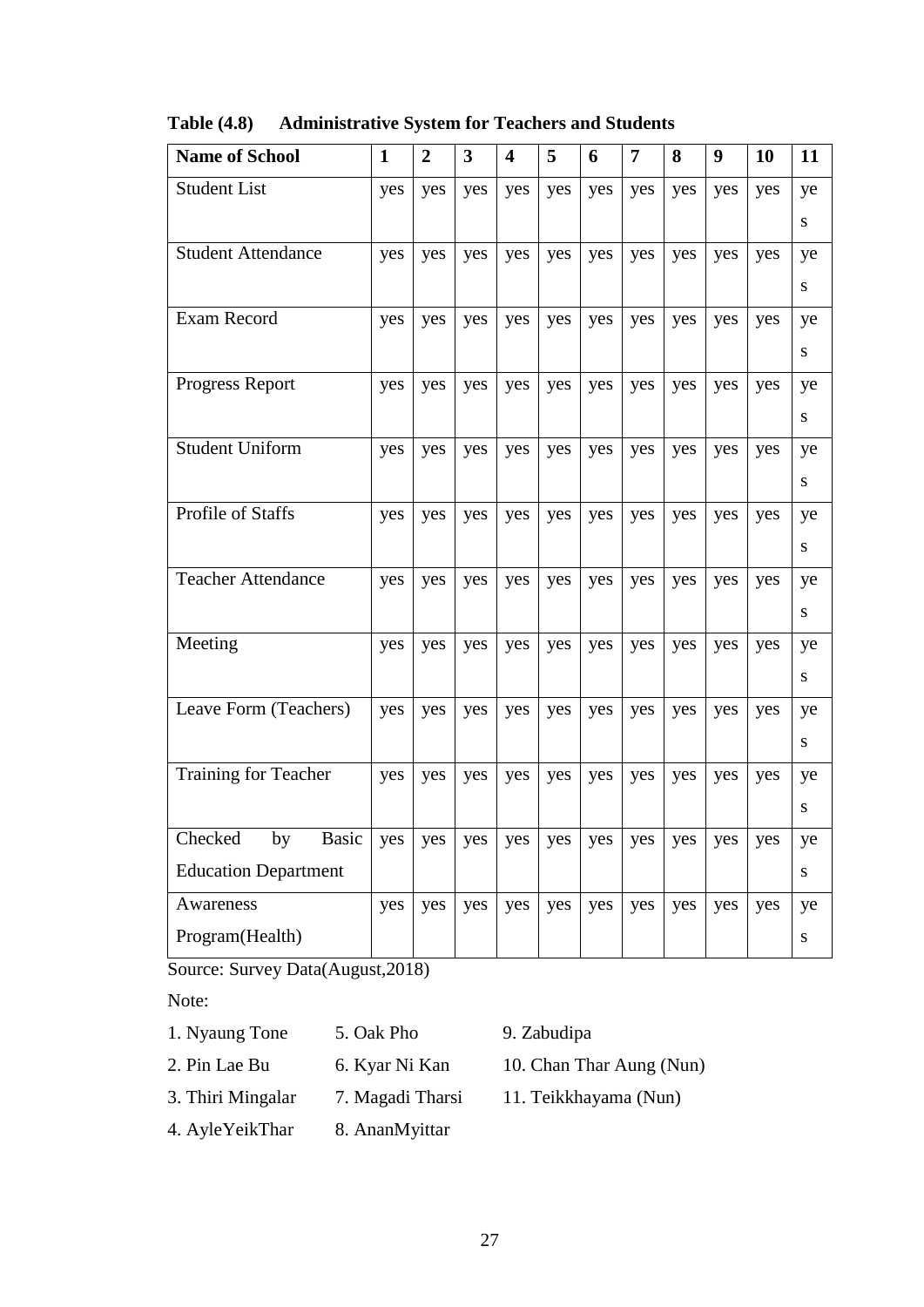The data regarded from the survey that interviewed to 11 persons, all the monastic education schools have the student list, student attendance, exam record, progress report, student uniform, profile of staffs, teacher attendance. 11 monastic education schools do not keep meeting minutes. Teachers must request for leave. Only one monastic school does not allow requesting for leave immediately. 11 monastic education schools have student list student attendance and exam record keeping but they are informal. Information on disability was not routinely collected. The examinations in these schools are held under the guidelines of the Township Education Office and according to the examination procedures of the government schools. So, the time of holding examinations are in parallel with those of the state schools.

The examinations are assessed according to the students' qualifications and so there are those that failed in the exams. All school responded that refresher courses were conducted to all teachers that are arrange by Township Education Office and State Education Office in order to be in line with the standard teaching method with other state schools. This is the result of the cooperation and coordination between Ministry of Education and Ministry of Religious Affairs. The main purpose of these training is to improve the quality and standardize the teaching methodology of teachers at monastic education schools among themselves, and with teachers from public schools. Moreover, Private Company(HTOO Group of Companies) and Nongovernment Organization (APPLE)supported refresher course (TOT,Librarian and Health) for all monastic teachers.

Monastic schools complete with government schools for teaching standards, and cannot match the salaries ordered in government schools. Each school coordinates with Township Education Office (TEO) regarding the regarding the student list, school transfer, teaching knowledge and methods. Moreover, schools have to communicate and coordinate with the other monastic school relating to meeting and academic among schools etc. Coordination is important factor for these monastic schools because it is not the same as government schools through it is being recognized by the government.

#### **4.3.8 Number of Students**

The table shows the number of student in monastic education schools of East Dagon Township,Yangon Region.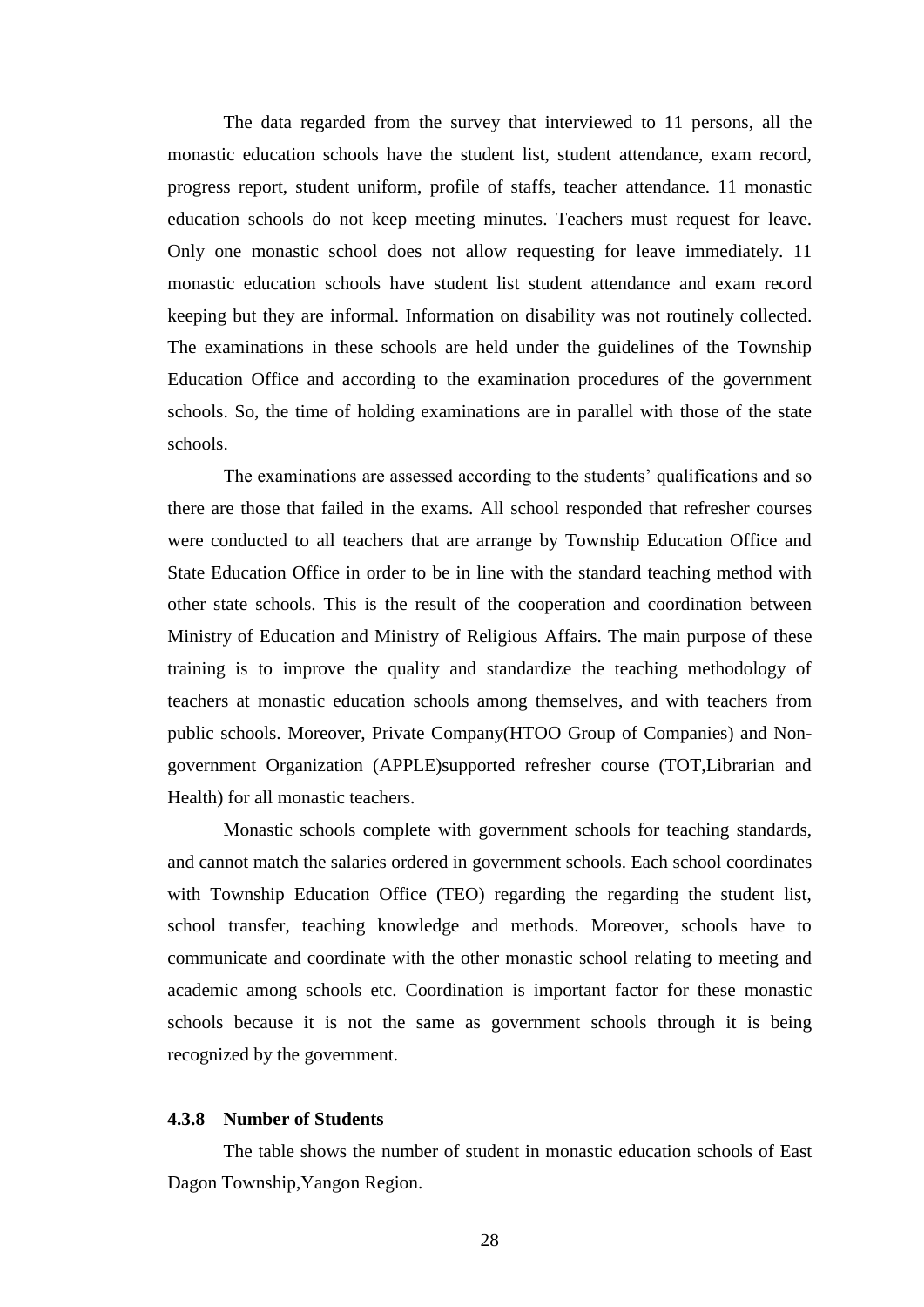| Sr.            | KG |             | G1             |    | G <sub>2</sub> |    | G <sub>3</sub> |              | G <sub>4</sub> |                | G <sub>5</sub>           |              | G <sub>6</sub> |    | G7                       |                          |
|----------------|----|-------------|----------------|----|----------------|----|----------------|--------------|----------------|----------------|--------------------------|--------------|----------------|----|--------------------------|--------------------------|
|                | M  | $\mathbf F$ | M              | F  | M              | F  | $\bf M$        | $\mathbf{F}$ | M              | $\mathbf F$    | $\mathbf{M}$             | $\mathbf{F}$ | $\mathbf{M}$   | F  | M                        | $\mathbf{F}$             |
| $\mathbf{1}$   | 7  | 10          | 19             | 9  | 13             | 14 | 18             | 6            | 15             | 10             | 50                       | 24           | 83             | 59 | 37                       | 17                       |
| $\overline{2}$ | 8  | 9           | 38             | 13 | 28             | 30 | 25             | 14           | 22             | 11             |                          |              |                |    |                          |                          |
| 3              | 12 | 12          | 24             | 26 | 22             | 21 | 28             | 10           | 22             | 11             |                          |              |                |    | $\overline{\phantom{0}}$ |                          |
| $\overline{4}$ | 18 | 16          | 21             | 12 | 18             | 21 | 17             | 12           | 10             | 9              | $\overline{\phantom{0}}$ |              |                |    | $\overline{a}$           |                          |
| 5              | 9  | 11          | 6              | 11 | 8              | 10 | 14             | 15           | 7              | 8              | $\overline{\phantom{0}}$ |              |                |    | $\overline{\phantom{0}}$ |                          |
| 6              | 8  | 10          | $\overline{7}$ | 8  | 10             | 11 | 7              | $\mathbf{1}$ | 6              | $\overline{2}$ | $\overline{a}$           |              |                |    | $\qquad \qquad$          |                          |
| $\overline{7}$ | 70 | 60          | 92             | 73 | 106            | 98 | 71             | 80           | 49             | 78             | 57                       | 40           | 37             | 36 | $\overline{\phantom{a}}$ | $\overline{\phantom{a}}$ |
| 8              | 21 | 28          | 53             | 42 | 36             | 38 | 29             | 28           | 35             | 27             | 30                       | 29           | 20             | 9  | 10                       | 9                        |
| 9              | 36 | 22          | 53             | 18 | 44             | 26 | 19             | 16           | 19             | 14             | $\overline{\phantom{0}}$ |              |                |    | $\qquad \qquad$          | $\overline{\phantom{a}}$ |
| 10             | 9  | 9           | 35             | 22 | 44             | 36 | 16             | 24           | 19             | 13             | 13                       | 18           | 11             | 11 | 13                       | 17                       |
| 11             | 15 | 34          | 21             | 36 | 24             | 61 | 15             | 39           | 15             | 25             | 16                       | 47           | 10             | 56 | 14                       | 56                       |

**Table (4.9) Number of Students**

Source: Survey Data (August, 2018)

Note:

| 1. Nyaung Tone    | 5. Oak Pho       | 9.Zabudipa             |
|-------------------|------------------|------------------------|
| 2. Pin Lae Bu     | 6. Kyar Ni Kan   | 10. Chan TharAung(Nun) |
| 3. ThiriMingalar  | 7. Magadi Tharsi | 11. Teikkhayama (Nun)  |
| 4. Ayle Yeik Thar | 8. AnanMyittar   |                        |

According to Table (4.9), five monastic education schools are post-primary and six monastic education schools are primary. In all primary schools, in Pin Lae Bu monastic education school have 198 student, in ThiriMingalar School the number of students are 188, in Aye YeikThar school the number of students are 154, in Oak Pho school the number of students are 89, in Kyar Ni Kan school the number of students are 70 and in ZabuDipaschool the number of students are 267. So, the number of students in ZabuDipa is much higher than other schools especially in primary level because of attending students from surrounding primary schools.

In all post-primary schools, Nyaung Tone school the number of students are 391,in MagadiTharsi school the number of students are 947, in AnandaMyittar school the number of students are 444, in Chan TharAung school the number of students are 310 and in Teikkhayama School the number of students are 484. Hence, MagidiTharsiSchool is much higher than other schools in the number of students.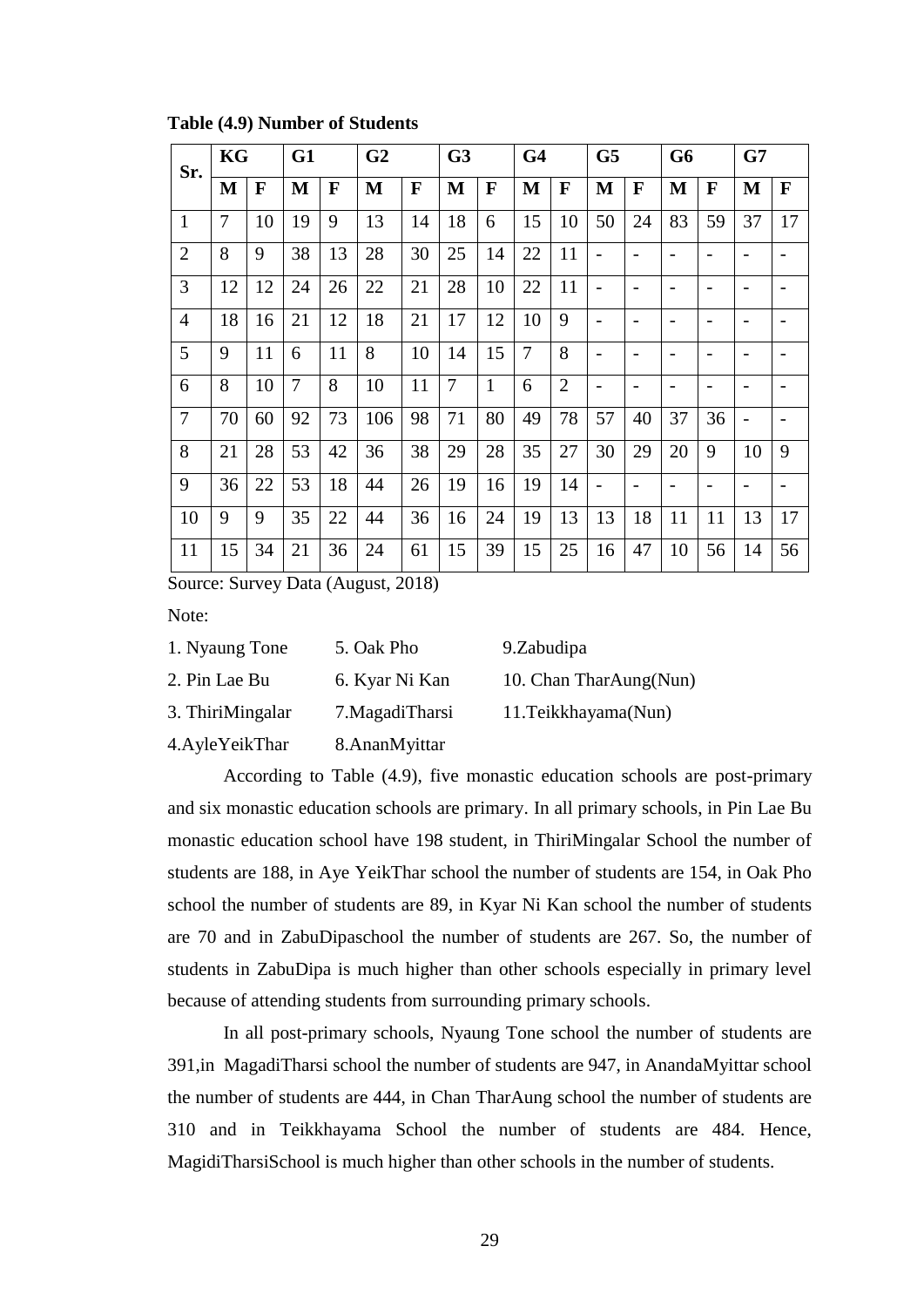And then, the principals and the teachers also try their best to prevent dropping out of the children from schools by consulting with the parents and helping social problems as much as they can. To get admission to public schools, school fees are not only problem for these families, especially from mobile population. Many of their children do not have transfer documents and birth documents. Without these documents, the children cannot be admitted to public schools. But monastic education schools test their qualification and place them in the appropriate grade and classes. By using this way, that children can continue their education. Hence, these monastic schools have reduced the drop-out rate .The monastic education schools are best education institution for poor parents who cannot send their children to government school. The main weak point of government free education is that it is dependable for poor.

### **4.3.9 Teachers and Students Ratio**

The table shows the number of student, teacher and the student-teacher ratio in primary and advanced primary monastic education schools of East Dagon Township, Yangon Region in 2018–2019.

| Sr.            | <b>Name of Schools</b> | No. of          | No. of          | <b>Teacher &amp; Student</b> |
|----------------|------------------------|-----------------|-----------------|------------------------------|
|                |                        | <b>Teachers</b> | <b>Students</b> | <b>Ratio</b>                 |
| $\mathbf{1}$   | Pin Lae Bu             | 9               | 198             | 1:22                         |
| $\overline{2}$ | ThiriMingalar          | 8               | 188             | 1:24                         |
| 3              | Ayle YeikThar          | 5               | 154             | 1:31                         |
| $\overline{4}$ | Oak Pho                | 5               | 89              | 1:18                         |
| 5              | Kyar Ni Kan            | 6               | 70              | 1:12                         |
| 6              | ZabuDipa               | 6               | 267             | 1:45                         |
|                | Average Ratio          | 39              | 966             | 1:25                         |

**Table (4.10) Teachers and Students Ratio of Primary School**

Source: Survey Data (August-2018)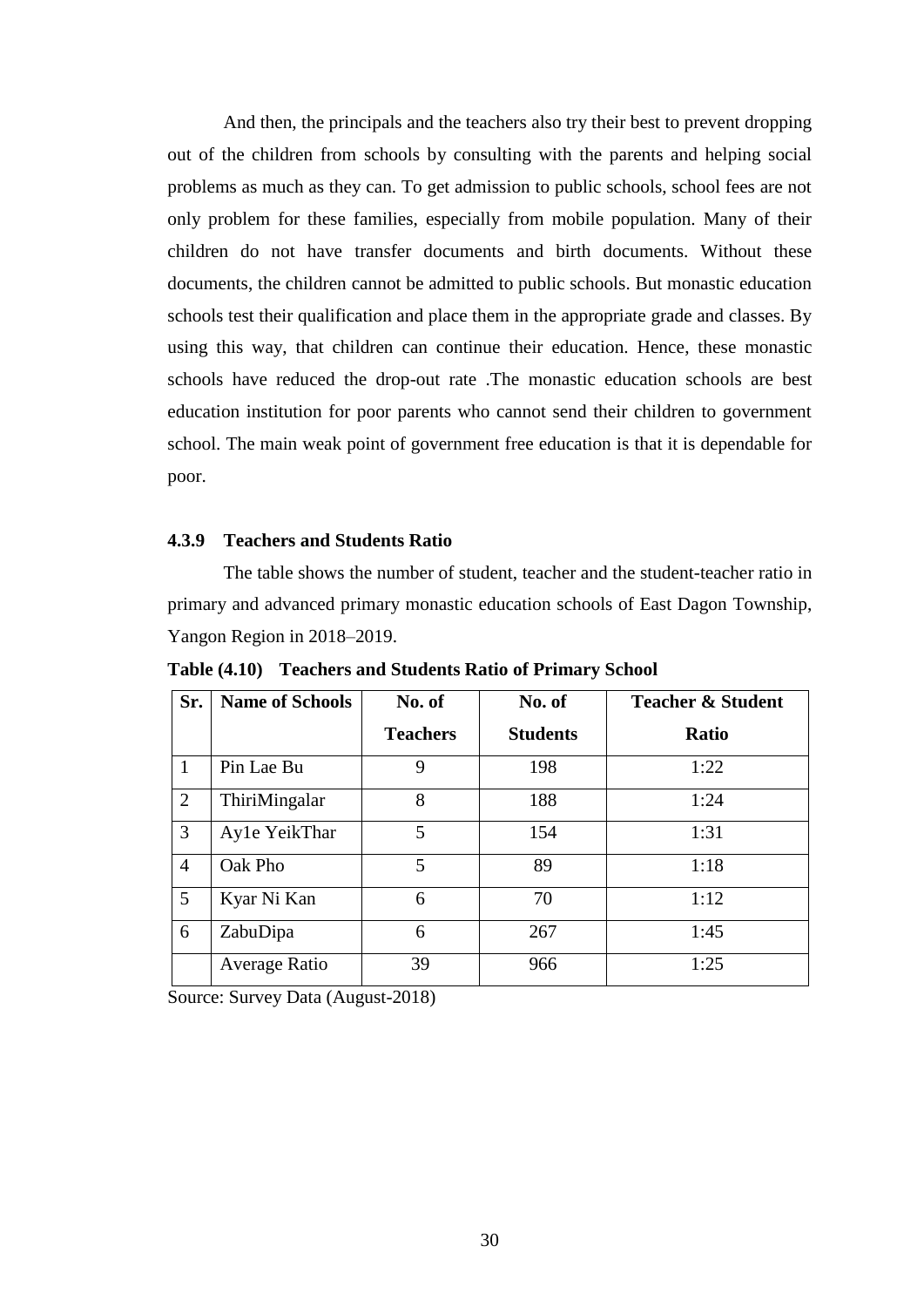| Sr.            | <b>Name of Schools</b> | No. of          | No. of          | <b>Teacher &amp; Student</b> |
|----------------|------------------------|-----------------|-----------------|------------------------------|
|                |                        | <b>Teachers</b> | <b>Students</b> | <b>Ratio</b>                 |
| $\mathbf{1}$   | Nyaung Tone            | 10              | 391             | 1:39                         |
| 2              | MagadiTharsi           | 24              | 947             | 1:39                         |
| 3              | AnandaMyittar          | 11              | 444             | 1:41                         |
| $\overline{4}$ | Chan                   | 10              | 310             | 1:31                         |
|                | TharAung(Nun)          |                 |                 |                              |
| 5              | Teikkhayama            | 23              | 484             | 1:21                         |
|                | (Nun)                  |                 |                 |                              |
|                | Average Ratio          | 78              | 2576            | 1:33                         |

**Table (4.11) Teachers and Students Ratio of Post Primary School**

Source: Survey Data (August, 2018)

The important factor of effective teaching to the students is ratio of the students and teachers of school. The principals and teachers know every child in their schools and can focus individually attention to them. This survey can be seen that ratio of primary schools is between 12:1 and 45:1. The ratio of ZabuDipa School is much higher than other five schools.

This survey can be seen for post-primary schools of the teacher and students' ratio is between 1:21.04 and 1:41. The ratio of AnnandaMyittar School is must higher than other four schools.

From the two tables above, it can be seen that the class size is smaller in primary schools than in advanced primary schools. The teacher and student ratio for primary school is 1:25. The teacher and student ratio for post-primary is between 1:21 and 1:41 It indicate that advanced primary school have to face the teacher shortage problem than the primary schools.

## **4.4 Opportunities and challenges of the monastic education in East Dagon Township**

The challenges of the monastic education for the future religion are follows;

- 1. It is difficult to support the teachers for the monthly fees.
- 2. High quality of teachers who can teach with the changed education system.
- 3. Desks, classrooms and teaching materials are needed.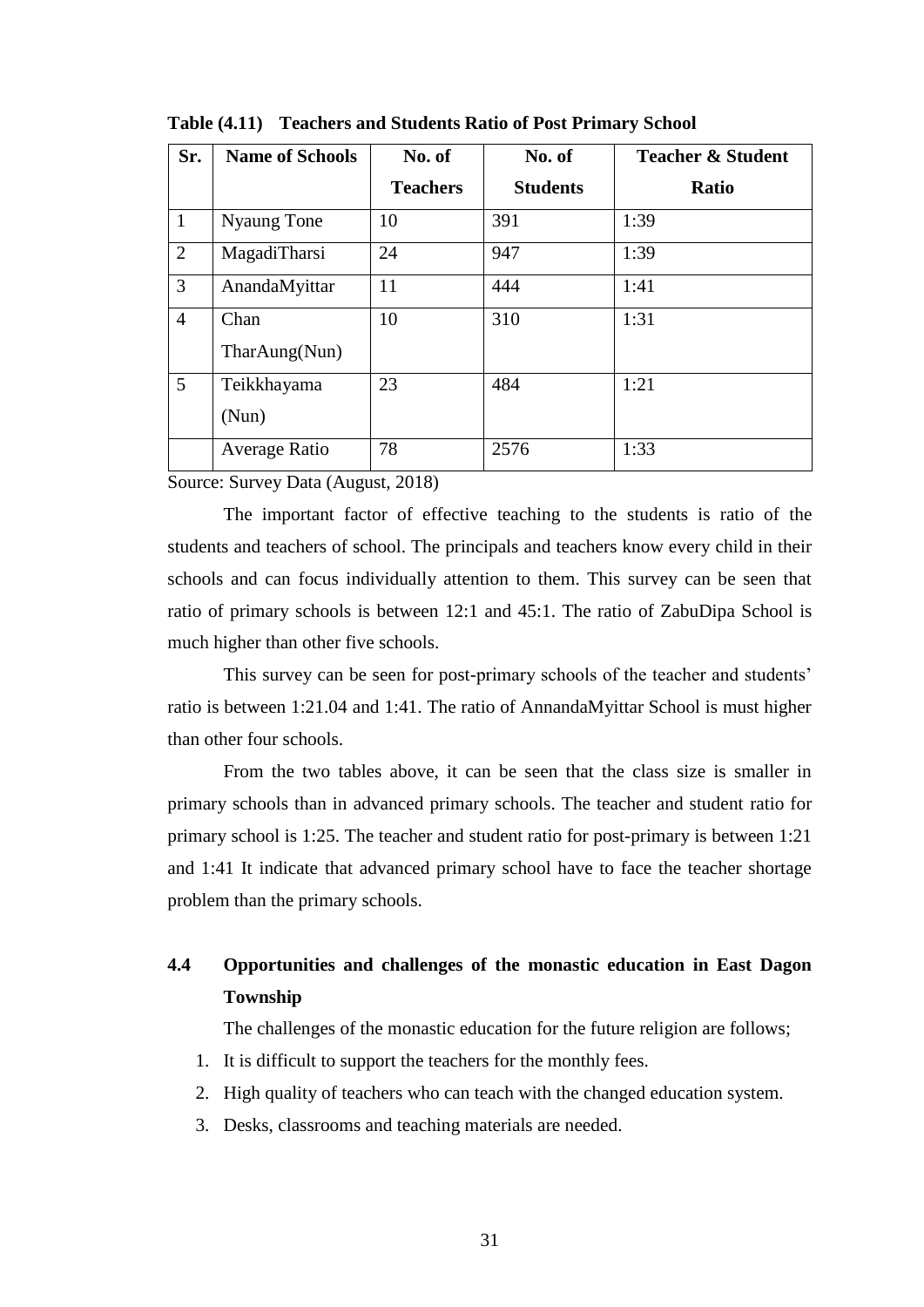4. It is needed to add the religion based on the Buddhist literature and rules to the teaching subjects.

It is found of that every monastic school has challenges depend on the support from donors such as charity groups, Wontharnu teams and religious group support the need and cheer up.

The following opportunities can be seen in monastic education schools.

- 1. All the rich or poor can read and write for the basic education.
- 2. The education fees are cheap and easy.
- 3. Having a good moral and become good children for the future.
- 4. Keeping on the nationality and religion.

#### **4.5 Visions and Future Plans**

All the abbot principles interviewed expect one expressed their enthusiasm about the expansion and upgrading of their schools. They have vision for their students' future. They do not seem to be content which just providing primary education. They want to help their students have bright future. They have their plan to establish libraries, to implement more extra curriculum activities and to provide livelihood skills such as tailoring and skills to get decent job such as English speaking and computer literacy.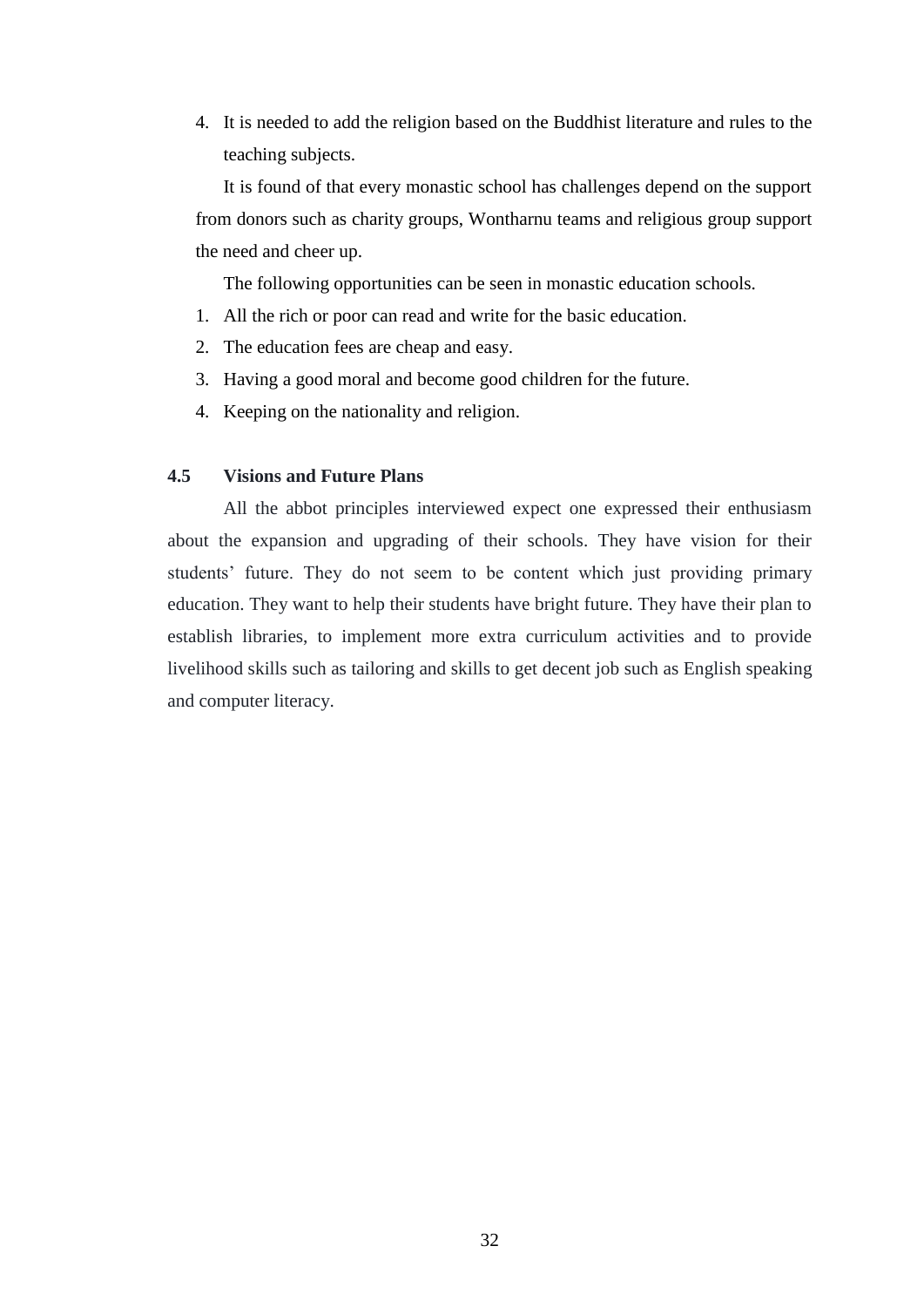## **CHAPTER V Conclusion**

#### **5.1 Findings**

In this chapter, the inference from findings of the study is discussed to draw conclusion and make recommendations. The study explore the factors which can contribute to the significant role of the monastic education schools in achieving universal primary education such as their growth (demand and availability), cost of service (affordability), quality of service (effectiveness) and infrastructure and funding sources (efficiency). The interviews, carried out during the study, can provide many insights into strength, weakness, issues and operational challenges of monastic education schools.

Hence, making both modern and monastic education free and accessible for everyone is based on compassion, providing food and shelter. It leads to the improvements of human resource which are the fundamental need for a country as well as to the peaceful society. Moreover, the improvement of human resource through education service both mentally and physically is the biggest contribution from monastic education schools for the future of our country.

But now, even in East Dagon Township, Monastic education schools accounts for 11 schools with 3542 students and 117 teachers. Teacher also included volunteer teacher too. In East Dagon Township, have 6 Primary Schools and 5 Post-Primary Schools.

Although Nyaung Tone school, kyar Ni Kan school, MagadiTharsi school, AnandarMyittar school, Chan TharAung school and Teikkhayama school register post-primary school at MORA, these school support middle-level and high level students because their boarders pass post-primary level and need to study middle level and high level. So, principles from these schools arrange for their students and other day students surrounding their schools and wished to for most schools have boarders, principal (monks and nuns) support their students to attend university after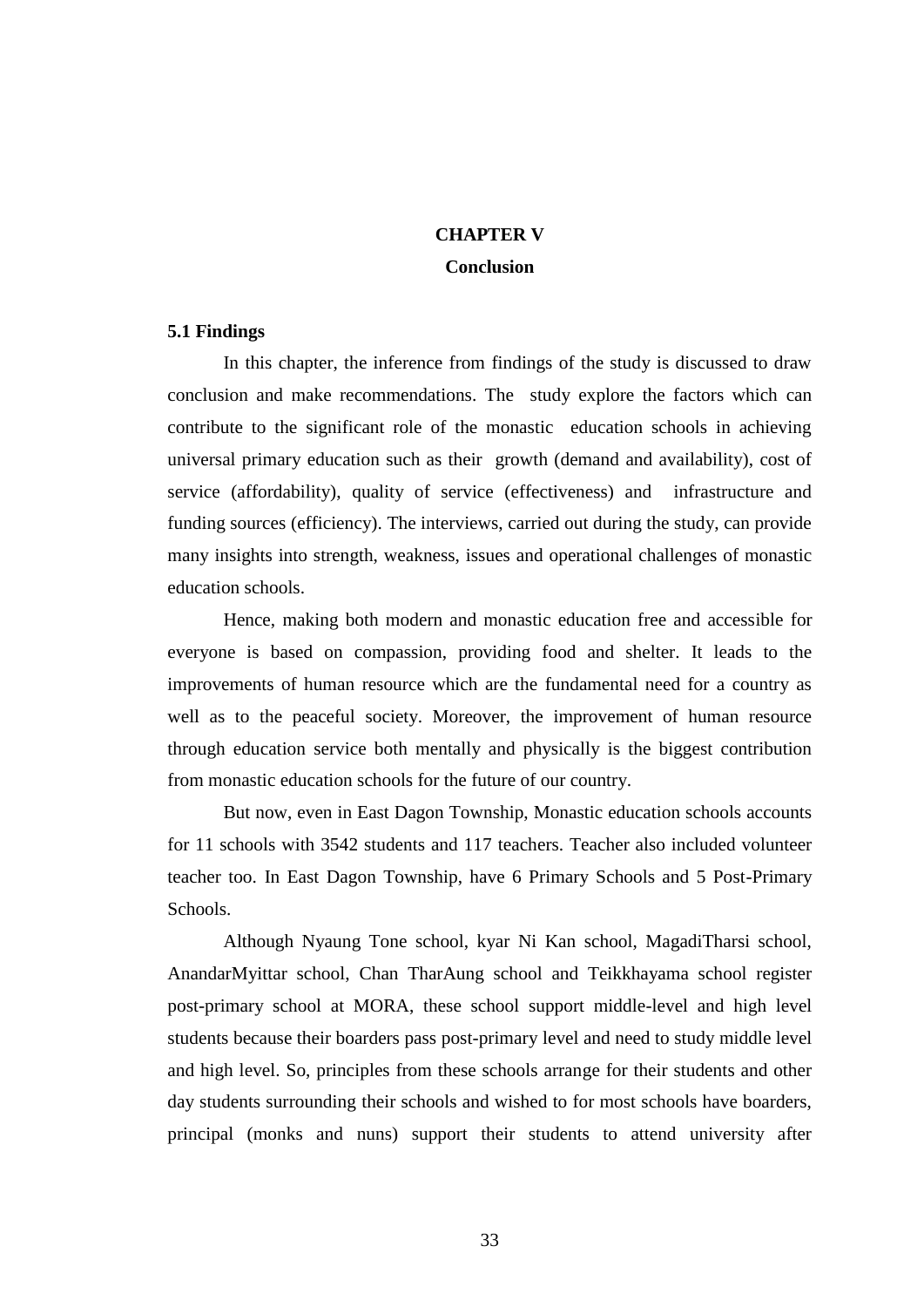matriculation exam as they can. Now, some serve as establish own business shop, government staff, volunteer teacher and some goes to abroad to work.

From these elven schools, MagadiTharsi School and Pinlae Ba School has not boarders, because MagadiTharsi School is the large number of day students and Pin Lae Bu school is insufficient of school building. Other schools have boarders. This is the main different point of monastic schools and government schools and chance to study children from remote areas. Other different point the teachers of monastic education schools does not recruit as permanent teacher as other teacher of government schools. They do not have pensions.

Beside these monastic education schools promote the one factor (Education-Ensure inclusive and equitable quality education and promote lifelong learning opportunities for all) of Sustainable Development Goals 2030. One of the advantages of the monastic education school is that novices and nuns study basic education without become a layperson again.

Principals distribute salary equally (donor's found and the amount of salary supported by Ministry of Education) in spite of the fact that Ministry of Education provide the salary of teachers in 2015-2016. MagadiTharsi School and Teikkhayamahae volunteer teachers. Other schools have no volunteer because principles are worry to be vacant in schooling time when these volunteer leave any reason. The role of teacher from Monastic education schools is very important for they teach patiently children from poor families. Their parents have no time to care for their children education and most of time, they solve their livelihood. The teachers create teaching method themselves in earlier years how to teach their pupils and attempt severely to pass the exam year by year. Most of students come from remote areas so they cannot speak and are not familiar with Myanmar language. Though the teachers get a little amount of salary, we find that their altruism an unbelievably. Schools varied greatly in terms of size, infrastructure, management practices, and available resources depending on the donation. There was less variation in teaching and learning practices, a teacher profiles.

In the need for capacity buildings, refresher courses were conducted to all teachers arranged by township Education Office in order to be in line with the standard teaching method with Ministry of Education Each School also has to coordinate with TEO regarding the student list, school transfer, teaching knowledge and teaching methods. Moreover, schools have to communicate and coordinate with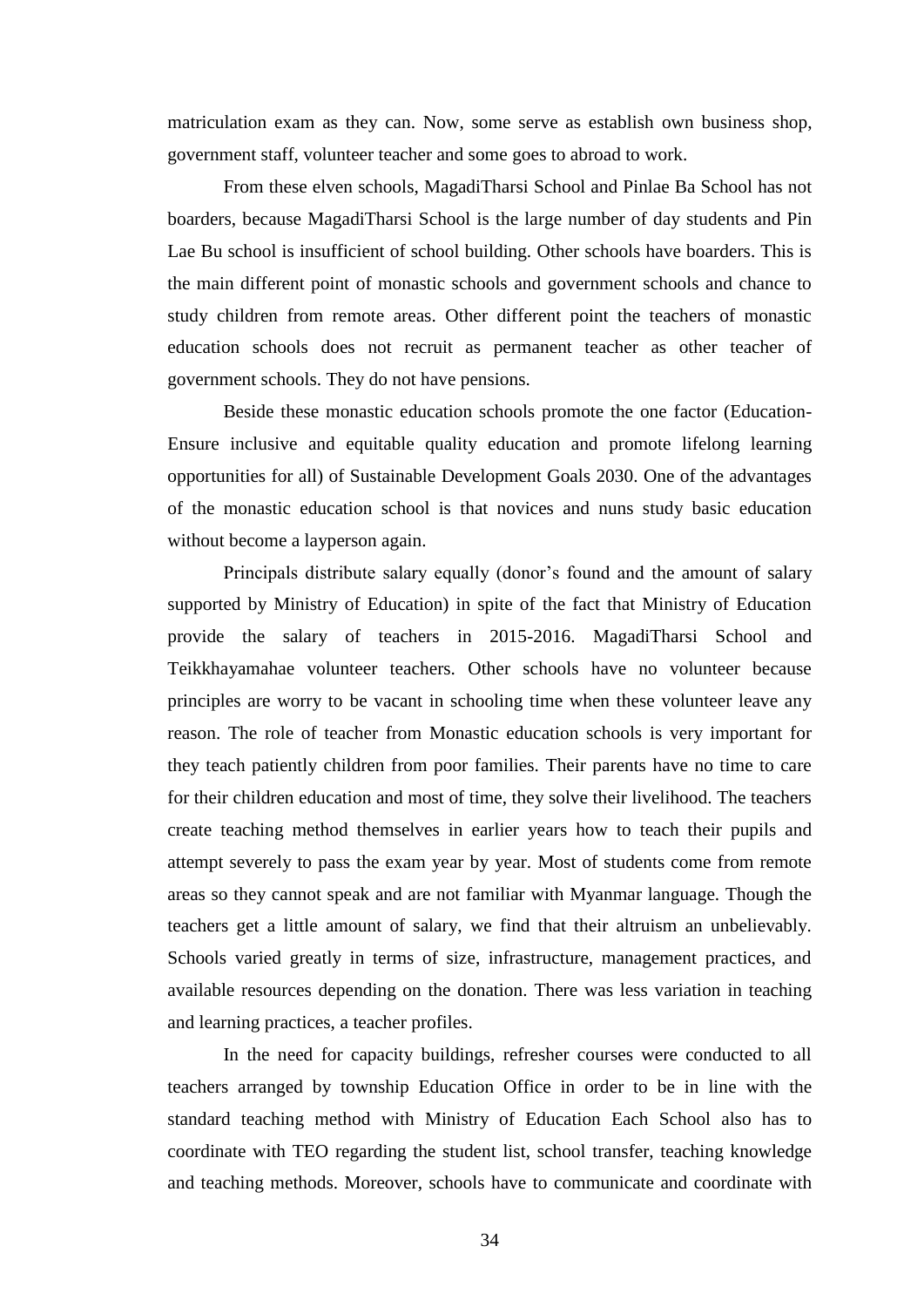the other monastic schools relating to meeting and academic among schools etc. This is needed for administration of the schools and every school should follow the rules and regulations formulated by the ministry.

Most of the monastic education schools have some strengths (free of charge and low expenses, Buddhist literature and culture, to be educated ethnic minorities, no documentary (transfer and birth certificate),reduce drop-out rate, teachers" volunteer spirit and goodwill, chance to study children from poor families and conflict area and support to boarders more over day students)and weakness (funding, facilities and infrastructure, language, quality of education, administration, technical skill and school building).In this study, all monastic education school in East Dagon Township are completed with the following strengths and all principals always try to overcome some weakness as they can and donor's help such as by renovating school building and arranging refresh courses for teachers connecting with Ministry of Education and NGOs. Although, only Kyar Ni Kan school has mainly weakness in administration and school building and other facilities, principals from ThiriMingalar and Chan TharAung schools support this school"s need.

The nunnery education schools are found to provide primary and advanced primary education. For resident students, the schools take full responsibility of the children including accommodation, foods, clothes, healthcare and other supports in addition education services. Some schools provide foods, stationary, school uniforms and health are even for day students.

Although there is no monastic education school in some village and small towns of remote areas, many of the orphans and children from poor families there have been sent by monks to the monastic education schools in big cities like Yangon and Mandalay. Most of them belong to ethnic minorities such as Pao, Palaung, Kayan, Chin and Rakhine.

The findings clearly show that monastic education schools continue to provide education and hope for a brighter future to many underprivileged children in the urban communities. Such schools serve as informal safety net for the communities. And then, monastic education schools are providing Myanmar"s education system.

## **5.2 Suggestions**

Monastic schools are the places where new generation of Htayravara Buddhism can be produced in the future so the development of monastic education is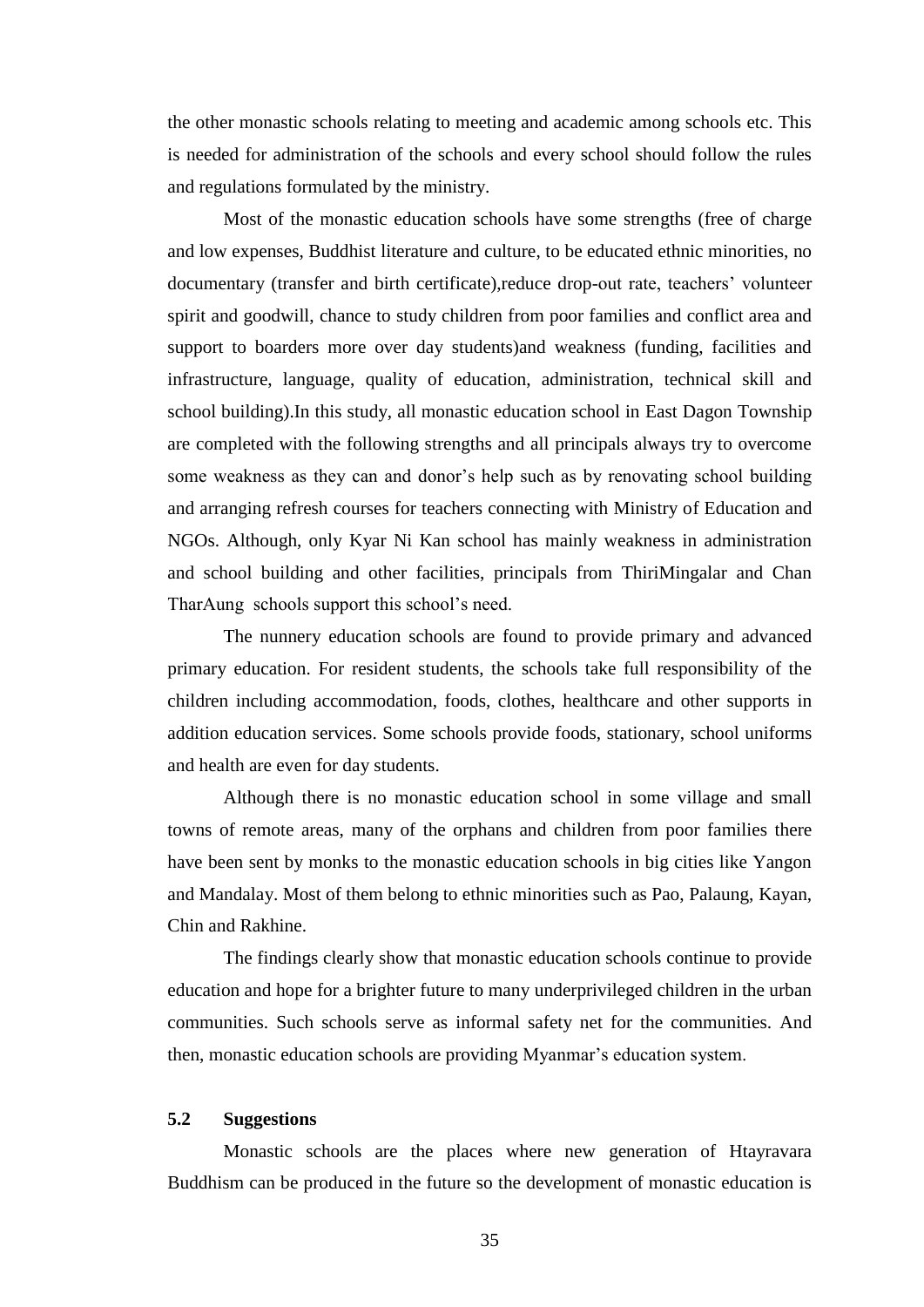also an important role. The weak points of monastic education for the future religion are such a it is difficult to support the teachers for the monthly fees. Teachers help to empower people, build peace and develop societies, yet many suffer from poor status, wages and working conditions and carry out their vital work in deprived and dangerous setting. Without sufficient numbers of qualified teachers-men and womanthe EFA and SDG targets will be hard to meet. Thus of individual, organizations and government are supporting for the run of monastic education schools.

The teacher can teach child centered approach teaching methods were checked as they were observed within each class. CCA areas that were poorly demonstrated included group work and teachers having written lesson plans. Support and training for teachers in effective, non-physical forms of student discipline is required. The majority of teachers did not have teaching plan for classes. Teachers reported that they did not have enough time to plan because of the government education curriculum, or that they were used to teaching without prepared less plans. Teachers tended to use government text books and a "teacher centered" approach. Some teachers reported using some strategies they have learned during CCA training such as using games when the students energy was low, or group work in same subject such as mathematic or science. Thus, to encourage classroom participation, some teachers reported using story-telling, games, singing or poems. Some teachers reported using different teaching materials such as plants, cups, glasses or toys. Therefore, the weak features of CCA approach are fulfilling that the high quality of teachers who can teach with the changed education system.

Monastic education schools had basic facilities. Many schools did not have basic classroom furniture or teaching and learning materials. The school facilities are so important for the monastic education and the school. Most of the schools have insufficient furniture such as bench or desk, cupboard and chairs and teaching aid such as picture, or map and educational toys. According to the survey data, all of the schools have sufficient stationary for the teachers and students. Monastic education schools are providing for classroom furniture and separate classroom. There should provide fair teachers" salaries and good classroom facilities from the government for the monastic education school. And then, it is needed to add the religion based on Buddhist literature and rules to the teaching subjects.

Monastic education is not limited for Buddhist students only. However, as the schools are operated in monastic compounds under the guidance of the Buddhist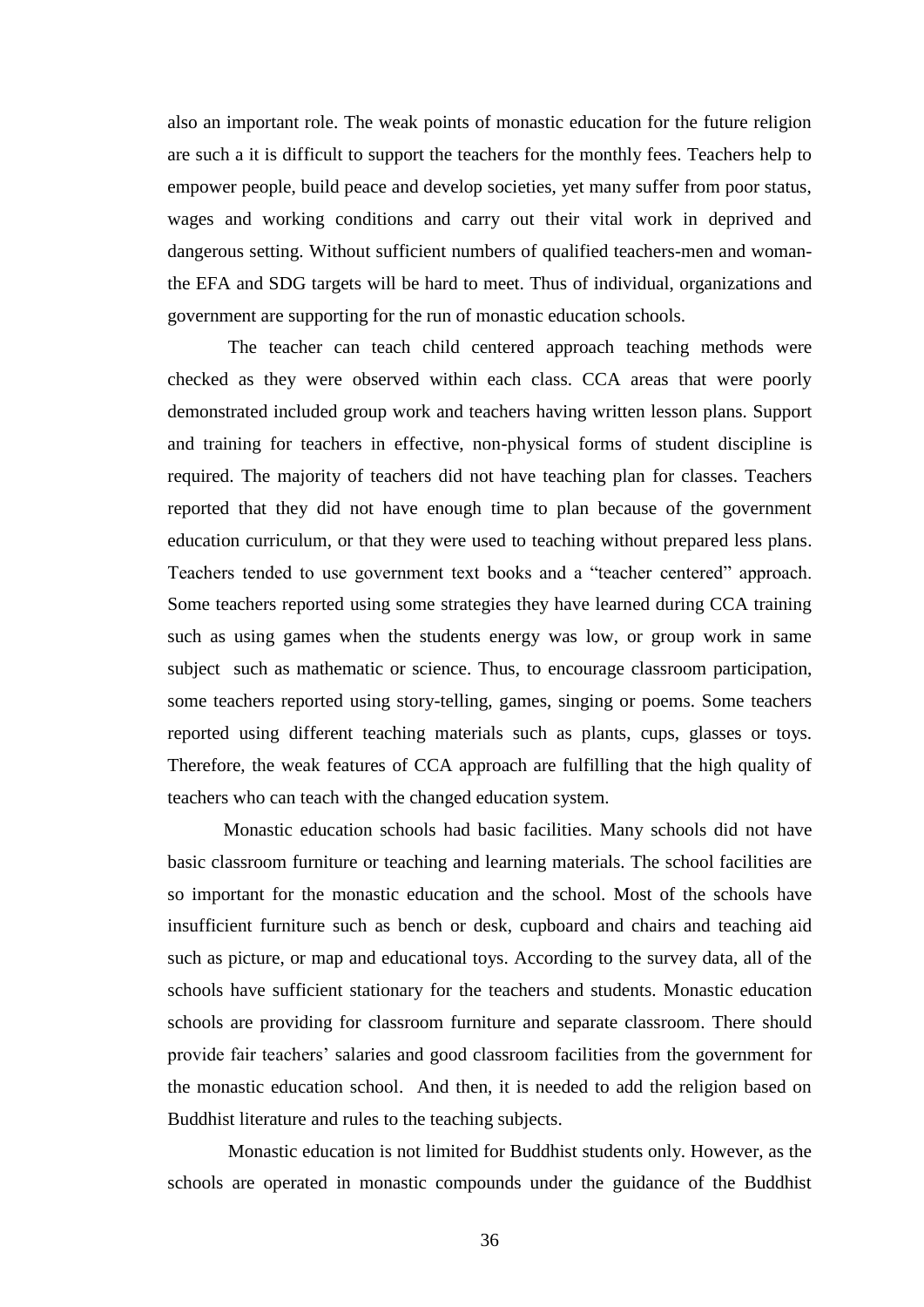Reverend Principals, majority of the schools require reciting Buddhist prayers as compulsory. As most public schools also require primary students to recite early prayers, it may be said that reciting Buddhist prayers is a general practice in basic education students and not limited to monastic schools only.

According to these factors, monastic education schools will be in every school. The more or less needs will be different because monastic education schools are depending upon the supports from donors. If the donors, charity groups and religious groups support the needs and cheer up, it will definitely become a great support for long lasting the future religion. Monastic education is the Myanmar national education system, is needed to support for the more development national education system and the government and all Buddhists should support to long lasting the religion.

As a conclusion, monastic education schools play an important role in providing basic education for children from Underprivileged backgrounds. However, quality of education at the centers can be further improved with financial, technical and material support by the government and donors. Thus, monastic education schools are including for the development of human resources.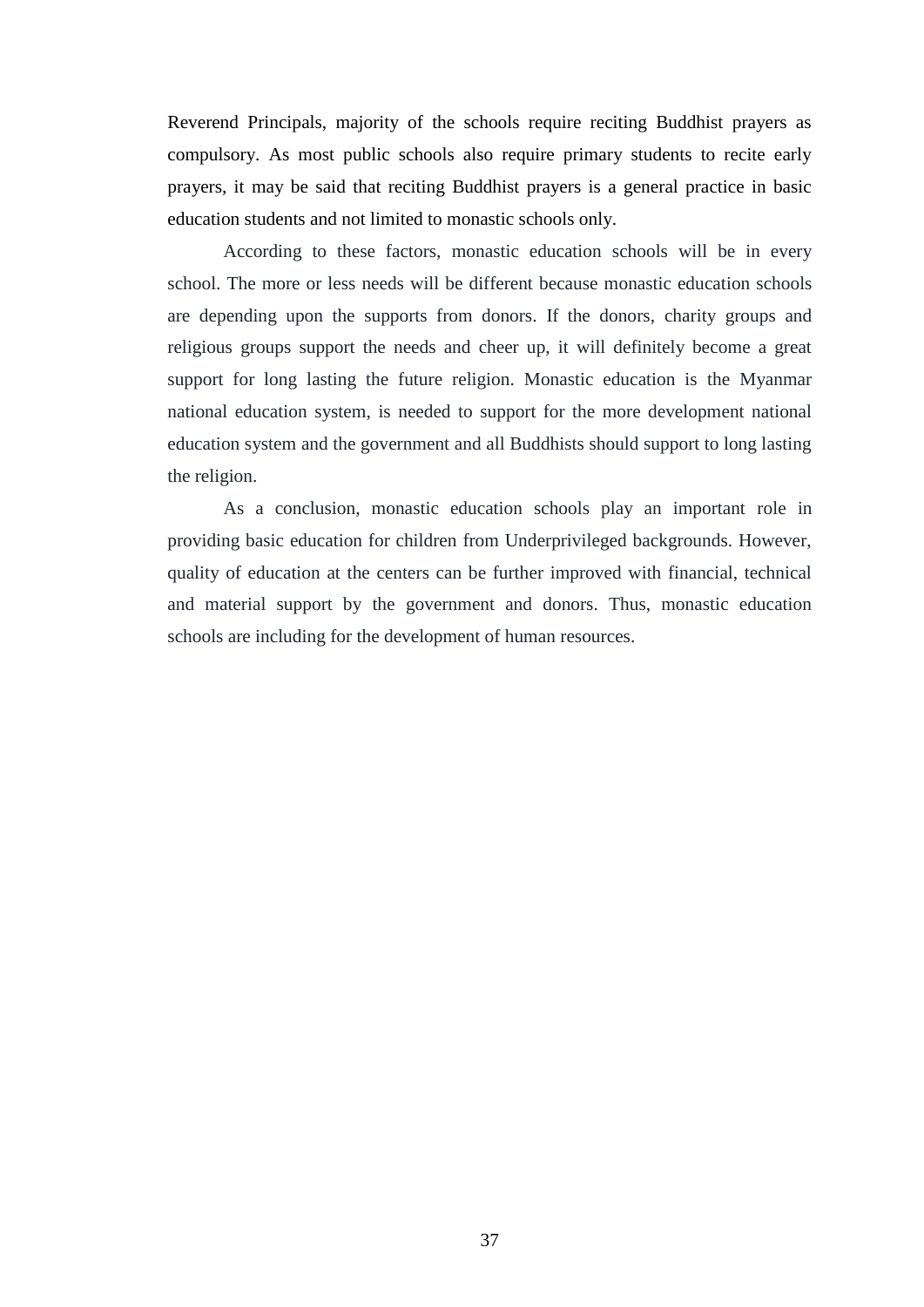#### **References**

Chowdhury, M. (2018). top ten benefits of education. *BORGEN*.

- Curado, J. (2017.7.14). How to combine formal, non-formal and informal learning in developing coaches. *European Coaching Council.* Talinn: European Coaching Council.
- Dixon, D. (2015). The Benefit of Non-formal adult education.
- *Evolving education in Myanmar*. (n.d.). Retrieved august 17, 2018, from www.pressfiles.anu.edu.au>press>mobile: www.press-files.anu.edu.au>press>mobile
- Group, M. E. (n.d.). *the background*. Retrieved august 20, 2018, from www.MEDG.org>monastic-education-background: www.MEDG.org>monastic-education-background
- Group, M. E. (n.d.). *the background*. Retrieved august 20, 2018, from www.MEDG.org>monastic-education-background : www.MEDG.org>monastic-education-background
- Hornby, A. S. (2005). *Oxford Advanced Learner's Dictionary of Current English.* Oxford University Press.
- Ito, J. (2018, May). *What are the Major Advantages and Disadvantages of a Formal Education.* Cambridge, MA: MIT Media Lab.
- K, R. (1982). *what is non formal education? the encyclopaedia of informal education?* Retrieved august 09, 2018, from www.infed.org>mobi>what is non formal education: www.infed.org>mobi>what is non formal education
- Pandey, A. (2017, 9 12). *8 benefits of informal learning in the workplace* . Retrieved september 02, 2018, from www.elearningindustry.com: http://www.elearningindustry.com
- Pickett, J. a. (2013). *the american heritage dictionary of english.* north american.
- Population, D. o. (2017). *the matic report on education.* Nay Pyi Taw.
- Psacharopoulos, Patrinos. (2004). *returns to investment in education.*
- Schultz, T. (1961). *investment in human capital.* AEA.
- Smith,J.A, Flower,P, Larkin,M. (2009). *interpretative phenomenological analysis: theory, method and research.* SAGE.
- The Myanmar Times, J. (2018). heartbeat of the nation. *the Myanmar Time*.
- Thu, N. (2017). Myanmar and monasrtic schools. *The whole Burma monastic education conference.*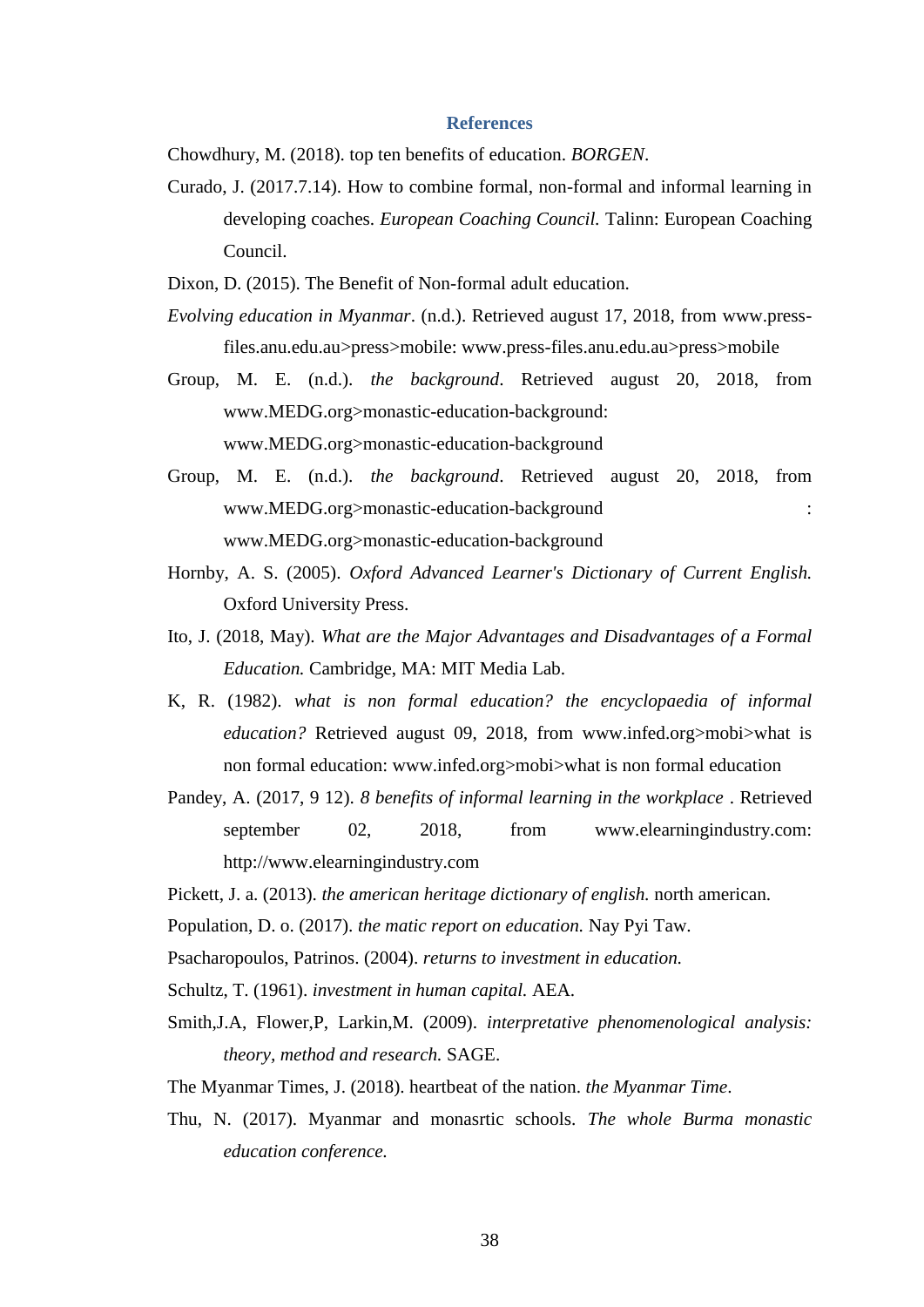- UNESCO. (1992). *terminallogy of adult education directorate of adult education gol*. Retrieved august 09, 2018, from www.unisco.org
- UNESCO. (2011). *International Standard Classification of Education.* UNESCO.
- Zaw, M. (2005). Monasteries aid in teaching the needy. *The Myanmar Times*.
- Win.T.T (2015). A study on the progress of monastic education in Myanmar (a case study of monastic education in shwe pyi thar township, Yangon), EMPA thesis, Yangon University of Economics, Yangon Myanmar.
- Thet, M,M (2011). An analysis of monastic education in Myanmar (case study of Nunnery education schools in yangon division), EMDevS theis, Yangon University of Economics.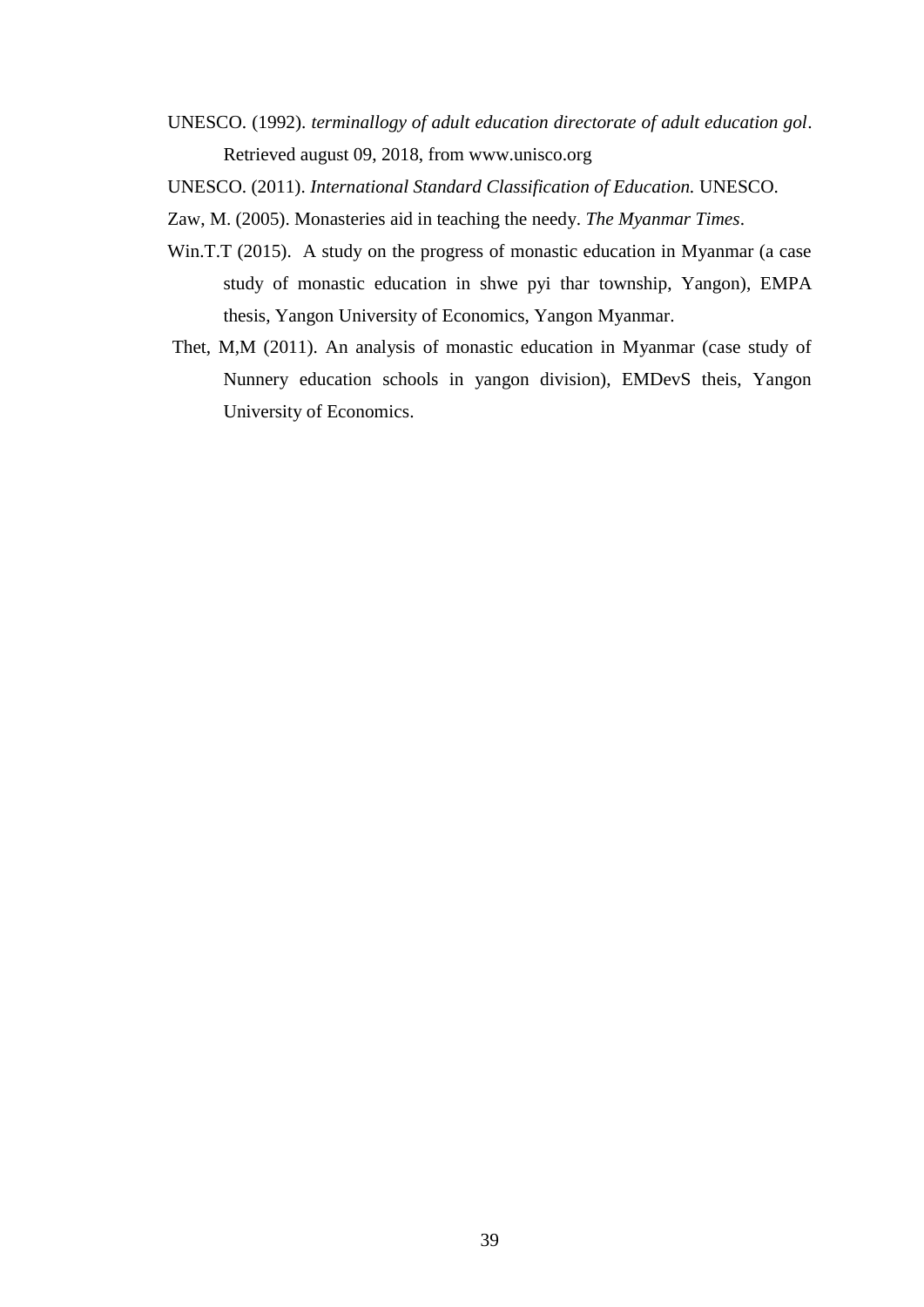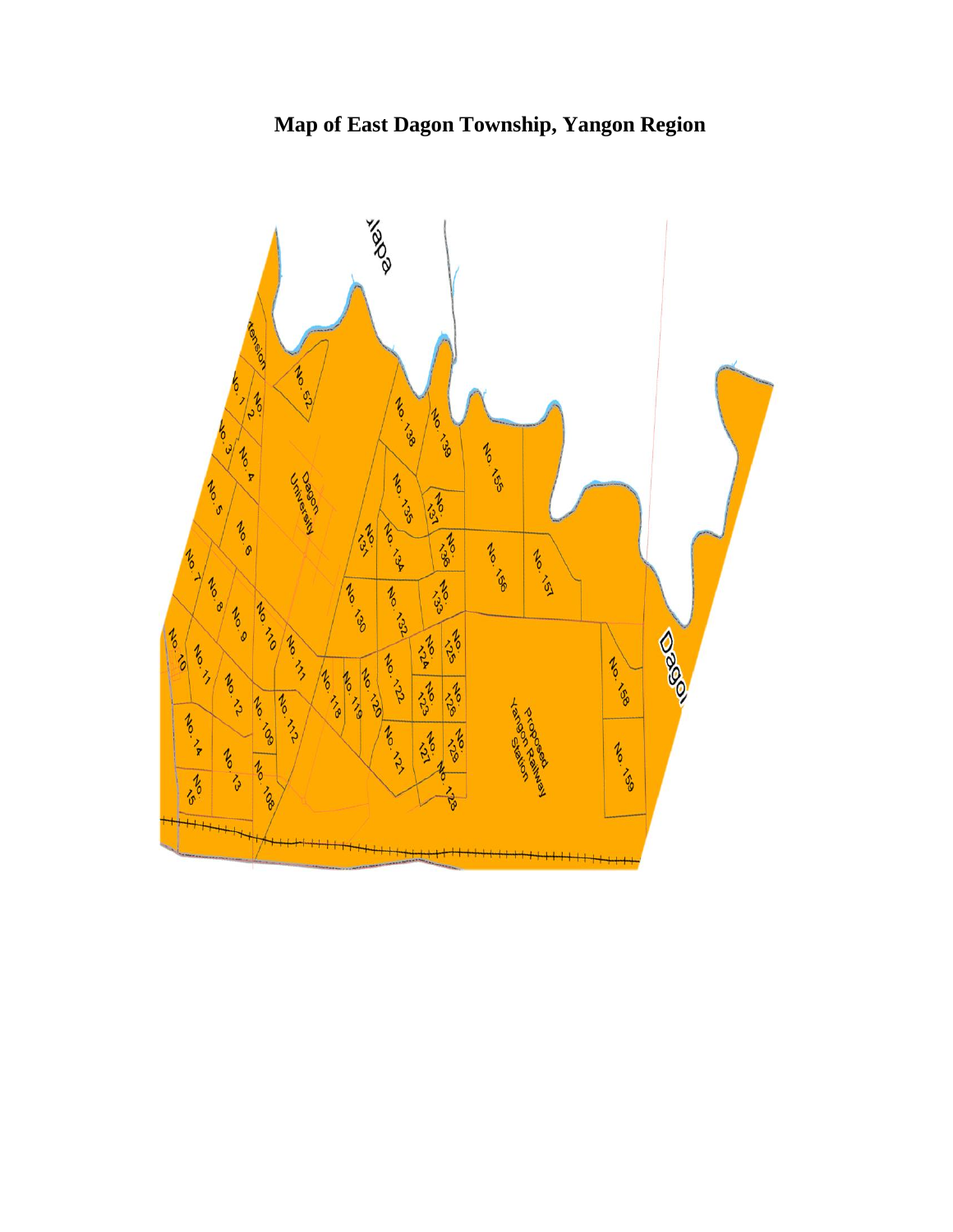# ဘုန်းတော်ကြီးသင် ပညာရေးကျောင်းများအကြောင်း

|                 |                                                                                                                |                                | ကျွန်မမဟန်နီအောင်သည် ရန်ကုန်စီးပွားရေးတက္ကသိုလ်၏ ဖွံ့ဖြိုးမှုပညာမဟာဘွဲ့အတန်းတွင် တက်ရောက်                    |  |
|-----------------|----------------------------------------------------------------------------------------------------------------|--------------------------------|--------------------------------------------------------------------------------------------------------------|--|
|                 |                                                                                                                |                                | သင်ကြားပြီးစာတမ်းပြုစုနေသောကျောင်းသူတစ်ဦးဖြစ်သည်။ ထိုစာတမ်းအတွက် ဘုန်းတော်ကြီးသင်ပညာရေး ကျောင်း              |  |
|                 |                                                                                                                |                                | များအကြောင်းမေးခွန်းများကိုဖြေကြားပေးပါရန် မေတ္တာရပ်ခံအပ်ပါသည်။ ဖြေကြားထားသမျှအား ကျွန်မ၏စာတမ်း              |  |
|                 |                                                                                                                |                                | တစ်ခုအတွက်သာအသုံးပြုမည်ဖြစ်ပါသည်။ ကျွန်မသည်မည်သည်္အအစိုးရ၊ နိုင်ငံတော်အဖွဲ့ အစည်းနှင်္မမျှ ပတ်သက်မှု         |  |
|                 |                                                                                                                |                                | မရှိကြောင်းနှင်္ ယခုကဲ့သို့ဖြေကြားပေးခြင်းကြောင်္ မည်သည့်ပြဿာနာတစ်စုံတစ်ရာမျှ ရှိမည်မဟုတ်ကြောင်းအာမခံ ပါသည်။ |  |
| <b>IIC</b>      | ဖြေကြားသူဘွဲ့၊ အမည်                                                                                            |                                |                                                                                                              |  |
|                 | ရာထူး / တာဝန်                                                                                                  |                                |                                                                                                              |  |
| $J^{\parallel}$ | စာသင်ကျောင်းအမည်                                                                                               |                                |                                                                                                              |  |
| 1IÇ             | လိပ်စာ                                                                                                         |                                |                                                                                                              |  |
| <b>ÇII</b>      | ကျောင်းအဆင်္                                                                                                   |                                |                                                                                                              |  |
| ၅။              | စတင်တည်ထောင်သည်္ ခုနှစ်                                                                                        |                                |                                                                                                              |  |
| Gıı             |                                                                                                                |                                |                                                                                                              |  |
| $2^{\prime}$    |                                                                                                                |                                |                                                                                                              |  |
| ၈။              | ကျောင်းအိပ်ကျောင်းစား                                                                                          | $\frac{2}{\pi}$                |                                                                                                              |  |
|                 | ရှိလျှင်ဦးရေ                                                                                                   |                                |                                                                                                              |  |
|                 |                                                                                                                |                                | ကိုရင် ---------------------- သီလရှင် -------------------------                                              |  |
| ၉။              | သောက်ရေရရှိသည်ံ့နေရာ                                                                                           |                                |                                                                                                              |  |
| <b>IIOC</b>     |                                                                                                                |                                |                                                                                                              |  |
|                 |                                                                                                                |                                |                                                                                                              |  |
|                 | $G-5$ --------------------- $G-6$ ----------------------- $G-7$ -----------------------                        |                                |                                                                                                              |  |
| <b>IICC</b>     | ကျောင်းရပ်တည်လည်ပတ်မှုအတွက် အထောက်အပံ့ မည်သို့ရရှိပါသနည်း။                                                     |                                |                                                                                                              |  |
|                 | —အလှူခံခြင်းတစ်ဦးချင်းအလှူရှင် <del>အဖ</del> ွဲ့အစည်း   ရပ်ရွာ—                                                |                                | ကျော <del>ုင်း</del> စုင်ကြေး                                                                                |  |
|                 | ြကျောင်းလခ<br><u>ော</u> ာစိုးရ အခြား                                                                           |                                |                                                                                                              |  |
| $  \cdot  $     | ကျောင်းသူ/ကျောင်းသားဦးရေစုစုပေါင်း                                                                             | ------------------------------ |                                                                                                              |  |
|                 | ကိုရင် ------------------ မယ်သီလရှင် ---------------- ကျောင်းသား ----------------- ကျောင်းသူ ----------------- |                                |                                                                                                              |  |
|                 |                                                                                                                |                                |                                                                                                              |  |
|                 |                                                                                                                |                                |                                                                                                              |  |
|                 |                                                                                                                |                                |                                                                                                              |  |
|                 |                                                                                                                |                                |                                                                                                              |  |
|                 |                                                                                                                |                                |                                                                                                              |  |
|                 |                                                                                                                |                                |                                                                                                              |  |
|                 | Grade - 7 ----- mp: --------------------                                                                       | → --------------------         |                                                                                                              |  |
|                 |                                                                                                                |                                |                                                                                                              |  |
|                 |                                                                                                                |                                |                                                                                                              |  |
|                 | ဆရာအရေအတွက် -------------------- / ဆရာမအရေအတွက် ---------------------------                                    |                                |                                                                                                              |  |
|                 | စာသင်ပေးသည်္ာကုန်းကြီးအရေအတွက် ------------------------------                                                  |                                |                                                                                                              |  |
|                 | စေတနာဝန်ထမ်းဆရာအရေအတွက် --------------------------------                                                       |                                |                                                                                                              |  |
|                 | စေတနာဝန်ထမ်းဆရာမအရေအတွက် -------------------------------                                                       |                                |                                                                                                              |  |
|                 | ၁၄။ စတင်တည်ထောင်သည်ံ့နှစ်မှ လစာပေးခဲ့ပုံ                                                                       |                                |                                                                                                              |  |
|                 | အနည်းဆုံး ---------------------------- / အများဆုံး --------------------------                                  |                                |                                                                                                              |  |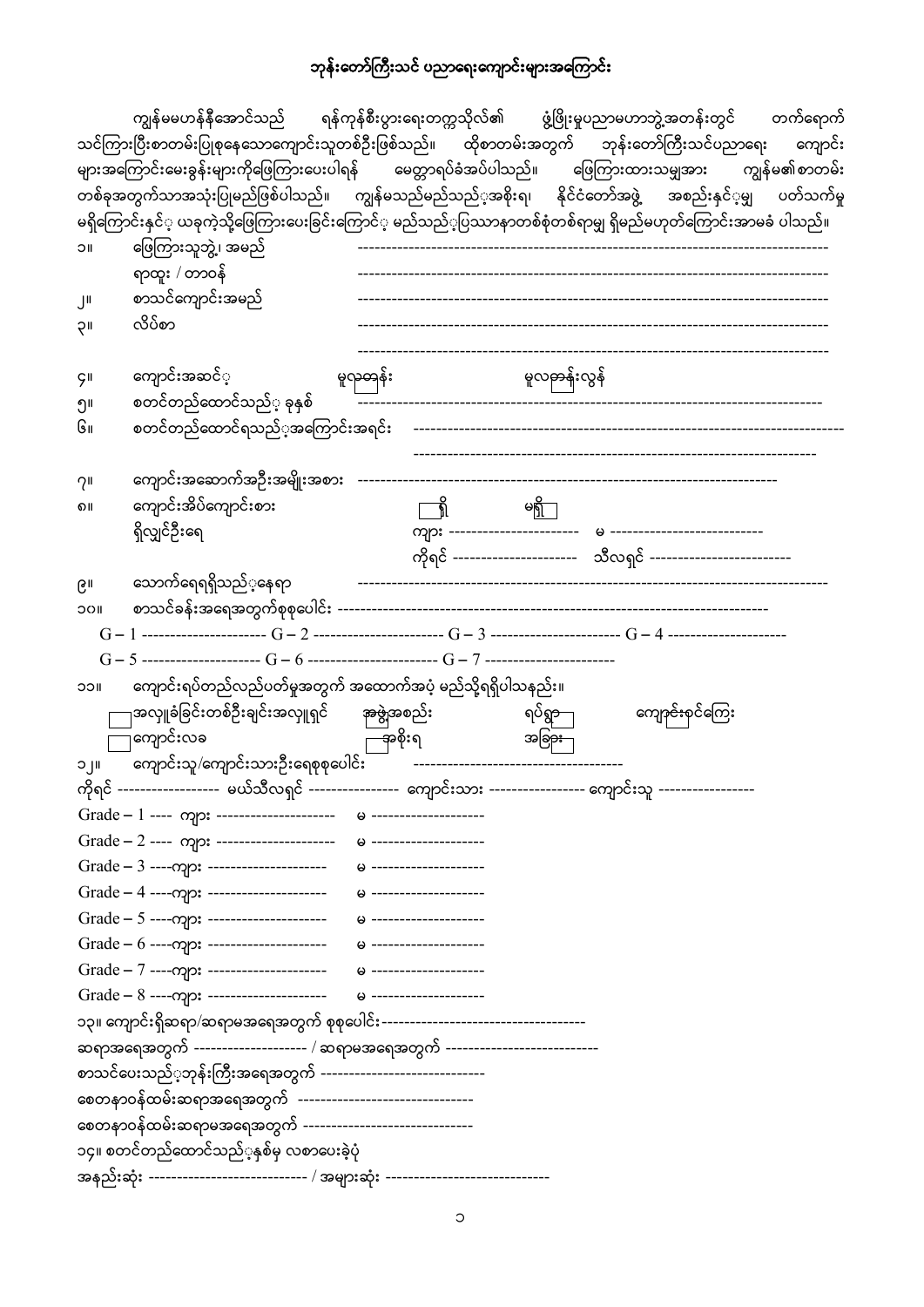| ၁၅။ တစ်နေ့တာစာသင်ချိန် ---------------------------                                                                  |                                  |
|---------------------------------------------------------------------------------------------------------------------|----------------------------------|
| ၁၆။ ကျောင်း၌ဝန်ထမ်းအရေအတွက် စုစုပေါင်း -----------------------------                                                |                                  |
| ၚေစာရင်းကိုင် ------------------------ စီမံခန်္ခနွဲသူ --------------------------- သန်္ရရှင်းရေး ------------------- |                                  |
| စာရေး -----------------------                                                                                       |                                  |
| ၁၇။ ကျောင်းရဲ့စီမံခန့်ခွဲမှုတာဝန်ယူသူများကစီမံခန့်ခွဲမှုသင်တန်း -           တက် $\hspace{1cm}$                      | မတက်                             |
| — ကျောင်းရှိအမည်စာရင်း အတ <del>ုန်း</del> စှာက်စာရင်း<br>၁၈။ ကျောင်းရှိမှတ်တမ်းအမျိုးမျိုး -                        |                                  |
| ြ လစဉ <b>်တိုးတက်မှုမှတ်တမ်း ဝန်ထု</b> မ်းကိုယ်ရေးအကျဉ်း<br>ှစာမေးပွဲမှတ်တမ်း <sub>−</sub>                          |                                  |
| ဆရာ/ဆရာမအတန်းတက်စာရင်း                                                                                              |                                  |
| ၁၉။ ကျောင်းတွင်းအစည်းအဝေးပွဲတွေမှ ဆရာ/ဆရာမများတက်ရောက်ပါသလား -         တက်                                          | မြာက်                            |
| ၂၀။ စာမေးပွဲကြေး -         ရှို တရှိ ၂<br>06000 ----------------------                                              |                                  |
|                                                                                                                     |                                  |
|                                                                                                                     |                                  |
| Grade – 1 ---- ထွက်နူနိ $:$ ----------                                                                              | ပြီးနူနိုး -------------         |
| Grade – 2 ---- ထွက်နှုန်း ----------                                                                                | ပြီးနူနိ <b>း</b> -------------- |
| Grade – 3 ---- ထွက်နူန်း ----------                                                                                 | ပြီးနူန်း --------------         |
| Grade – 4 ---- ထွက်နူန်း ----------                                                                                 | ပြီးနူနိုး -------------         |
| Grade – 5 ---- ထွက်နူနိ $:$ ----------                                                                              | ပြီးနူနိ <b>း</b> -------------- |
| Grade – $6$ ---- ထွက်နှုန်း ----------                                                                              | ပြီးနှုန်း -------------         |
| Grade – 7 ---- ထွက်နူနိုး ----------                                                                                | ပြီးနူနိုး -------------         |
| Grade – $8$ ---- ထွက်နူနိုး ----------                                                                              | ပြီးနှန်း -------------          |
| ၂၃။ ဆရာများြဖင်ံ့ဆောင်ရွက်နိုင်ရန် ပညာအရည်အချင်းစံသတ်မှတ်ချက် ရှိပါသလား -                                           | ရှိ<br>$\widetilde{\phi_0}$      |
| ရှိလျှင် --------------------------                                                                                 |                                  |
| ၂၄။ ကျောင်းမှနေ့တက် ကျောင်းသူ/ကျောင်းသားများအားအထောက်အပံ့ပေးြခင်းများရှိပါသလား-                                     | ရှိ<br>မရှိ                      |
|                                                                                                                     |                                  |
| ၂၅။ ဆရာ/ဆရာမများအတွက် သင်တန်းများရှိပါသလား <i>-</i><br>ၛရှိ<br>ရှိ                                                  |                                  |
| ရှိလျှင်ဖော်ပြပါ ------------------                                                                                 |                                  |
|                                                                                                                     |                                  |
|                                                                                                                     |                                  |
|                                                                                                                     |                                  |
|                                                                                                                     |                                  |
|                                                                                                                     |                                  |
|                                                                                                                     |                                  |
|                                                                                                                     |                                  |
|                                                                                                                     |                                  |
|                                                                                                                     |                                  |
| ၂၇။ ကျောင်းဝန်ထမ်းနှင်္ ဆရာ/ဆရာမတွေခွင်္ပယူလျှင် ကြိုတင်အကြောင်းကြားမှု -                                           | ရှိ<br>ုမရှိ                     |
| ၂၈။ ယူနီဖောင်းဝတ်ဆင်ရန် လိုအပ်ပါသလား -         လိုအုပ်ပါသည်       မလိုအပ်ပါ $\lceil \rceil$                         |                                  |
|                                                                                                                     |                                  |
| ၃၀။ ကျောင်း၌လျှပ်စစ်မီးရှိပါသလား -       ရှိ ကြ   မရှိ   အြန္မားသောအရင်းအမြစ် -------------------------------       |                                  |
|                                                                                                                     |                                  |
| ၃၂။ ကျောင်းသားနှင်္ ဆရာ/ဆရာမအိမ်သာခွဲထားပါသလား  -<br>ခွဲ                                                            | မြခွဲ                            |
| ကျောင်းသားအိမ်သာအလုံးရေ -------------------------                                                                   |                                  |
| ဆရာ/ဆရာမအိမ်သာအလုံးရေ -------------------------                                                                     |                                  |
| ၃၃။ ကျောင်းအိမ်သာသည် သန့်ရှင်းမှု - စြ ရှို ဖရှိ                                                                    |                                  |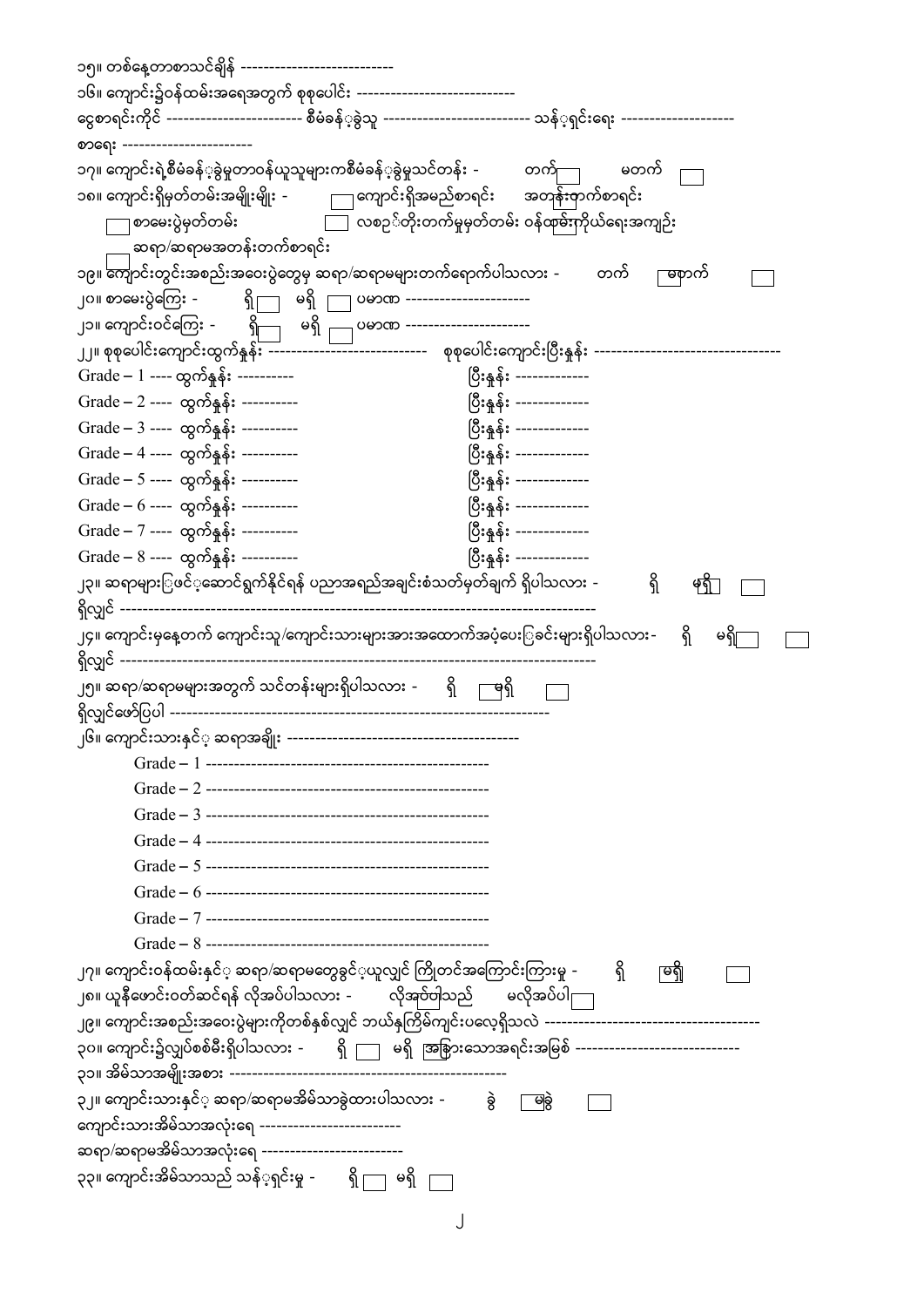<mark>ကျေးဇူး</mark>တင်စွာဖြင်**့** 

မဟန်နီအောင် ကျောင်းသားအမှတ်စဉ် (၂) ဖွံ့ဖြိုးမှုပညာမဟာဘွဲ့ - သင်တန်းအမှတ်စဉ် (၁၃) ရန်ကုန်စီးပွားရေးတက္ကသိုလ်

## ဘုန်းတော်ကြီးသင် ပညာရေးကျောင်းများအကြောင်း

ဖွံ့ဖြိုးမှုပညာမဟာဘွဲ့အတန်းတွင် ကျွန်မမဟန်နီအောင်သည် ရန်ကုန်စီးပွားရေးတက္ကသိုလ်၏ တက်ရောက် သင်ကြားပြီးစာတမ်းပြုစုနေသော ကျောင်းသူတစ်ဦးဖြစ်သည်။ ထိုစာတမ်းအတွက် ဘုန်းတော်ကြီးသင်ပညာရေး ဖြေကြားပေးပါရန် မေတ္တာရပ်ခံအပ်ပါသည်။ ဖြေကြားထားသမျှအား ကျွန်မ၏ ကျောင်းများအကြောင်းမေးခွန်းများကို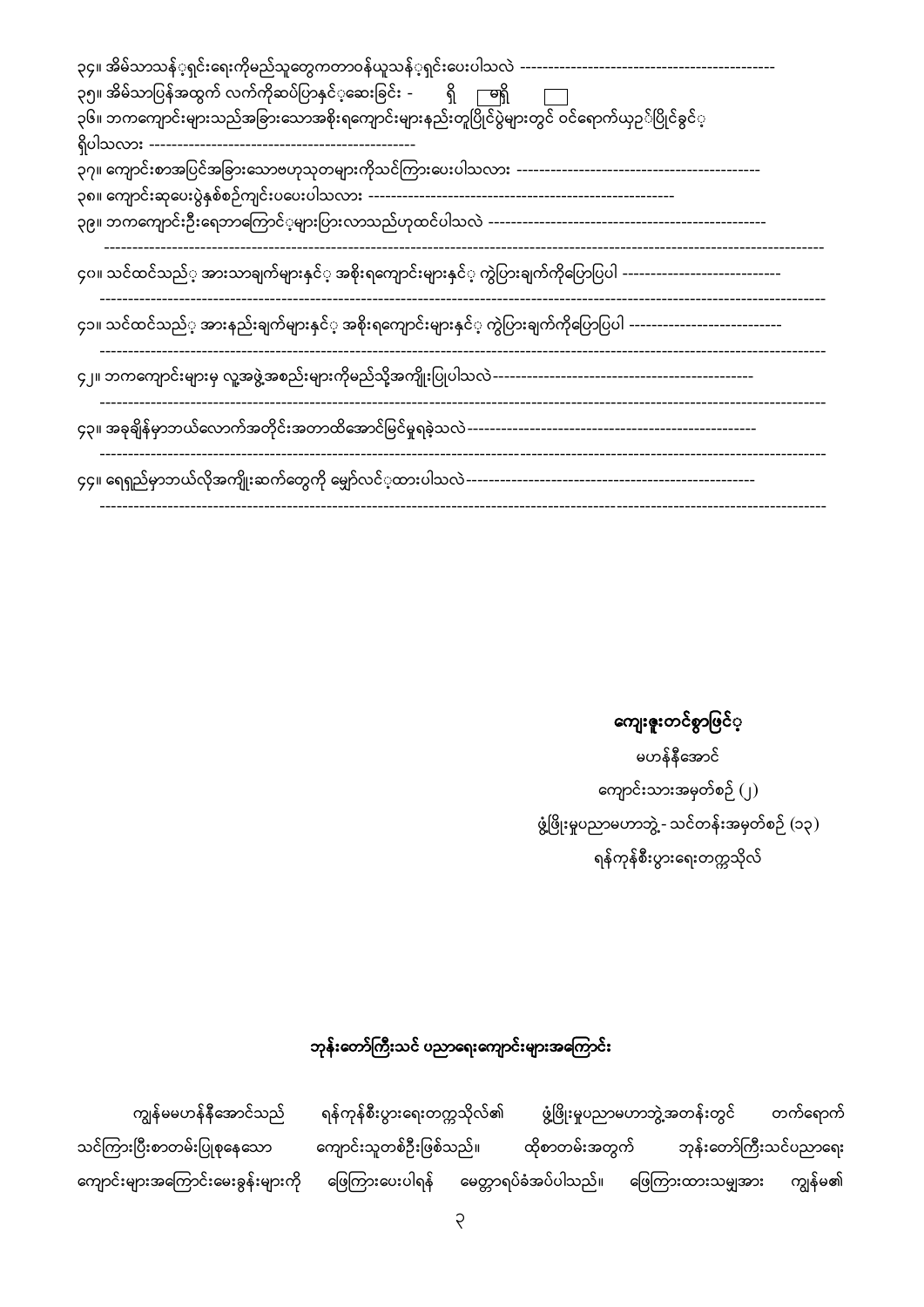| စာတမ်းတစ်ခုအတွက်သာအသုံးပြုမည်ဖြစ်ပါသည်။ ကျွန်မသည် မည်သည့်အစိုးရ၊ နိုင်ငံတော်အဖွဲ့<br>အစည်းနှင်္မမျှ            |  |  |  |  |  |  |  |
|----------------------------------------------------------------------------------------------------------------|--|--|--|--|--|--|--|
| ပတ်သက်မှုမရှိကြောင်းနှင်္ ယခုကဲ့သို့ဖြေကြားပေးခြင်းကြောင်ံ့မည်သည်္ ပြဿာနာတစ်စုံတစ်ရာမျှ ရှိမည်မဟုတ်ကြောင်း     |  |  |  |  |  |  |  |
| အာမခံပါသည်။                                                                                                    |  |  |  |  |  |  |  |
| ၁။ ဖြေကြားသူအမည်<br>---------------------------------                                                          |  |  |  |  |  |  |  |
| ရာထူး / တာဝန်                                                                                                  |  |  |  |  |  |  |  |
| ၂။ စာသင်ကျောင်းအမည်                                                                                            |  |  |  |  |  |  |  |
| ၃။ လိပ်စာ                                                                                                      |  |  |  |  |  |  |  |
|                                                                                                                |  |  |  |  |  |  |  |
| ၄။ သင်ကြားသည်္အအတန်း                                                                                           |  |  |  |  |  |  |  |
| ၅။ သင်ကြားပေးသူ၏ပညာအရည်အချင်း                                                                                  |  |  |  |  |  |  |  |
| ၆။ လစာ                                                                                                         |  |  |  |  |  |  |  |
| ၇။ စတင်သင်ကြားသည် <b>့</b> ခုနှစ်                                                                              |  |  |  |  |  |  |  |
|                                                                                                                |  |  |  |  |  |  |  |
|                                                                                                                |  |  |  |  |  |  |  |
| ၁၀။ ကျောင်းသားတွေအားလုံးမှာ -       ကောပုင်<br>ဗလာစာအုပ်ိ ဖတ်စာအုပ်ြ ရှိပါသလား ။                               |  |  |  |  |  |  |  |
|                                                                                                                |  |  |  |  |  |  |  |
| ရန်ဖြစ်ပါသလား                                                                                                  |  |  |  |  |  |  |  |
|                                                                                                                |  |  |  |  |  |  |  |
| ၁၂။ ဆရာများအနေနဲ့ ကလေးတွေကိုကိုယ့်ရဲ့အတွေ့အကြုံဗဟုသုတတွေကို ပြောပြပါသလား ----------                            |  |  |  |  |  |  |  |
| ၁၃။ ဆရာများအနေနဲ့ အတန်းထဲ၌ ကလေးများကိုစာများ၊ အားကစားများကိုအုပ်စုဖွဲ့၍လုပ်ခွင့်ပြုပါသလား                      |  |  |  |  |  |  |  |
|                                                                                                                |  |  |  |  |  |  |  |
|                                                                                                                |  |  |  |  |  |  |  |
|                                                                                                                |  |  |  |  |  |  |  |
| ၁၆။ ကျောင်းသားများတွင် အားနည်းချက်တစ်စုံတစ်ခုရှိလျှင် အတန်းတွင်းလှုပ်ရှားမှုများမှာပါဝင်တက်ပါသလား              |  |  |  |  |  |  |  |
|                                                                                                                |  |  |  |  |  |  |  |
|                                                                                                                |  |  |  |  |  |  |  |
|                                                                                                                |  |  |  |  |  |  |  |
| ၂၀။ သင်ထင်သည်္ အားသာချက်များနှင်္ အစိုးရကျောင်းများနှင်္ ကွဲပြားချက်ကိုပြောပြပါ ------------------------------ |  |  |  |  |  |  |  |
| ၂၁။ သင်ထင်သည်္ အားနည်းချက်များနှင်္ အစိုးရကျောင်းများနှင်္ ကွဲပြားချက်ကိုပြောပြပါ ---------------------------- |  |  |  |  |  |  |  |